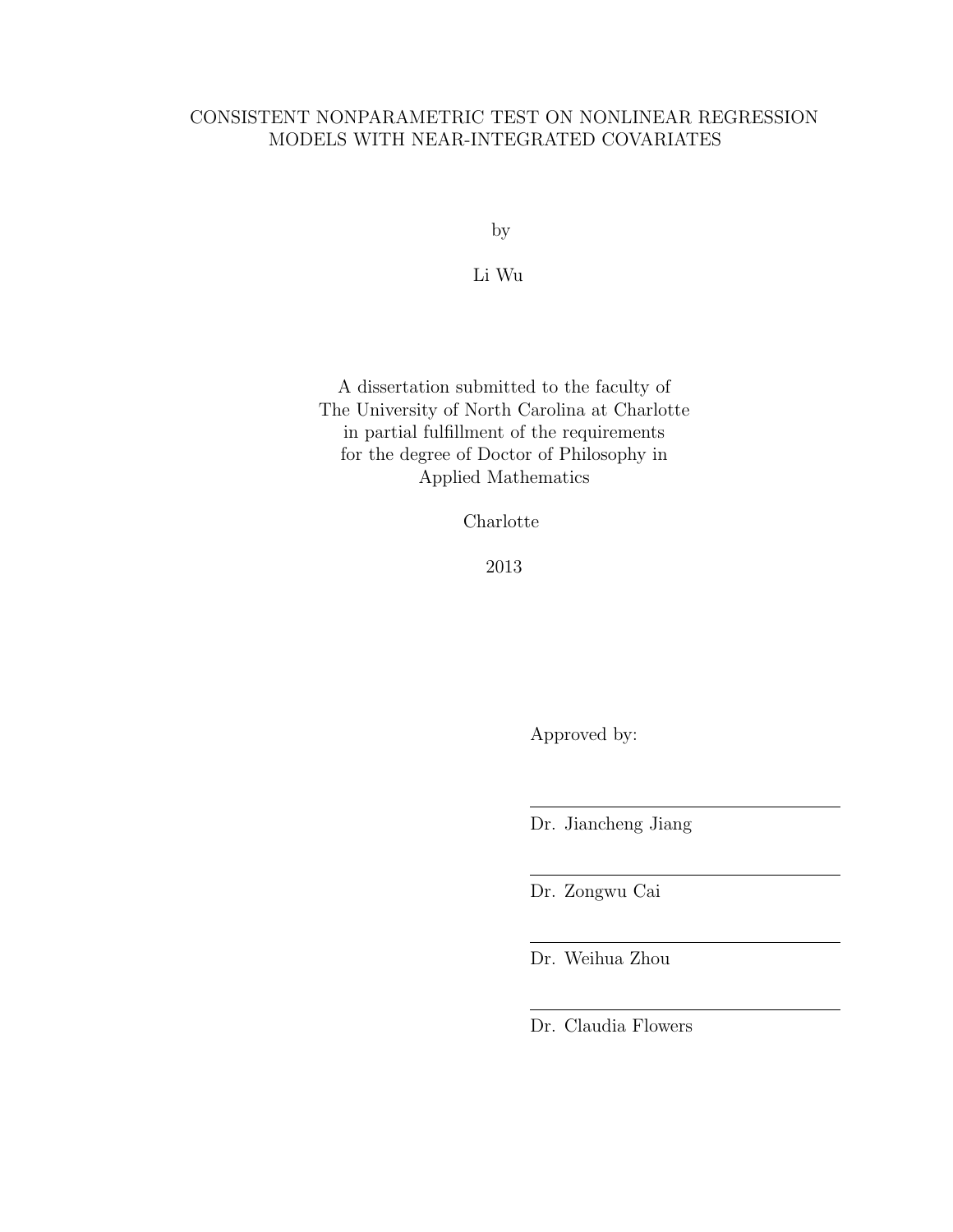c 2013 Li Wu ALL RIGHTS RESERVED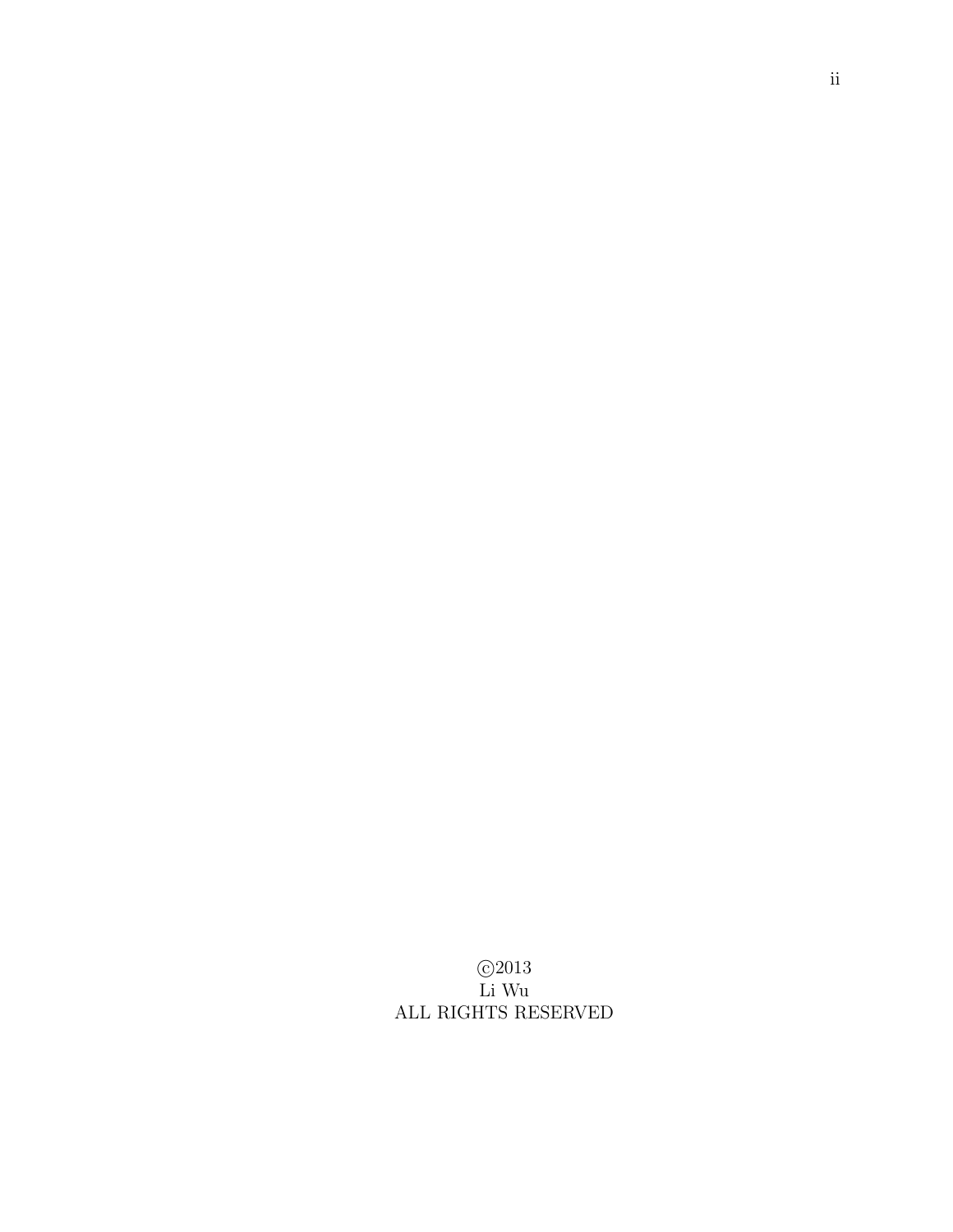#### ABSTRACT

# LI WU. Consistent Nonparametric Test on Nonlinear Regression Models With Near-Integrated Covariates . (Under the direction of DR. ZONGWU CAI)

In this paper, a  $L^2$  type nonparametric test is developed to test a specific nonlinear parametric regression model with near-integrated regressors. The asymptotic distributions of the proposed test statistic under both null and alternative hypotheses are established. The finite sample performance is also examined by conducting Monte Carlo simulation. The test statistic is applied to testing the linear prediction model of asset return and the predictability of asset return is shown at last.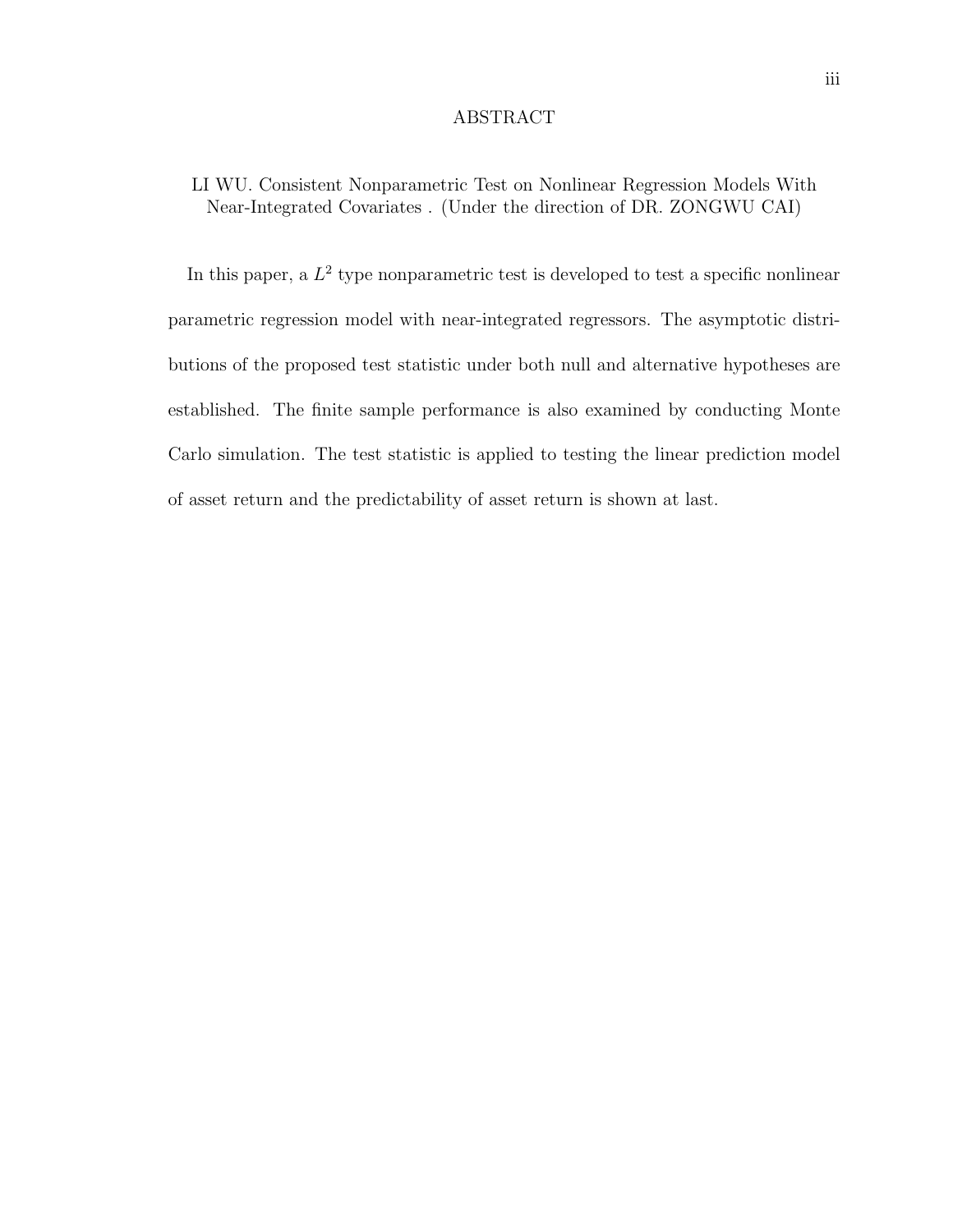#### ACKNOWLEDGMENTS

I'm very grateful to my advisor Dr. Zongwu Cai in the first place. He introduced me into the field of statistics. His passion in research and teaching conveyed to me and inspired me to explore further in statistics. His strict and high requirements urged my progress and encouraged me to reach my full potential in research. During the process of writing this dissertation, Dr. Cai contributed lots of time and effort in reviewing and correcting my thesis. Without his persistent and patient guidance this dissertation would not be possible.

I'm also indebted to Dr. Jiancheng Jiang and Dr. Yanqing Sun. Not only that the effective training I received in their classes sharpened my professional skills, their interperation of statistic approaches and theorem made those rigid, complicated formula and methods interesting, readily understood and inspiring to me. They also spared no effort in answering my questions after class. Their valuable suggestions and generous help lit my way up in research.

In addition, I'm very thankful to my committee members, Dr. Weihua Zhou and Dr. Flowers. I truely appreciate their precious time and genuine advice, which significantly improved my dissertation and benefited my future study.

I would also like to place on record my sincere gratitude to graduate student coordinators in our department, Dr. Shaozhong Deng and Dr. Joe Avrin. They always put their feet in students' shoes and did their best to help. I can't expect more from a coordinator.

At last, I would like to express my gratitude to my family. Their love, support and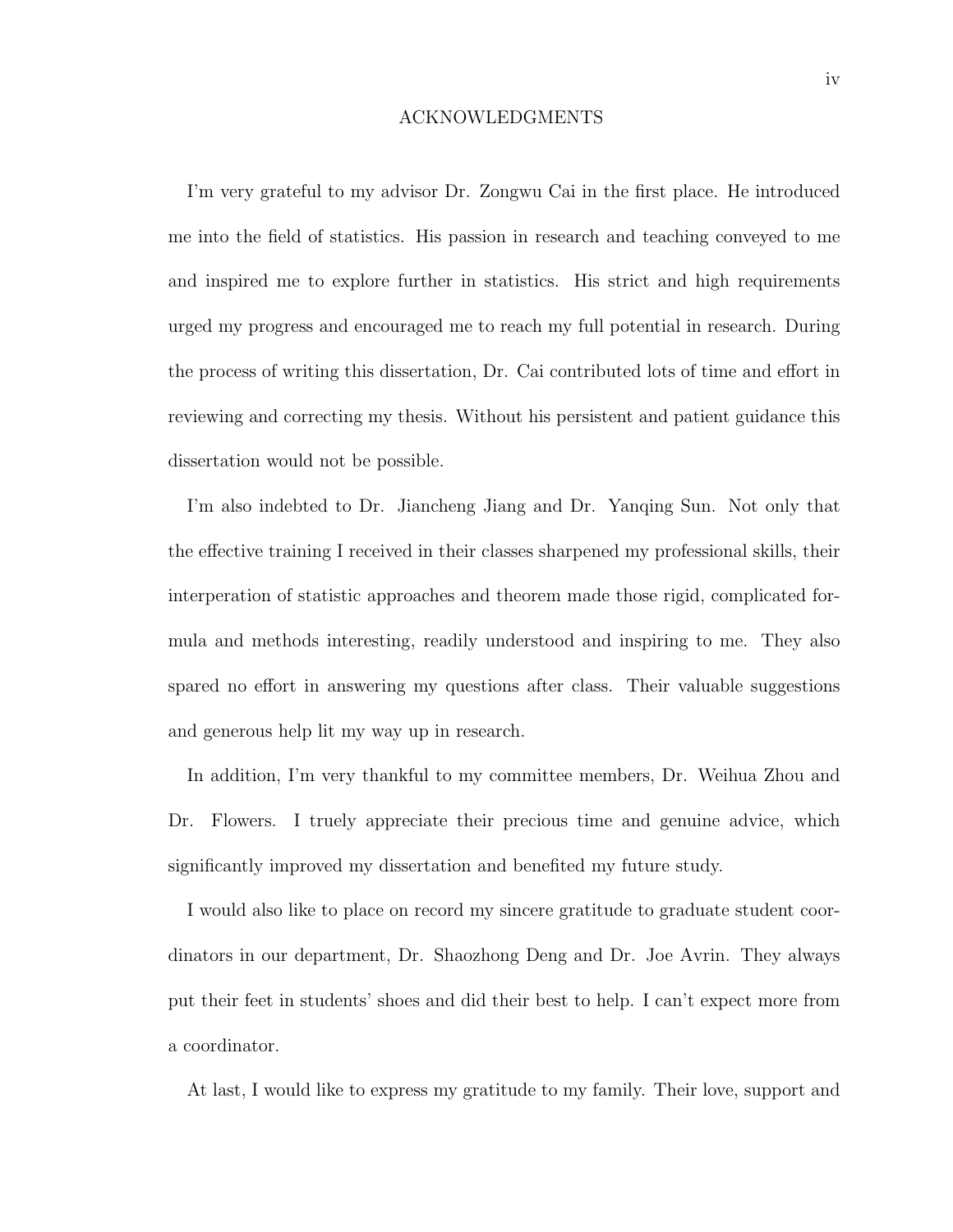faith in me is the main momentum that got me through all difficulties and frustrations on my way pursuing a PhD.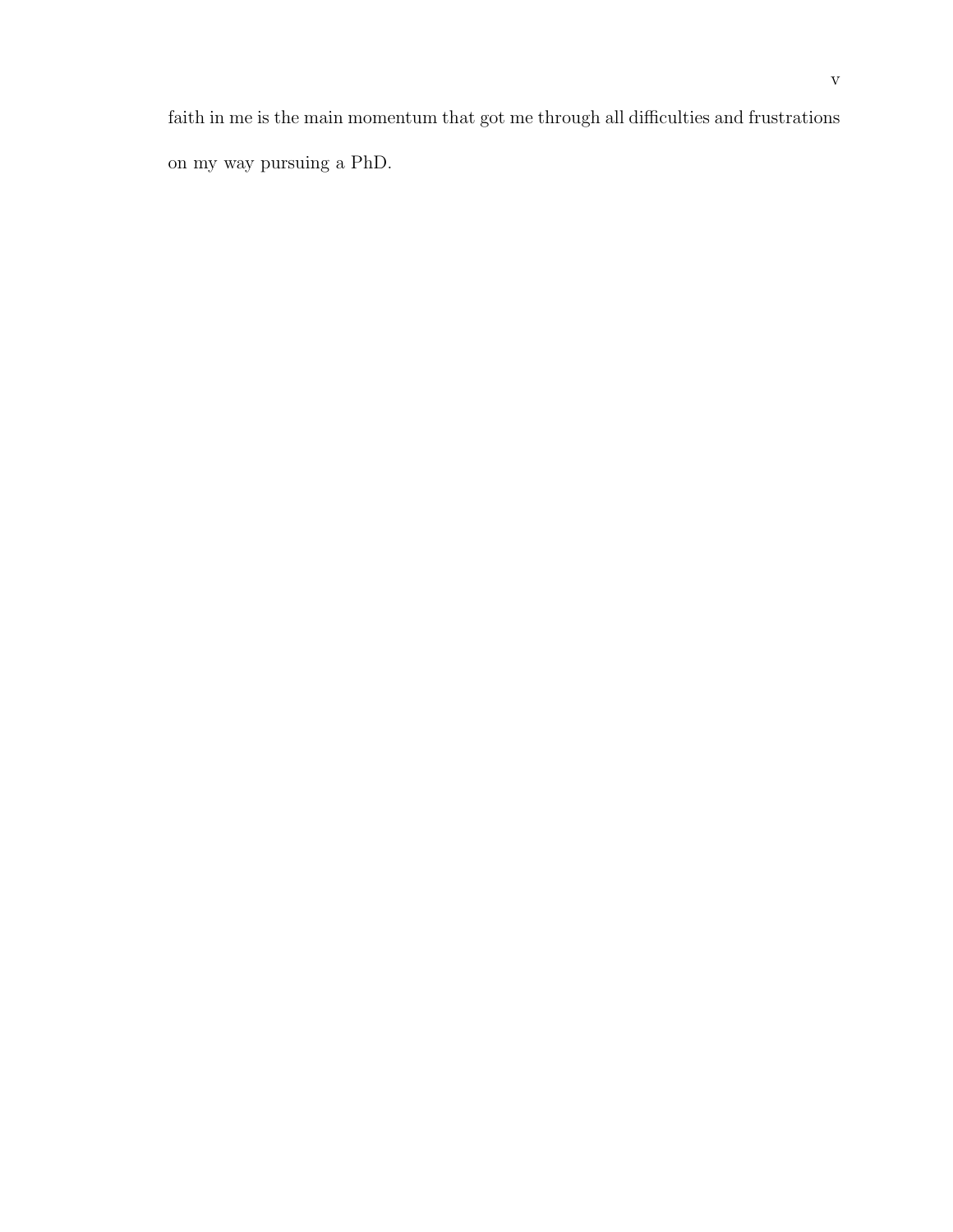# TABLE OF CONTENTS

| <b>LIST OF FIGURES</b>                                                         | viii           |
|--------------------------------------------------------------------------------|----------------|
| <b>LIST OF TABLES</b>                                                          | ix             |
| CHAPTER 1: INTRODUCTION                                                        | $\mathbf{1}$   |
| 1.1 Nonlinear Cointegration Model                                              | $\overline{2}$ |
| Estimation of Nonlinear Cointegration Model<br>1.2                             | $\overline{2}$ |
| 1.3 Cointegration Tests                                                        | 6              |
| 1.4 Overview                                                                   | $8\,$          |
| CHAPTER 2: Nonlinear Least Square Estimation                                   | 9              |
| The Model and Preliminary Results<br>2.1                                       | 9              |
| Consistency<br>2.2                                                             | 12             |
| Asymptotics for Nonlinear Regression with Near-Intergrated<br>2.3<br>Processes | 13             |
| CHAPTER 3: Test Statistic                                                      | 16             |
| Construction of Test Statistics<br>3.1                                         | 16             |
| Assumptions and Asymptotic Results<br>3.2                                      | 18             |
| CHAPTER 4: Monte Carlo Simulations                                             | 22             |
| CHAPTER 5: Empirical Study                                                     | 26             |
| Review of Tests of Predictability of Asset return<br>5.1                       | 26             |
| Description of Data and Model<br>5.2                                           | 28             |
| Nonparametric Test of Predictability<br>5.3                                    | 29             |
| CHAPTER 6: Conclusion                                                          | 32             |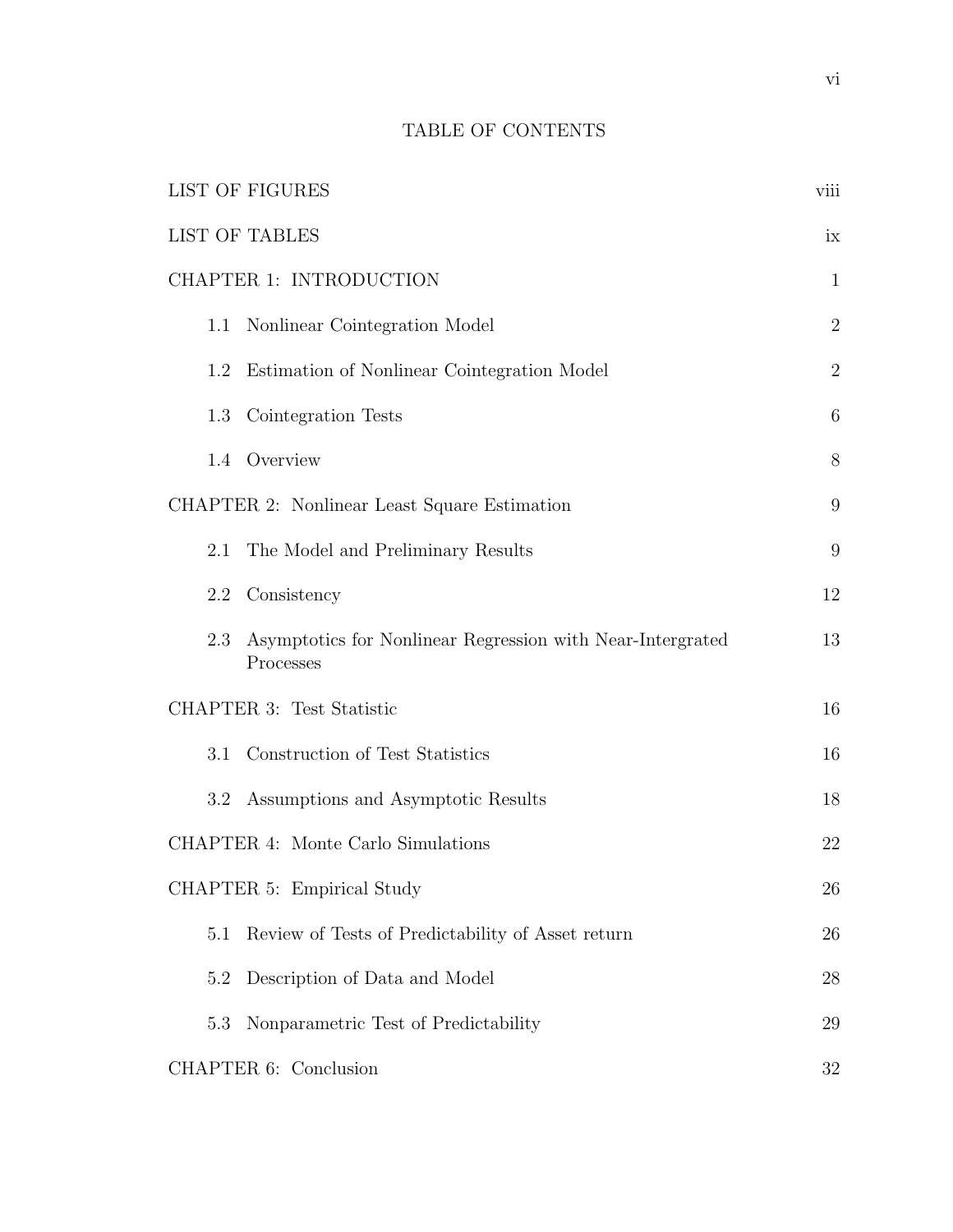|                   | APPENDIX A: Technical Results for Chapter 2 | 34 |
|-------------------|---------------------------------------------|----|
|                   | APPENDIX B: Technical Results for Chapter 3 | 37 |
| <b>REFERENCES</b> |                                             | 48 |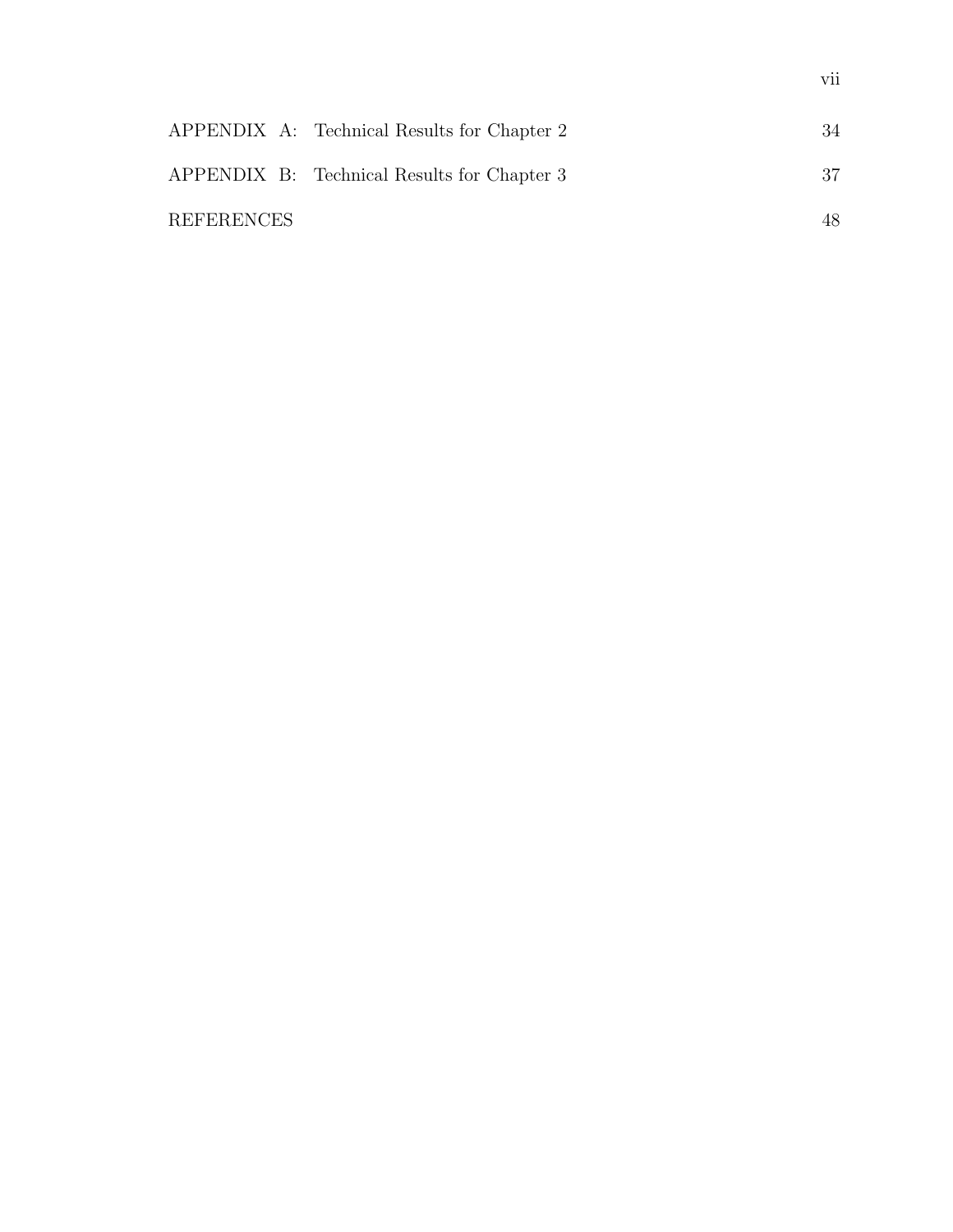# LIST OF FIGURES

|  | FIGURE 1: Time Series Plot for Log Dividend-Price Ratio. | 29 |
|--|----------------------------------------------------------|----|
|  | FIGURE 2: Time Series Plot for Log Earning-Price Ratio.  | 30 |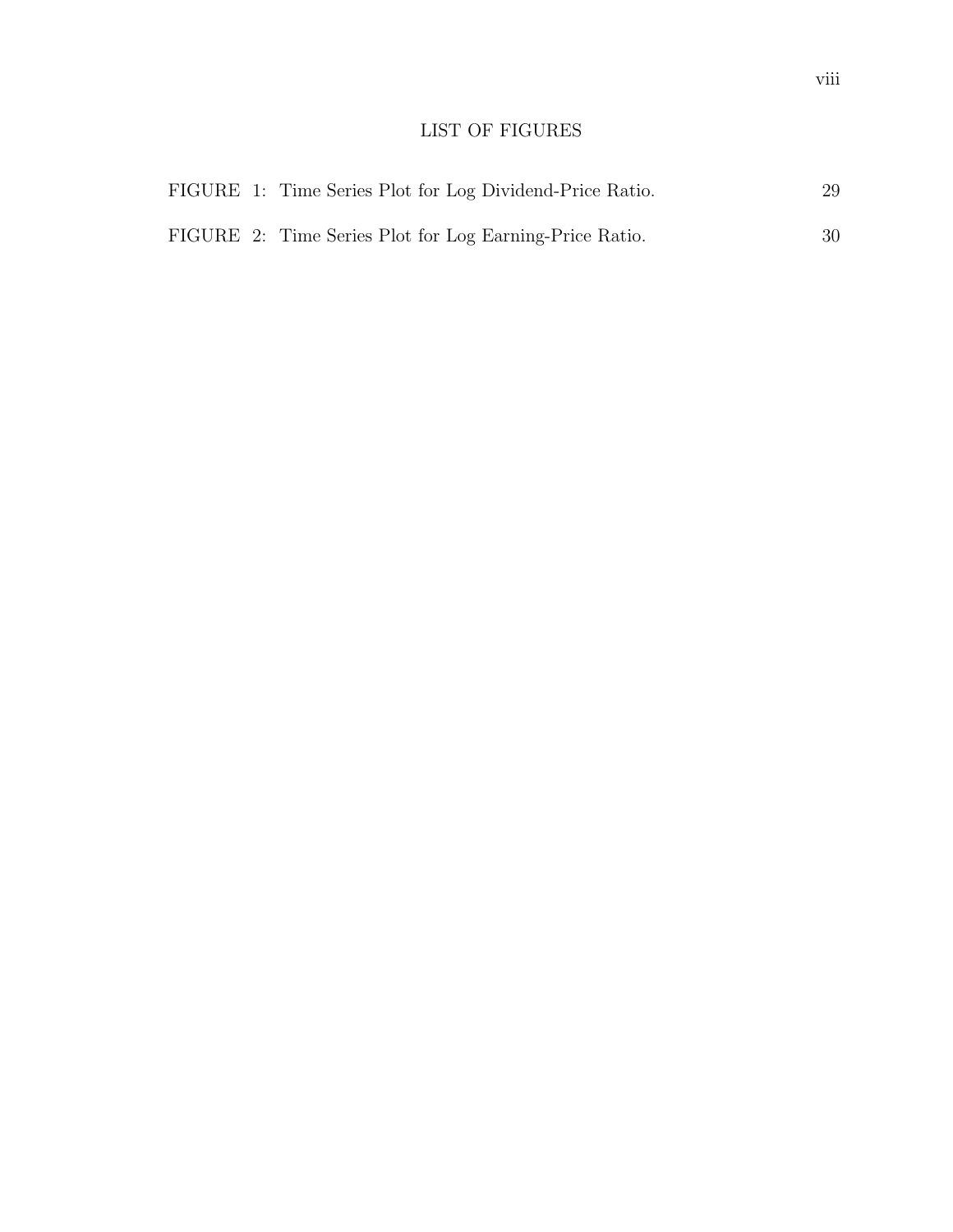# LIST OF TABLES

|  | TABLE 1: Estimated Sizes: Varying Smoothing Parameters    | 23 |
|--|-----------------------------------------------------------|----|
|  | TABLE 2: Estimated Powers: Varying Smoothing Parameters   | 23 |
|  | TABLE 3: Estimated Sizes : Varying Integration Parameters | 24 |
|  | TABLE 4: Estimated Powers: Varying Integration Parameters | 24 |
|  | TABLE 5: Estimated Powers: Varying models                 | 24 |
|  | TABLE 6: Estimated Powers: Varying $a_1$                  | 24 |
|  | TABLE 7: Estimated Autoregression Parameter               | 29 |
|  | TABLE 8: Test Statistics and Confidence Intervals         | 31 |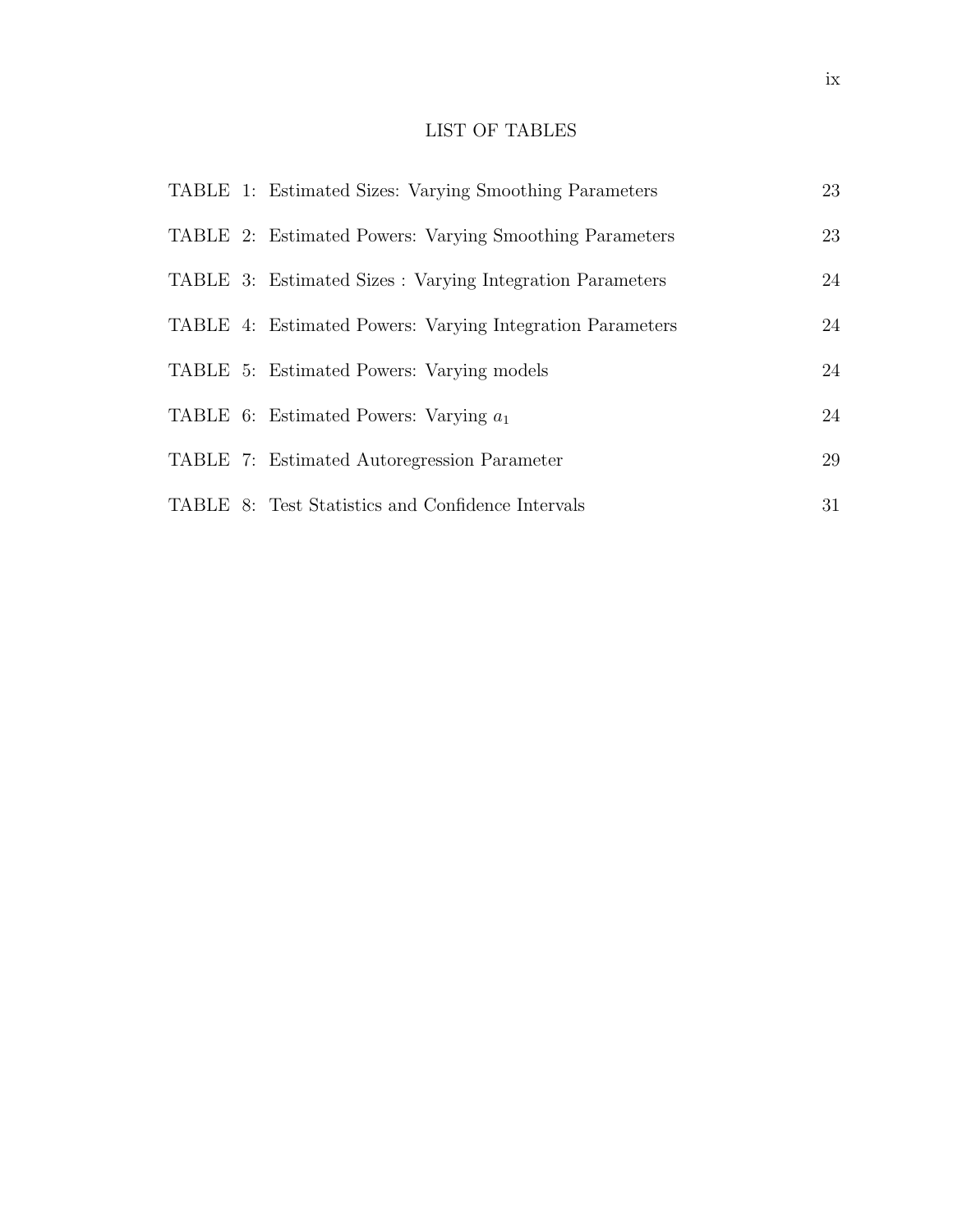# CHAPTER 1: INTRODUCTION

Nonlinear cointegration models are important in a wide range of applications in economics (e.g. [Granger, 1995]). In this paper, a test statistic is introduced to test model specification of a nonlinear parametric model with near-integrated regressors.

Nonlinear Least Square method is applied for parameter estimation for the specific parametric model. The asymptotic theorem of NLS estimates with unit root process was introduced in [Park and Phillips, 2008] and [Kasparis, 2010]. The extension of the existing limit theorem to near-integrated process is straightforward. The major works in [Wang and Phillips, 2009b, Wang and Phillips, 2009a] of limit theorem of sample covariances of nonstationary time series and integrable functions of such time series that involve a bandwidth sequence are referred to in deriving asymptotic distributions of the proposed test statistic.

The construction of our test statistic closely relates to the work in [Sun et al., 2011], in which a test of time-varying coefficients is proposed with null hypothesis of constant coefficients. This paper goes further than the above one in two aspects. First, the null hypothesis is a specific nonlinear parametric model involving a constant as a special case. Next, the functional parameter is assumed to be a nonlinear transformation of near-integrated processes instead of stationary processes, deriving of asymptotic theory of which is much more challenging.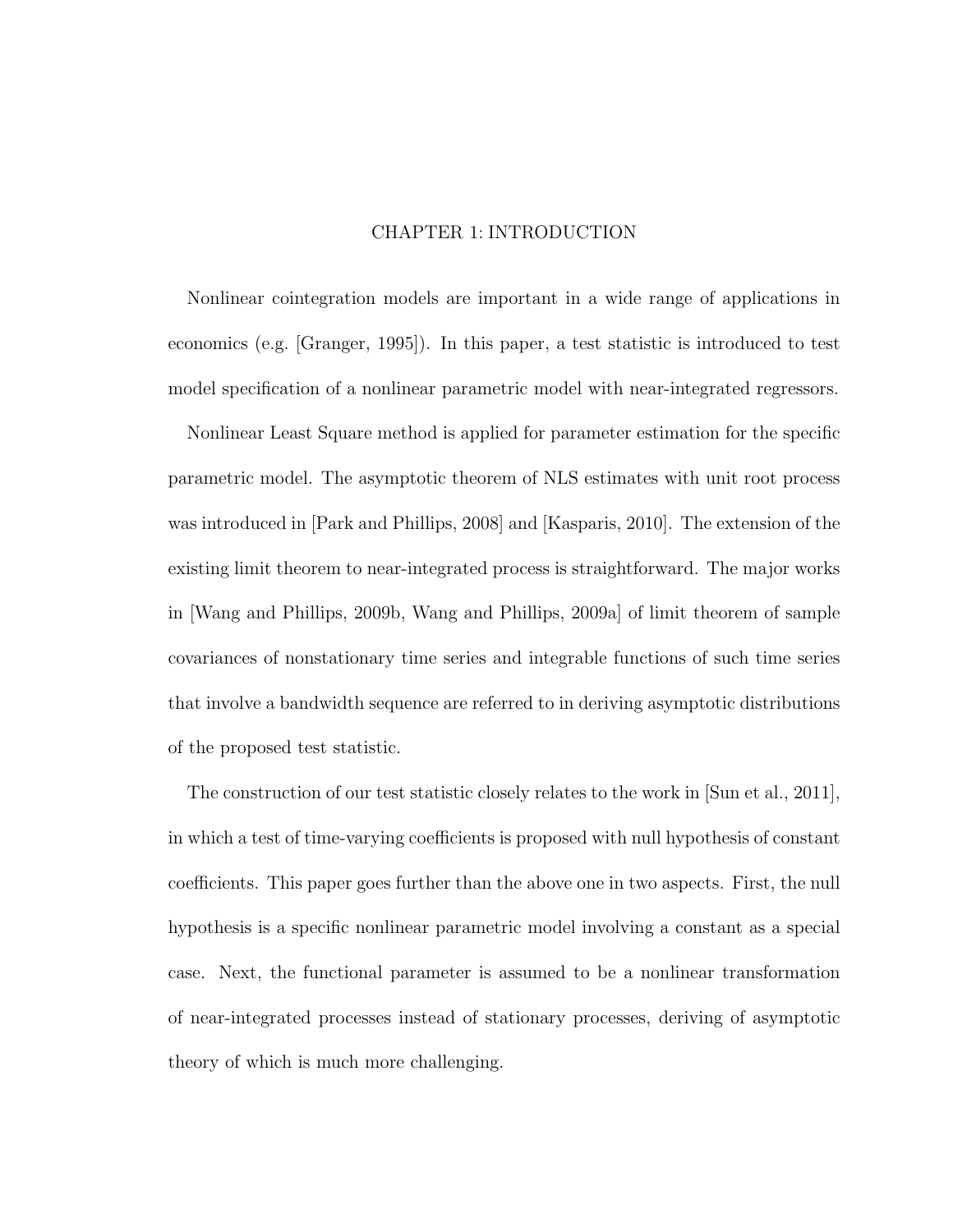#### 1.1 Nonlinear Cointegration Model

The belief that many economic and financial time series are highly persistent and nonlinearly related is widely held. Nonlinear dynamic relationships that has been discussed by economic theorists include, for instance, the correlation between cost and production functions , hysteresis and boundary effect, exchange rate and fundamentals, and inflation and economic growth. Working on modeling the relationships among highly persistent time series, two major questions are faced by econometricians and statisticians: how to specify nonlinear models and how to test the goodness of fit of a specified nonlinear model. This paper will focus on the latter one.

The nonlinear cointegration considered in this paper is modeled as:

$$
y_t = f(z_t) + u_t \tag{1}
$$

where  $z_t$  (a scalar) is an integrated series  $I(1)$  or nearly integrated series  $NI(1)$ ,  $u_t$  a stationary process, and  $f(\cdot)$  an unknown functional. The null hypothesis of interest in this paper is a specified parametric nonlinear functional:

$$
H_0: \quad \Pr(f(z_t) = g(z_t, \theta)) = 1 \text{ for some } \theta \in \Theta,
$$
\n<sup>(2)</sup>

where  $\Theta$  is the parameter set. The contiguous alternatives are written as follows,

$$
H_{1n}: \t f(z_t) = g(z_t, \theta) + n^{-\gamma} G(z_t)
$$
\n(3)

where  $\gamma < \frac{1}{10}$ . That is to test if the function  $f(\cdot)$  in (1) is of the parametric form  $g(z, \theta)$ .

#### 1.2 Estimation of Nonlinear Cointegration Model

The nonlinear cointegration model is estimated using parametric and non parametrical technique respectively under the null and alternative hypothesis.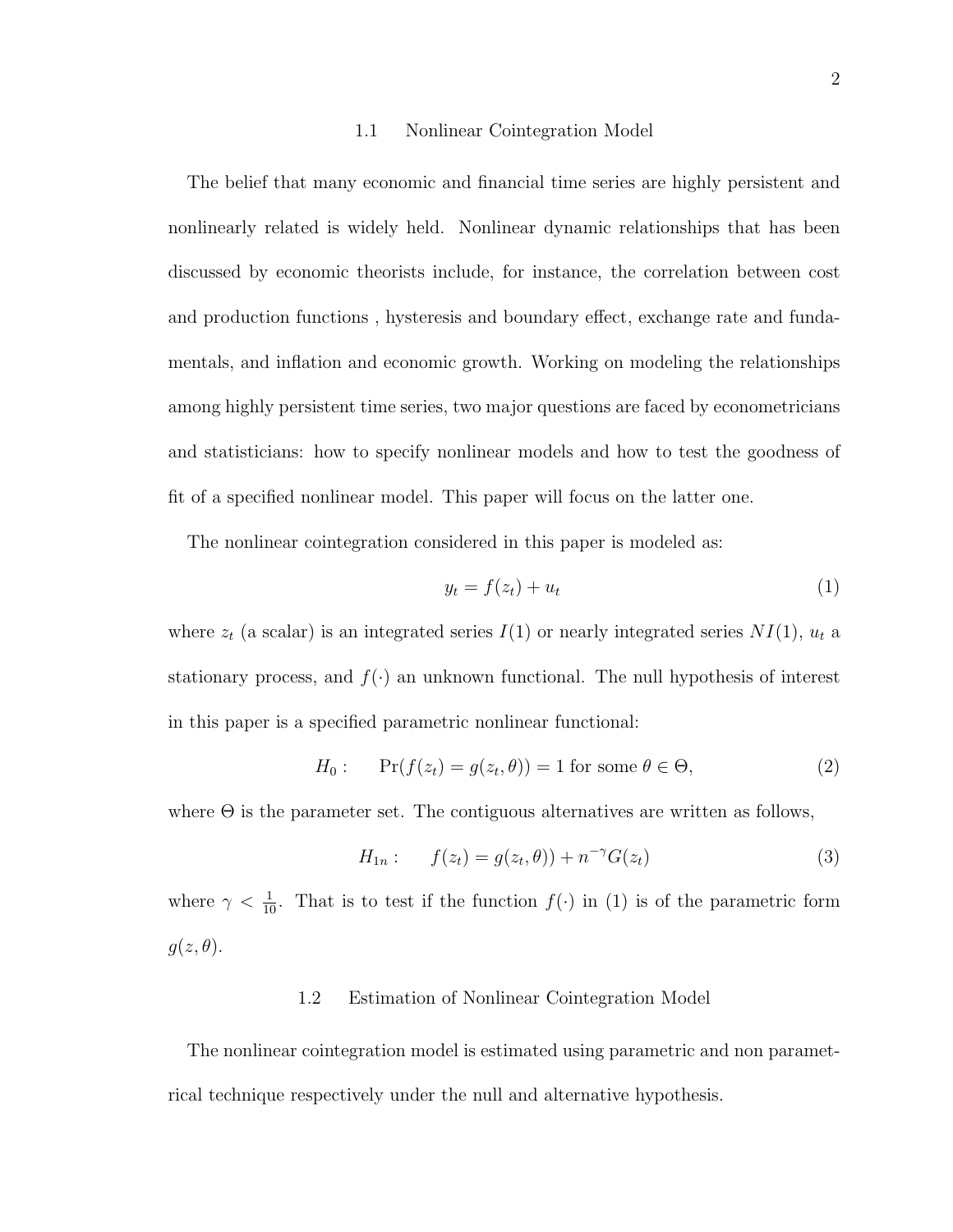#### 1.2.1 Nonlinear Least Square Estimator

The asymptotic theory of linear regression in the context of stationary or weakly dependent processes has been originally developed by [Hansen, 1992] , in which strong laws of large number and central limit theory are applied straightly to stationary and ergodic measurable functions. Then, a mechanism for doing asymptotic analysis for linear systems of integrated time series was introduced by [Phillips, 1986], [Phillips, 1987], and [Phillips and Durlauf, 1986]. They applied weak convergence in function spaces, continuous mapping theorem, and weak convergence of martingales in deriving asymptotic distributions.

The development of limit distribution theory for a nonlinear model with high persistent time series has been hamstrung for a long time until the work of [Park and Phillips, 2008], where a new machinery was introduced to analyze the asymptotic behavior of sample moments of nonlinear functions of nonstationary data. The key notion of the new method is to transport the sample function into a spatial function, which is also the basis of later works of Phillips regarding nonparametric regression of nonstationary time series. In particular, they dealt with sample sum by replacing it with a spatial sum and then treating it as a location problem. Our analysis in this paper employs this technique, too.

The following nonlinear regression model for  $y_t$  was considered in [Park and Phillips, 2008],

$$
y_t = f(z_t, \theta_0) + u_t
$$
  

$$
z_t = z_{t-1} + v_t
$$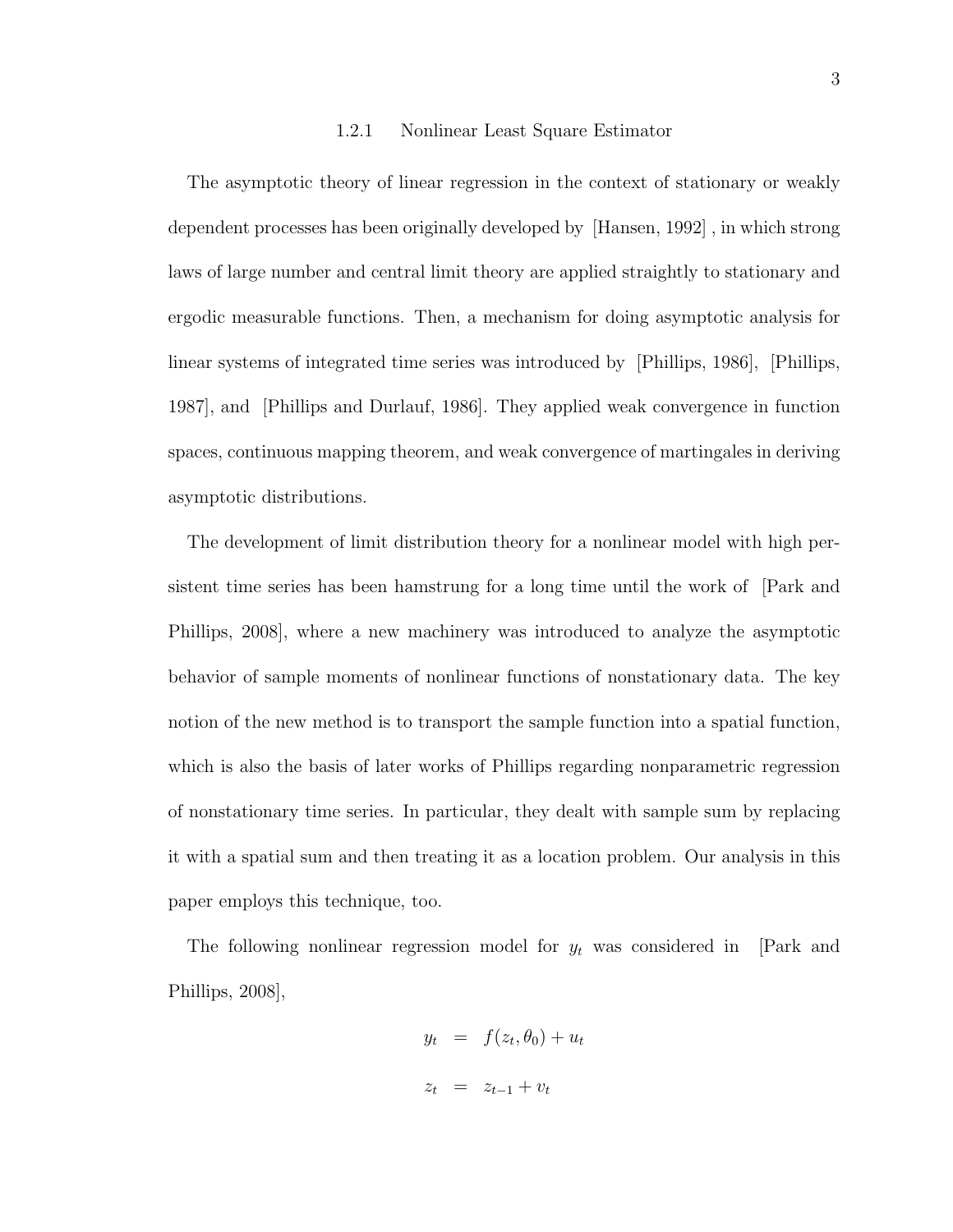where  $f: R \times R^m \to R$  is known, regressor  $z_t$  an integrated process, regression error  $u_t$  a martingale difference sequence, and  $\theta_0$  an m-dimensional true parameter vector.

They estimated  $\theta_0$  by nonlinear least squares (NLS). That is to choose  $\hat{\theta}_n$  by minimizing the function below,

$$
Q_n(\theta) = \sum_{t=1}^n (y_t - f(z_t, \theta))
$$

Thus, the NLS estimator  $\hat{\theta}_n$  was defined by

$$
\hat{\theta}_n = \arg\min_{\theta \in \Theta} Q_n(\theta).
$$

Under some regularity conditions and assumptions on function  $f$ , they showed the consistency and limit distribution of NLS estimator,

$$
\sqrt[4]{n}(\hat{\theta}_n - \theta_0) \stackrel{d}{\longrightarrow} \left( L(1,0) \int_{-\infty}^{\infty} \dot{f}(s,\theta_0) \dot{f}(s,\theta_0)' ds \right)^{-1/2} W(1)
$$

where  $L(1,0)$  is the local time of the limit data generating process  $v_t$  and  $W(1)$  is a Brownian motion independent of L.

A similar limit theory of NLS estimator with near integrated  $(NI(1))$  regressors is given in this paper. The only difference of the limit distribution between I(1) and NI(1) time series lies in the local time function. The local time for integrated regressor is the local time of a limit Brownian motion. As in near integrated situation, it's the local time of an O-U process.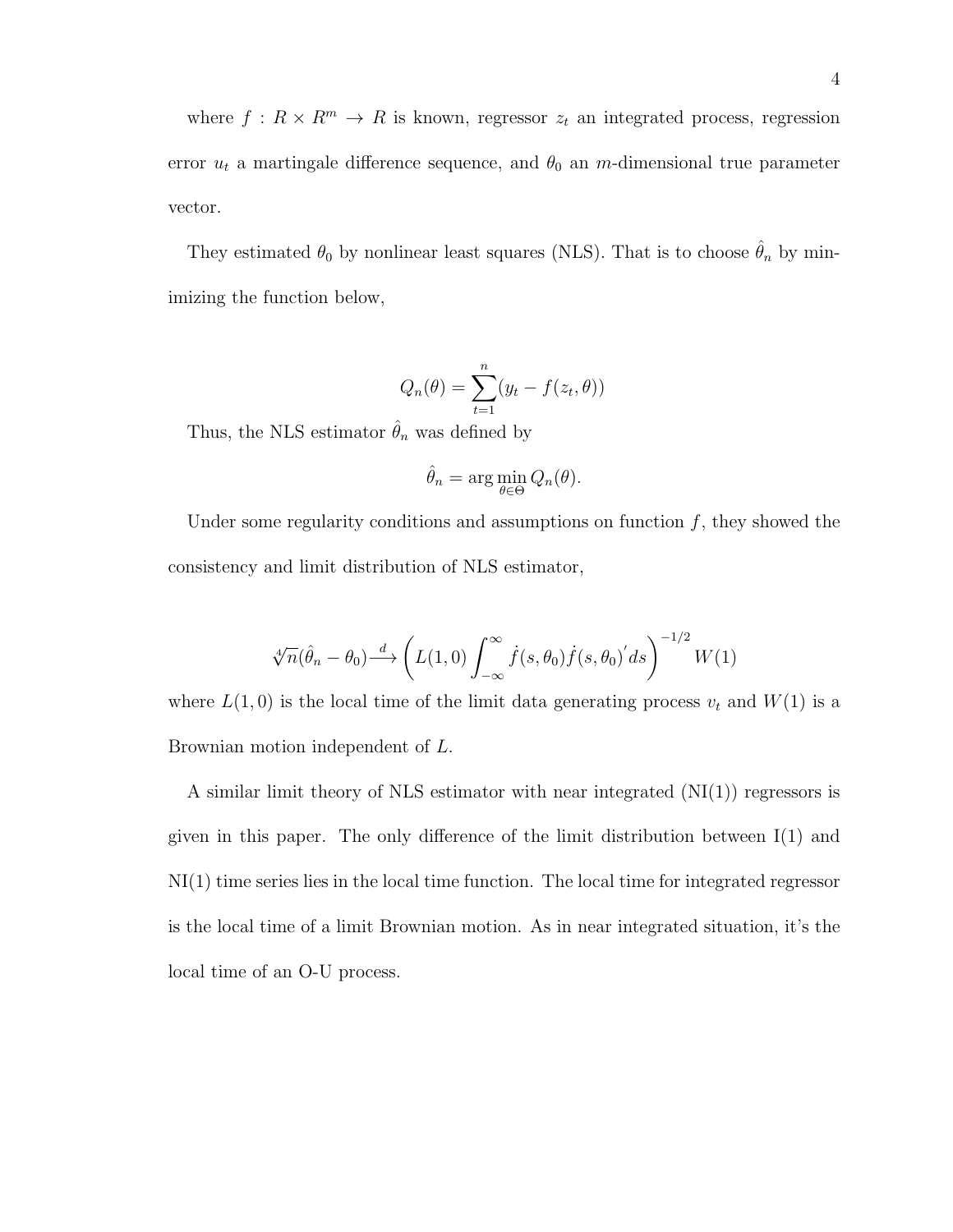## 1.2.2 Nonparametric Cointegration Estimator

In nonparametric estimation, joint dependence between the regressor and the dependent variable is the main complication leading to bias in conventional kernel estimates. It is shown in [Wang and Phillips, 2009a, Wang and Phillips, 2009b] that in functional cointegrating regressions with integrated or near integrated regressors, simple nonparametric estimation of a structural nonparametric cointegrating regression is consistent and the limit distribution is mixed normal.

The nonlinear structural model of cointegration is

$$
y_t = f(z_t) + u_t,
$$

where  $u_t$  is a zero mean stationary error,  $z_t$  an integrated or near integrated regressor, and  $f$  the unknown function to estimate. Then, the Nadaraya-Watson kernel estimator of  $y_t$  is given by

$$
\hat{f}(z) = \frac{\sum_{t=1}^{n} y_t K_h(z_t - z)}{\sum_{t=1}^{n} K_h(z_t - z)},
$$

where  $K_h(s) = (1/h)K(s/h)$  is a nonnegative kernel function, and h the bandwidth function, such that  $h \to 0$  as  $n \to \infty$ .

Imposing some assumptions, it's proved in [Wang and Phillips, 2009b] that the limit behavior of  $\hat{f}(x)$  is

$$
\hat{f}(z) \stackrel{p}{\longrightarrow} f(z)
$$

when  $nh^2 \to \infty$  and  $h \to 0$ . In addition, if h satisfies that  $nh^2 \to \infty$  and  $nh^{2(1+2\gamma)} \to 0$ as  $n \to \infty$ , the limit distribution of the Nadaraya-Watson kernel estimator is shown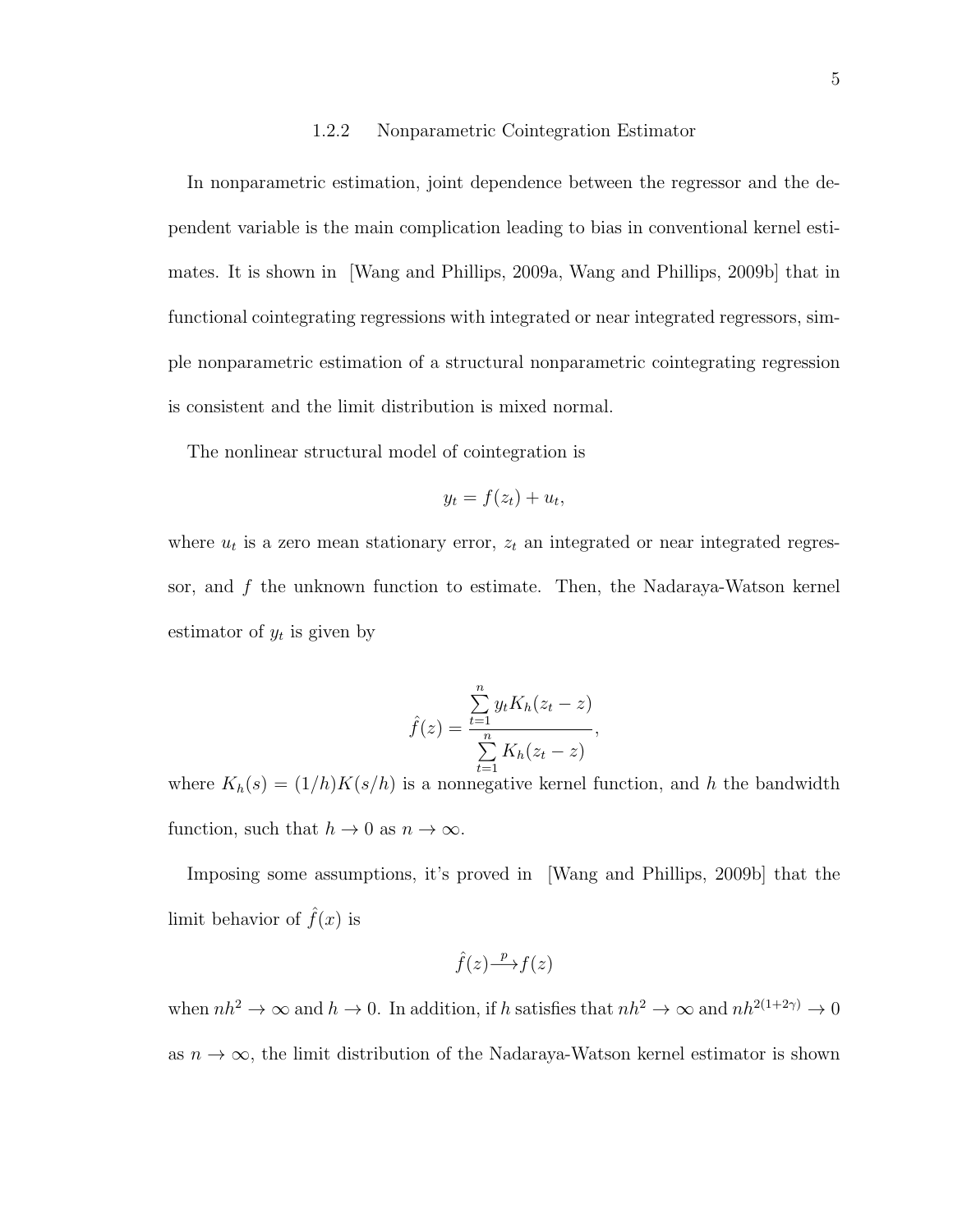as

$$
\left(h\sum_{t=1}^{n} K_h(z_t - z)\right)^{1/2} \left(\hat{f}(z) - f(z)\right) \xrightarrow{d} N(0, \sigma^2)
$$

where  $0 < \gamma \leq 1$ , for sufficiently small h,  $|f(hy + z) - f(z)| \leq h^{\gamma} f_1(y, z)$  for any  $y \in R$  and  $\int_{-\infty}^{\infty} K(s) f_1(s, z) ds < \infty$ , and  $\sigma^2 = E(u_{m_0}^2) \int_{-\infty}^{\infty} K^2(s) ds \int_{-\infty}^{\infty} K(z) dz$ . Notice that they defined  $u_t = 0$  for  $1 \le t \le m_0 - 1$ .

It is also proven in [Wang and Phillips, 2009b] that the localized version of sum of squared residuals is a consistent estimate of the error variance  $Eu_{m_0}^2$  with stricter assumptions imposed,

$$
\hat{\sigma}_n^2 {\stackrel{p}{\longrightarrow}} Eu^2_{m_0}.
$$

for any h satisfying  $nh^2 \to \infty$  and  $h \to 0$  as  $n \to \infty$ , where  $\hat{\sigma}_n^2 =$  $\sum_{n=1}^{\infty}$  $t-1$  $[y_t - \hat{f}(z)]^2 K_h(z_t - z)$  $\sqrt{\frac{n}{n}}$  $t-1$  $K_h(z_t-z)$ .

#### 1.3 Cointegration Tests

Tests for a linear cointegrating model has been developed since [Hansen, 1992], that tested parameter stability. Recently, a modified RESET test was introduced by [Hong and Phillips, 2010] to test the existence of linear cointegration. In empirical studies, the RESET test statistic was applied to check the traditional linear cointegration specification in purchasing power parity (PPP) model. A linearity test of cointegrating smooth transition regressions is proposed in [Gao et al., 2009]. They tested the null hypothesis of a linear cointegration model:  $y = \beta_0 + x_t \beta_1 + u_t$  against the alternative hypothesis of a nonlinear cointegration regression system:  $y_t = g(x_t) + u_t$ , where regressor  $x_t$  is a unit root process independent of error  $u_t$ . Based on the work of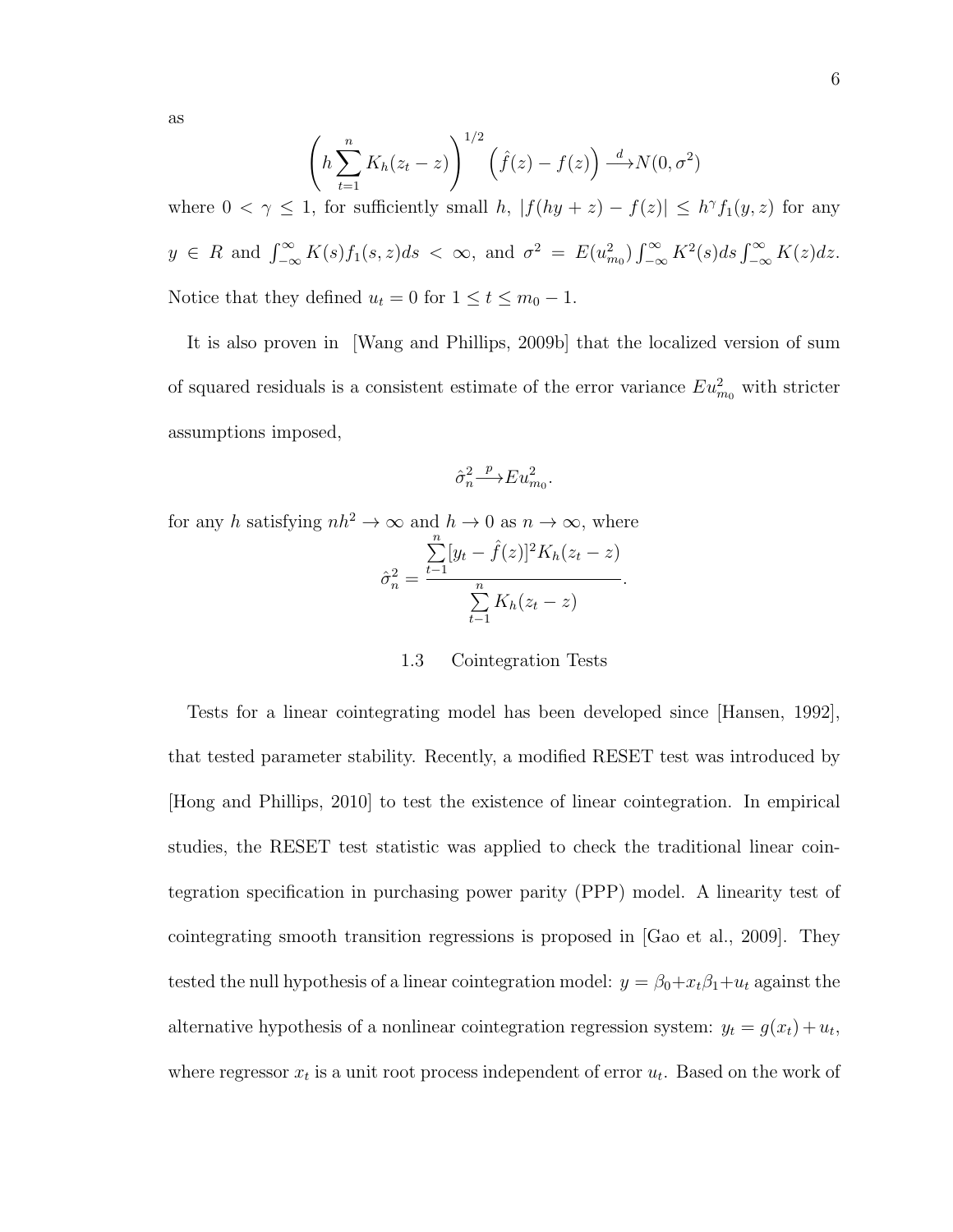[Gao et al., 2009], a similar problem was investigated in [Wang and Phillips, 2011]. They allow regressor  $x_t$  to be more general and not necessarily independent of  $u_t$ . The problem of testing a linear cointegration model against a nonlinear cointegration model was considerred by [Choi and Saikkonen, 2004]. The smooth transition regression model developed in [Choi and Saikkonen, 2004] is:  $y_t = x_t' \alpha + \beta' x_t g(x_{ts} - c) + u_t$ , where  $x_t$  is a p dimentional random walk vector, and  $x_{ts}$  denotes the  $s^{th}$  component of  $x_t$ . The model reduces to a linear cointegration model under the null hypothesis of  $\beta = 0$ .

A semiparametric varying coefficient model was studied in [Sun et al., 2011]. That model was first learned by [Cai et al., 2009] and [Xiao, 2009]:

$$
y_t = X_t' \theta(z_t) + u_t,\tag{4}
$$

where  $X_t$  is a d-dimensional non stationary regressor,  $z_t$  and  $u_t$  stationary variables, and  $\theta(\cdot)$  a  $d \times 1$  vector of unknown smooth functions. They tested the parameter constancy

$$
H_0: Pr(\theta(z_t) = \theta_0) = 1, \text{ for some } \theta_0 \in B,
$$

against

$$
H_1: Pr(\theta(z_t) \neq \theta) > 0, \text{ for any } \theta \in B.
$$

The model studied in this paper differs from all the above ones in that we test a nonlinear cointegraion model instead of a linear one. Compared with the varying coefficient model investigated by [Sun et al., 2011], our model could be taken as a varying coefficient model with one diminutional  $X_t = 1$ , and nonstationary  $z_t$ . The combination of nonlinearity and cointegration makes the analysis of limit theory very complicated.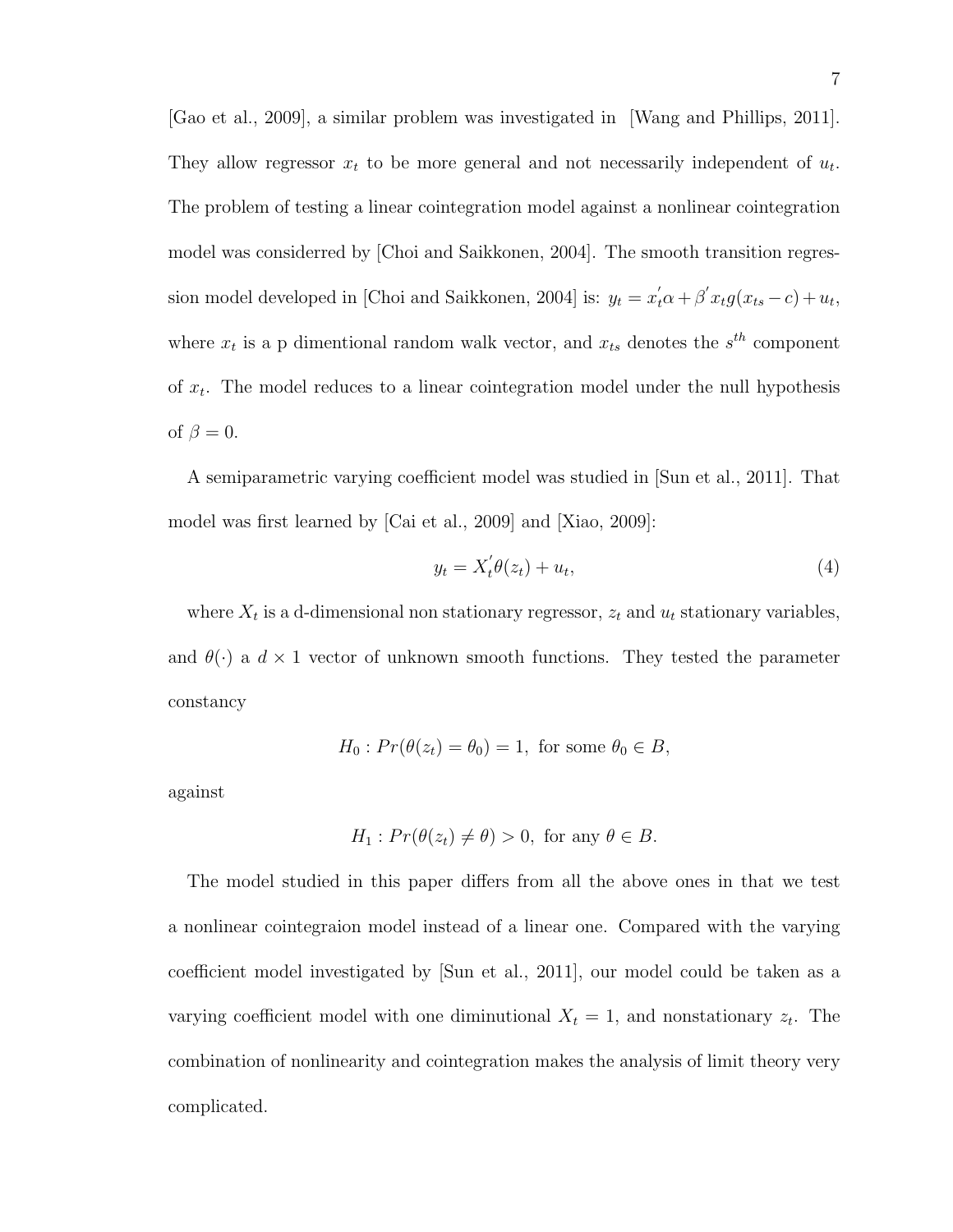#### 1.4 Overview

The rest of the paper is organized as follows. Chapter 2 develops the aymptotic theory of least square estimate of nonlinear regression with near-integrated process. Chapter 3 describes our test statistic and shows asymptotic results of the test statistics under null and alternative hypothesis respectively. In Chapter 4, Monte Carlo simulations are performed to examine the finite sample performance of the proposed tests. We test the predictability of asset return from a linear model using our test statistics in Chapter 5. Chapter 6 concludes the paper. All the mathematical proofs are relegated to Appendices.

The notation is conventional throughout the paper. We offer a summary of notation here for convenience sake. (i)  $\stackrel{d}{\longrightarrow}$  stands for convergence in distribution,  $\stackrel{p}{\longrightarrow}$ for convergence in probability, and "⇒" for weak convergence with respect to the Skorohod metric, as defined in [Billingsley, 2009]. (ii)  $O_e(a_n)$  denotes a probability order of  $a_n$ , where  $a_n$  is a non-stochastic positive sequence; i.e.  $O_e(a_n) = O_p(a_n)$ . (iii) We define L<sup>r</sup>-norm of a matrix X by  $||X||_r = \left(\sum_{ij} E|X_{ij}|^r\right)^{1/r}$ , where  $X_{ij}$  is the  $(i, j)$ th element of X. (iv)  $A \stackrel{\text{def}}{=} B$  is used to define A by a previously defined quantity B, and  $A \equiv B$  is used to assign a new notation B to A. (V) [a] denotes the smallest integer that is greater than a for  $a > 0$ . (vi) we use  $\mathcal{F}_{nt} = \sigma\{z_i, u_i : 1 \leq i \leq t \leq n\}$ to denote the smallest  $\sigma$ -field containing past history of  $\{z_t, u_t\}$  for all n.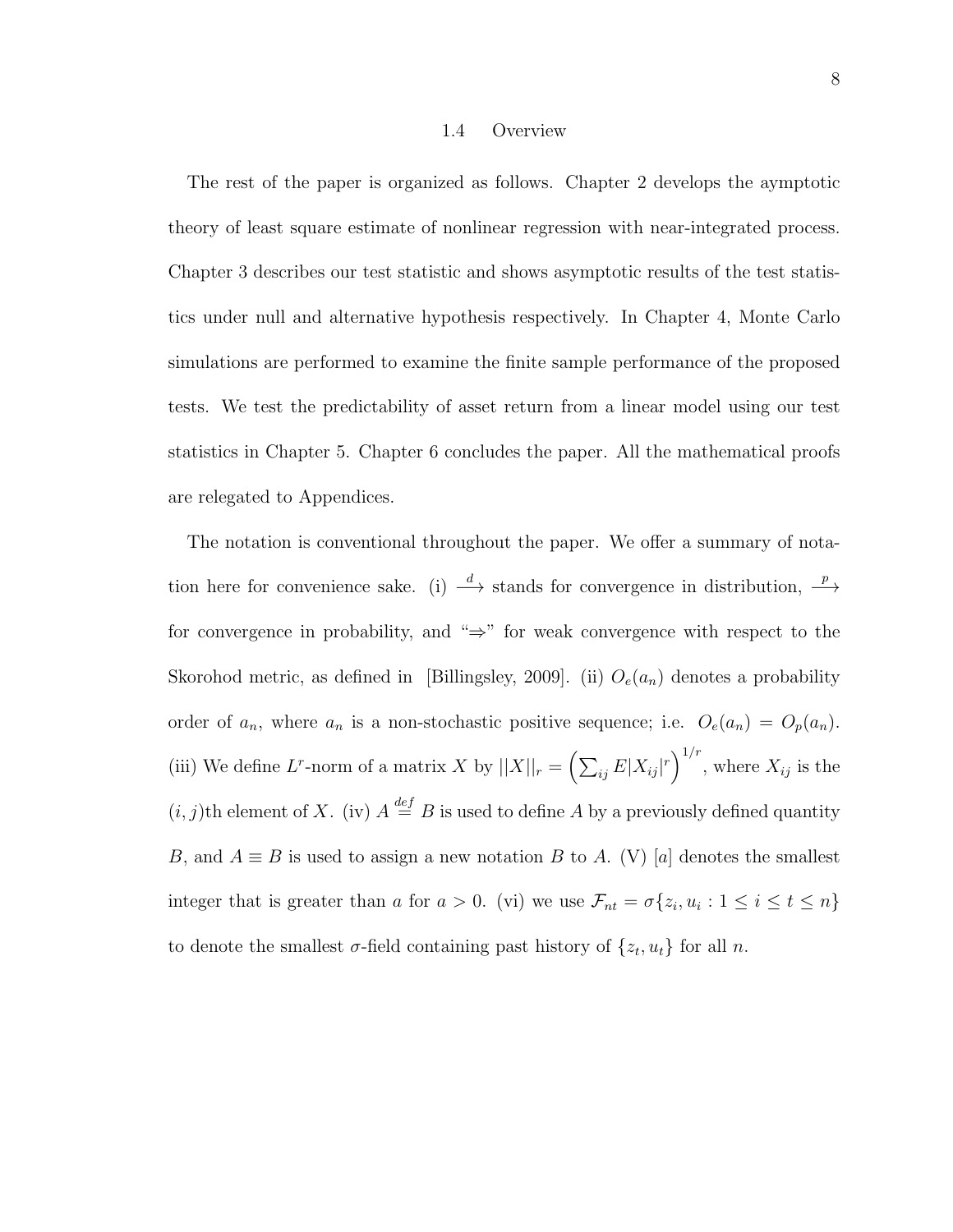## CHAPTER 2: NONLINEAR LEAST SQUARE ESTIMATION

2.1 The Model and Preliminary Results

We consider the nonlinear regresstion model for  $y_t$  under  $H_0$ 

$$
y_t = g(z_t, \theta_0) + u_t \tag{5}
$$

where  $g: R \times R \to R$  is known and  $\theta_0$  is the true parameter that lies in the parameter set Θ. This section concentrates on nonlinear least square estimation of (5). Let

$$
Q_n(\theta) = \sum_{t=0}^n (y_t - g(z_t, \theta))^2,
$$
\n(6)

then, the NLS estimator  $\hat{\theta}_n$  is as follows,

$$
\hat{\theta}_n = \arg\min_{\theta \in \Theta} \ Q_n(\theta). \tag{7}
$$

It is assumed throughout the paper that  $\hat{\theta}_n$  exists and is unique for all n, and  $\theta_0$ is an interior point of  $\Theta$ , where  $\Theta$  is assumed to be compact and convex. This is standard for NLS regression.  $\hat{\sigma}_n = (1/n) \sum_{t=1}^n \hat{u}_t^2$  is an error variance estimate, where  $\hat{u}_t = y_t - g(z_t, \hat{\theta}_n).$ 

We start by writing  $z_t$  as

$$
z_t = \rho z_{t-1} + \eta_t,\tag{8}
$$

and initializing it with  $z_0 = 0$  to avoid unnecessary complication in our development of limit theory as in [Park and Phillips, 2008]. Then, define the stochastic processes  $U_n$  and  $V_n$  respectively by

$$
U_n(r) = \frac{1}{\sqrt{n}} \sum_{t=1}^{[nr]} u_t \text{ and } V_n(r) = \frac{1}{\sqrt{n}} \sum_{t=1}^{[nr]} \eta_t
$$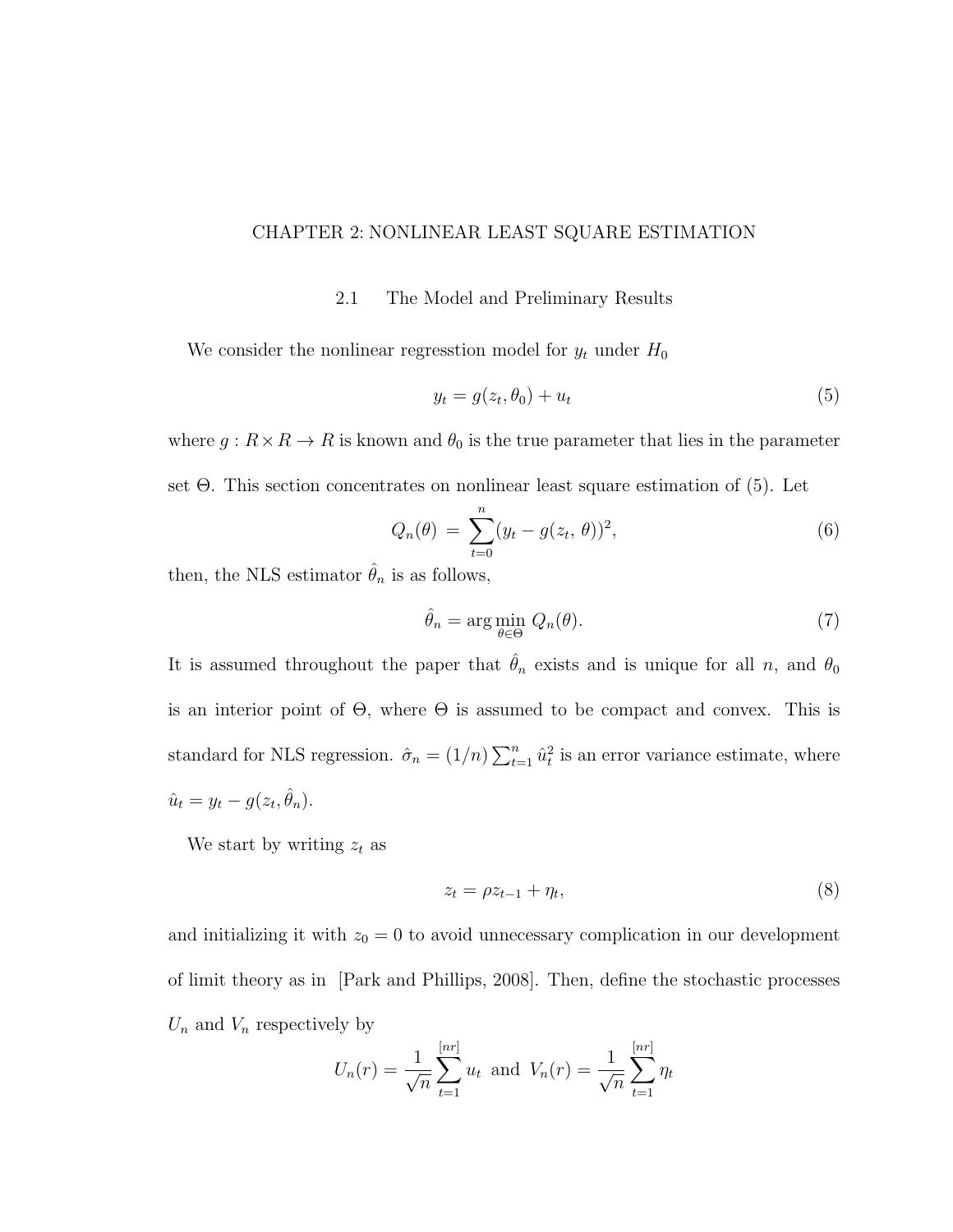where  $[s]$  denotes the largest integer less than s.

**Assumption 2.1**: (a)  $(U_n, V_n) \xrightarrow{d} (U, V_c)$ , where U is a Brownian motion and  $V_c$ is an O-U process driven by a standard Brownian Motion over [0, 1] with variance  $\sigma_{\eta} = \lim_{n \to \infty} \text{Var}(n^{-1/2} \sum_{t=1}^{n} \eta_t)$ . (b)  $(u_t, \mathcal{F}_{nt})$  is a martingale difference sequence with  $E(u_t^2 | \mathcal{F}_{n,t-1}) = \sigma^2$  a.s. for all t and

 $sup_{1 \leq t \leq n} E(|u_t|^q | \mathcal{F}_{n,t-1}) < \infty$  a.s. for some  $q > 2$ .

Assumption 2.1 is routinely imposed on NLS regression with nonstationary processes as in [Park and Phillips, 2008]. Assumption (a) is well known to be satisfied for a wide variety of data generating processes like mildly heterogeneous time series and stationary processes. Condition (b) is essential to the limit distribution theory. But if it's relaxed to allow serial correlation in errors and cross correlation between regressors and errors, the consistency of the least squared estimator still holds.

From Skorohod representation theorem, there exists a common probability space  $(\Omega, \mathcal{F}, \mathcal{P})$  supporting both  $(U, V_c)$  and  $(U_n^0, V_n^0)$  such that

$$
(U_n^0, V_n^0) =_d (U_n, V_n) \text{ and } (U_n^0, V_n^0) \to (U, V_c) \text{ a.s.}
$$
 (9)

Then, there's no loss in generality by assuming  $(U_n, V_n) = (U_n^0, V_n^0)$  throughout this paper.

More restrictive conditions on process  $z_t$  required to develop the asymptotic theory for nonlinear regression are introduced in the following.

**Assumption 2.2** Let  $\eta_t = \varphi(L)\varepsilon_t = \sum_{k=0}^{\infty} \varphi_k \varepsilon_{t-k}$  with  $\varphi(1) \neq 0$ . Assume that  $\sum_{k=0}^{\infty} k |\varphi_k| < \infty$ ,  $\{\varepsilon_t\}$  is i.i.d with  $E|\varepsilon_t|^p < \infty$  for some  $p > 4$ , and the characteristic function  $c(\lambda)$  of  $\{\varepsilon_t\}$  satisfying  $\lim_{\lambda \to \infty} \lambda^r c(\lambda) = 0$  for some  $r > 0$ .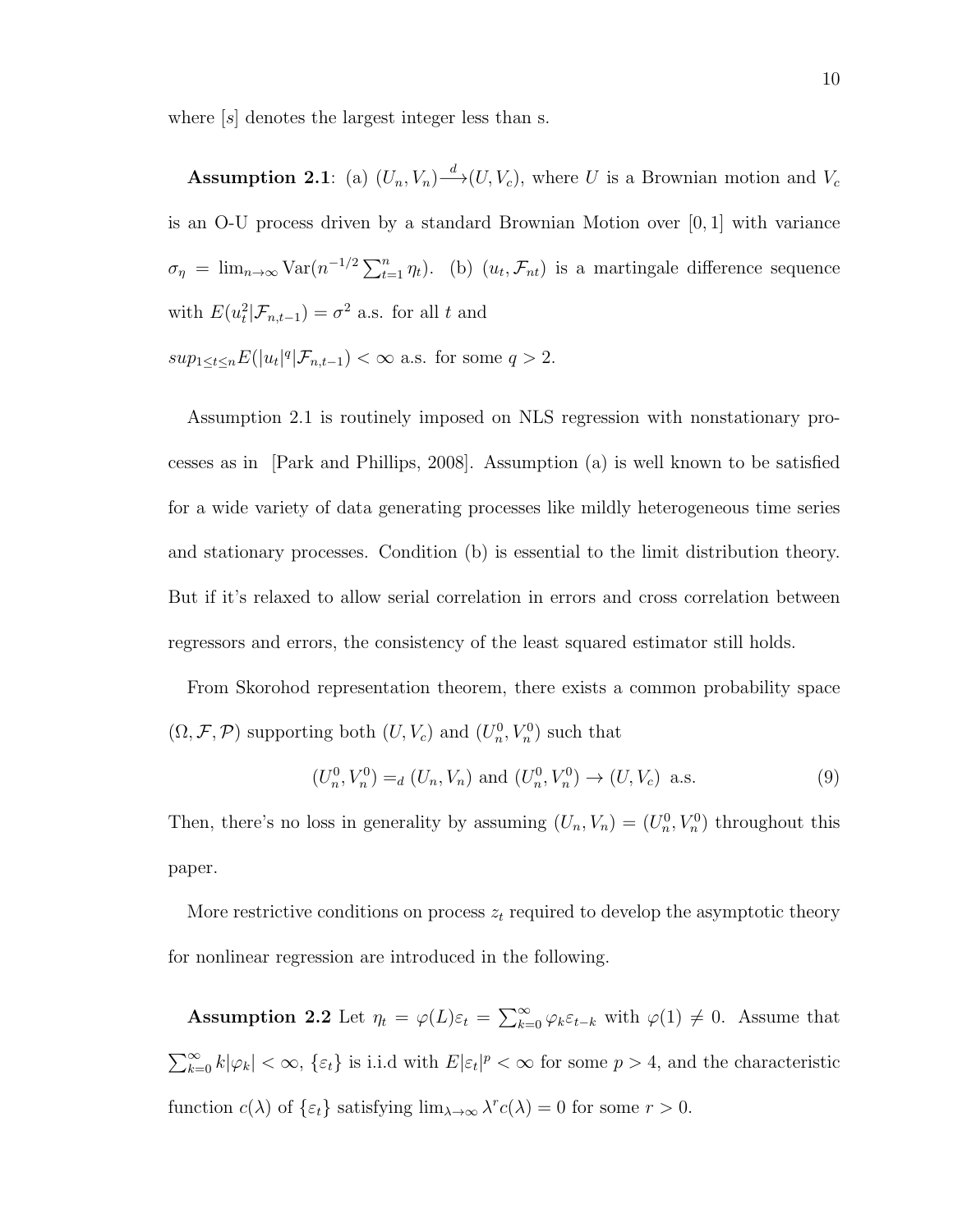Assumption 2.2 is satisfied by all invertible Gaussian ARMA models and implies that  $V_n^0$  $\stackrel{d}{\longrightarrow}V_c.$ 

In the subsequent development of the asymptotic theory for nonlinear regression of near-integrated time series, the local time of the O-U proses is used repeatedly. So, let's recall the definition of local time. The process  $\{L_M(t, s), t \ge 0, s \in \mathcal{R}\}\)$  is called the local time of a measurable process  $\{M(t), t\geq 0\}$  if,

$$
\int_0^t T[M(s)]ds = \int_{-\infty}^\infty T(s)L_M(t,s)ds, \text{ all } t \in \mathcal{R}
$$
 (10)

for any locally integrable function  $T(x)$ . Intuitively,  $L_M(t, s)$  is a spatial density recording the sojourn time of process  $\{L_M(t, s), t \geq 0\}$  at the spatial point s over the time interval [0, 1]. More discussions and applications of local time are provided by [Geman and Horowitz, 1980], [Revuz and Yor, 2004], [Park and Phillips, 2008] and [Phillips, 2009].

Next, some regularity conditions for nonlinear transformation are required to develop the asymptotics. Here, our focus is only on I-regular functions as defined in [Park and Phillips, 2008].

**Definition 2.1** A function F is said to be *I-regular* on a compact set  $\Pi$  if

(a) for each  $\pi_0 \in \Pi$ , there exists a neighborhood  $N_0$  of  $\pi_0$  and a bounded integrable function  $T : \mathcal{R} \to \mathcal{R}$  such that for all  $\pi \in N_0$ ,  $||F(x, \pi) - F(x, \pi_0)|| \le ||\pi - \pi_0||T(x)$ , and

(b) for some constant  $c > 0$  and  $k > 6/(p-2)$  with  $p > 4$  given in Assumption 2.2,  $||F(x, \pi) - F(y, \pi)|| \leq c|x - y|^k$  for all  $\pi \in \Pi$ , on each  $S_i$  of their common support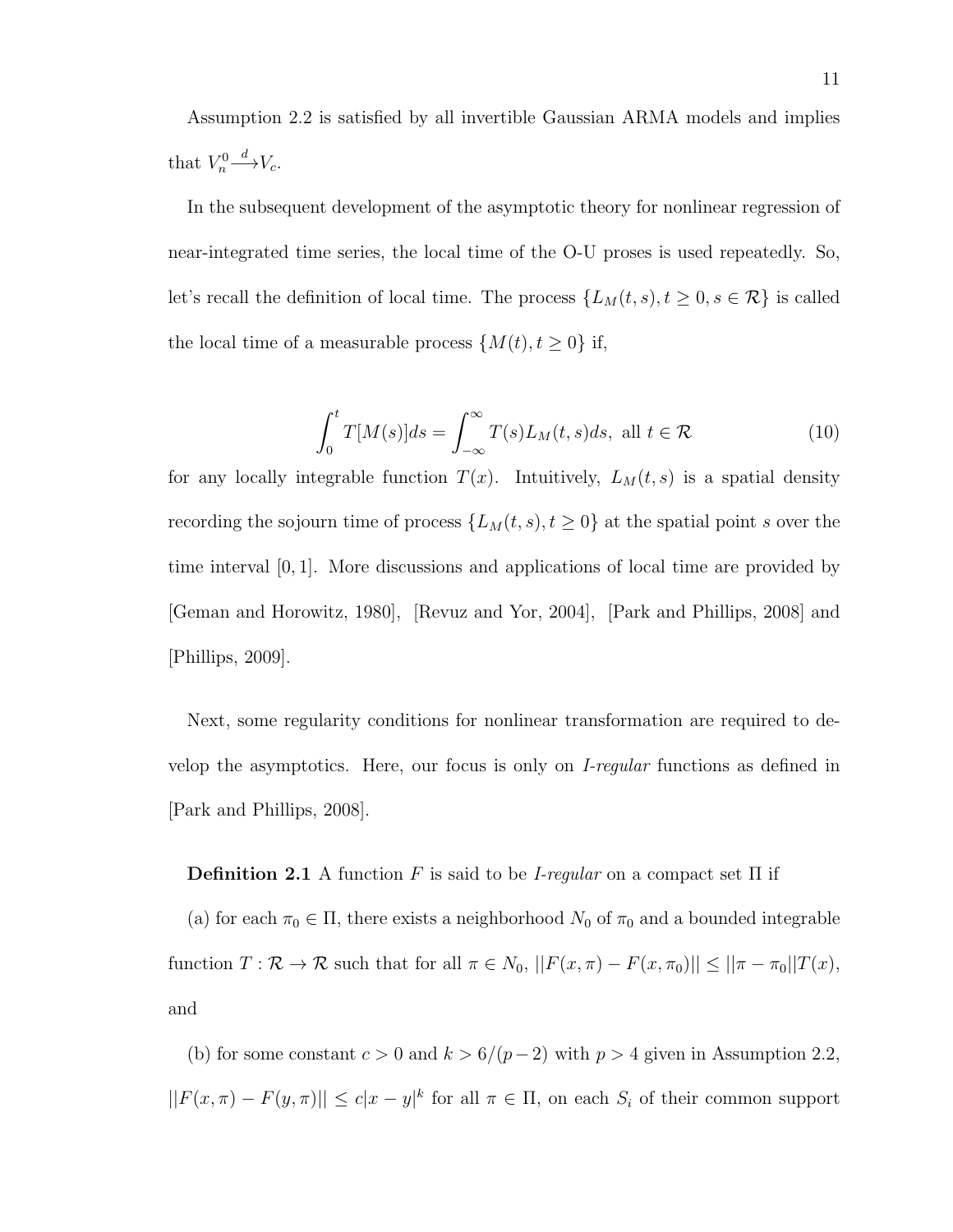$$
S=\bigcup_{i=1}^m S_i\subset\mathcal{R}.
$$

Condition (a) requires  $F(x, \cdot)$  be continuous on  $\Pi$  for all  $x \in \mathcal{R}$  as in standard nonlinear regression theory. Condition (b) requires that all functions in the family are sufficiently smooth piecewise on their common support independent of  $\pi$ .

Theorem 2.1.1. Suppose Assumption 2.2 holds. If F is I-regular on a compact set  $\Pi$ , then

$$
\frac{1}{\sqrt{n}}\sum_{t=1}^{n}F(z_t,\pi)\stackrel{p}{\longrightarrow}\left(\int_{-\infty}^{\infty}F(s,\pi)ds\right)L_{V_c}(1,0)
$$

uniformly in  $\pi \in \Pi$ , as  $n \to \infty$ . Moreover,

$$
\frac{1}{\sqrt[4]{n}}\sum_{t=1}^{n}F(z_t,\pi)u_t \stackrel{d}{\longrightarrow} \left(L_{V_c}(1,0)\int_{-\infty}^{\infty}F(s,\pi)F(s,\pi)ds\right)^{1/2}W(1)
$$

as  $n \to \infty$ .

The sample mean and sample covariance asymptotics are exactly like those in [Park and Phillips, 2008]. But  $L$  here is the local time of the limit O-U process  $V_c$  due to the near-integrated data generating process.

# 2.2 Consistency

To prove the consistency of the NLS estimator  $\hat{\theta}_n$  defined in (6), a sufficient consistency condition is given following [Park and Phillips, 2008]. Define  $D_n(\theta, \theta_0)$  =  $Q_n(\theta) - Q_n(\theta_0)$ . Then, the condition is written as follows.

CN1: For some normalizing sequence  $\nu_n$ ,  $\nu_n^{-1}D_n(\theta, \theta_0) \stackrel{p}{\longrightarrow} D(\theta, \theta_0)$  uniformly in  $\theta$ , where  $D(\cdot, \theta_0)$  is continuous and has unique minimum  $\theta_0$  a.s.

The above condition is sufficient to guarantee that  $\hat{\theta}_n \stackrel{p}{\longrightarrow} \theta_0$ , referring to the work by [Jennrich, 1969].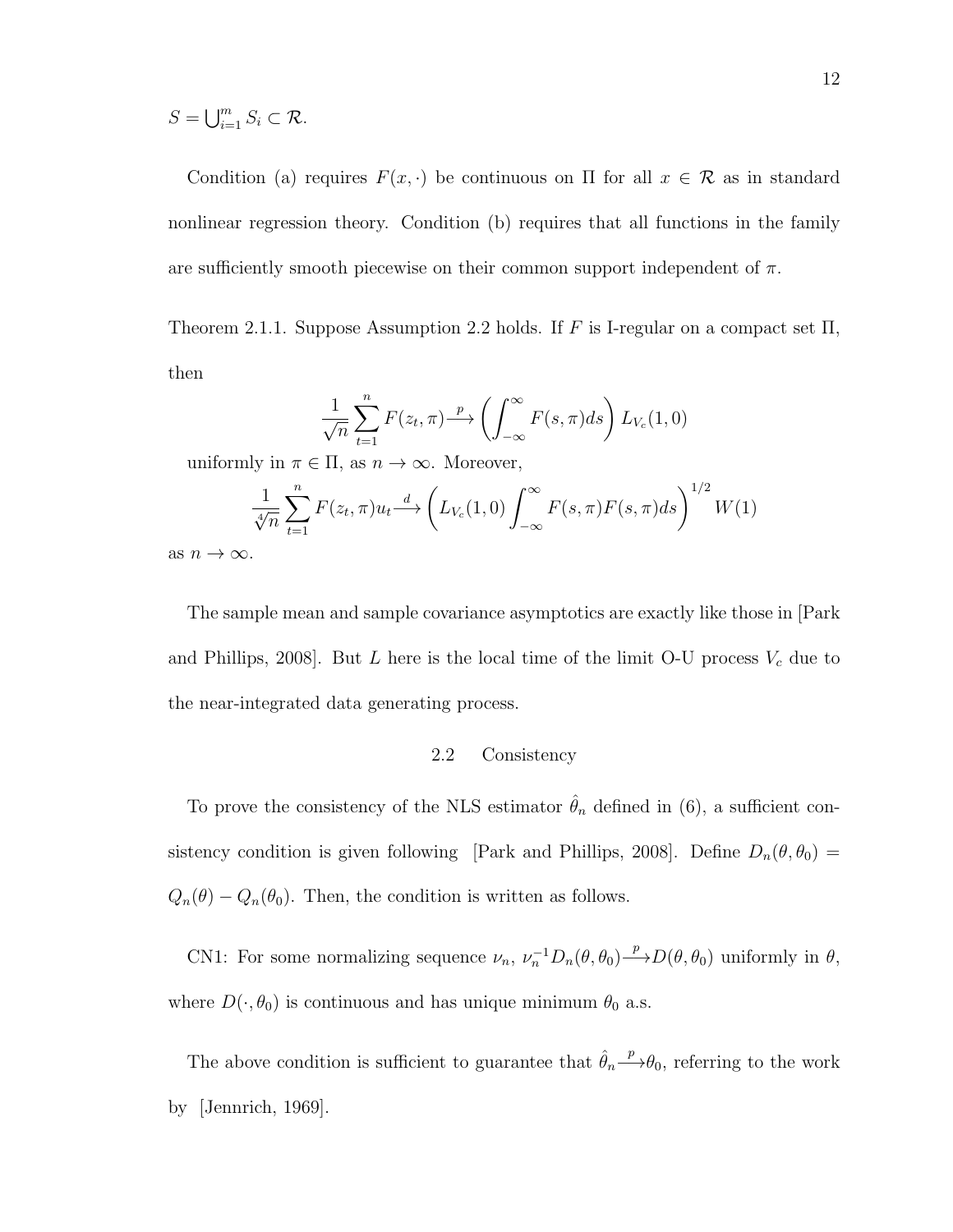Theorem 2.2.1. Under Assumption 2.2, CN1 holds if for all  $\theta \neq \theta_0$ ,  $\int_{-\infty}^{\infty} (g(s, \theta)$  $g(s, \theta_0))^2 ds > 0$ , with  $\theta_0$  being I-regular on  $\Pi$ . Then, we have

$$
D(\theta, \theta_0) = \left( \int_{-\infty}^{\infty} (g(s, \theta) - g(s, \theta_0))^2 ds \right) L_{V_c}(1, 0)
$$

with  $\nu_n =$ √  $\overline{n}$ .

All bounded integrable functions that are piecewise smooth satisfy the conditions in Theorem 2.1.

**Corollary 2.1:** Let the assumptions in Theorem 2.1 hold. Then  $\hat{\sigma}_n^2$  $\stackrel{p}{\longrightarrow} \sigma^2$ , as  $n \to \infty$ .

This corollary shows the consistency of the error variance estimator  $\hat{\sigma}_n^2$ , which follows from Theorem 3.2 in [Park and Phillips, 2008]

#### 2.3 Asymptotics for Nonlinear Regression with Near-Intergrated Processes

In this section, we derive the asymptotic distribution of the NLS estimator  $\hat{\theta}_n$  defined in  $(6)$  under stronger assumptions on differentiability of the regression function. Let's start by the following definitions,

$$
\dot{g}=(\frac{\partial g}{\partial \theta_i}),\,\ddot{g}=(\frac{\partial^2 g}{\partial \theta_i^2}),\,\,\dddot{g}=(\frac{\partial^3 g}{\partial \theta_i^3})
$$

to be the first, second and third derivatives of g with respect to  $\theta$ , and let  $\dot{Q}_n$  and  $\ddot{Q}_n$ be the first and second derivatives of  $Q_n$  with respect to  $\theta$ . Therefore,

$$
\dot{Q}_n(\theta) = \frac{\partial Q_n}{\partial \theta} = -\sum_{t=1}^n \dot{g}(x_t, \theta)(y_t - g(x_t, \theta)),
$$

$$
\ddot{Q}_n(\theta) = \frac{\partial^2 Q_n}{\partial \theta^2} = \sum_{t=1}^n \dot{g}(x_t, \theta)^2 - \sum_{t=1}^n \ddot{g}(x_t, \theta)(y_t - g(x_t, \theta)),
$$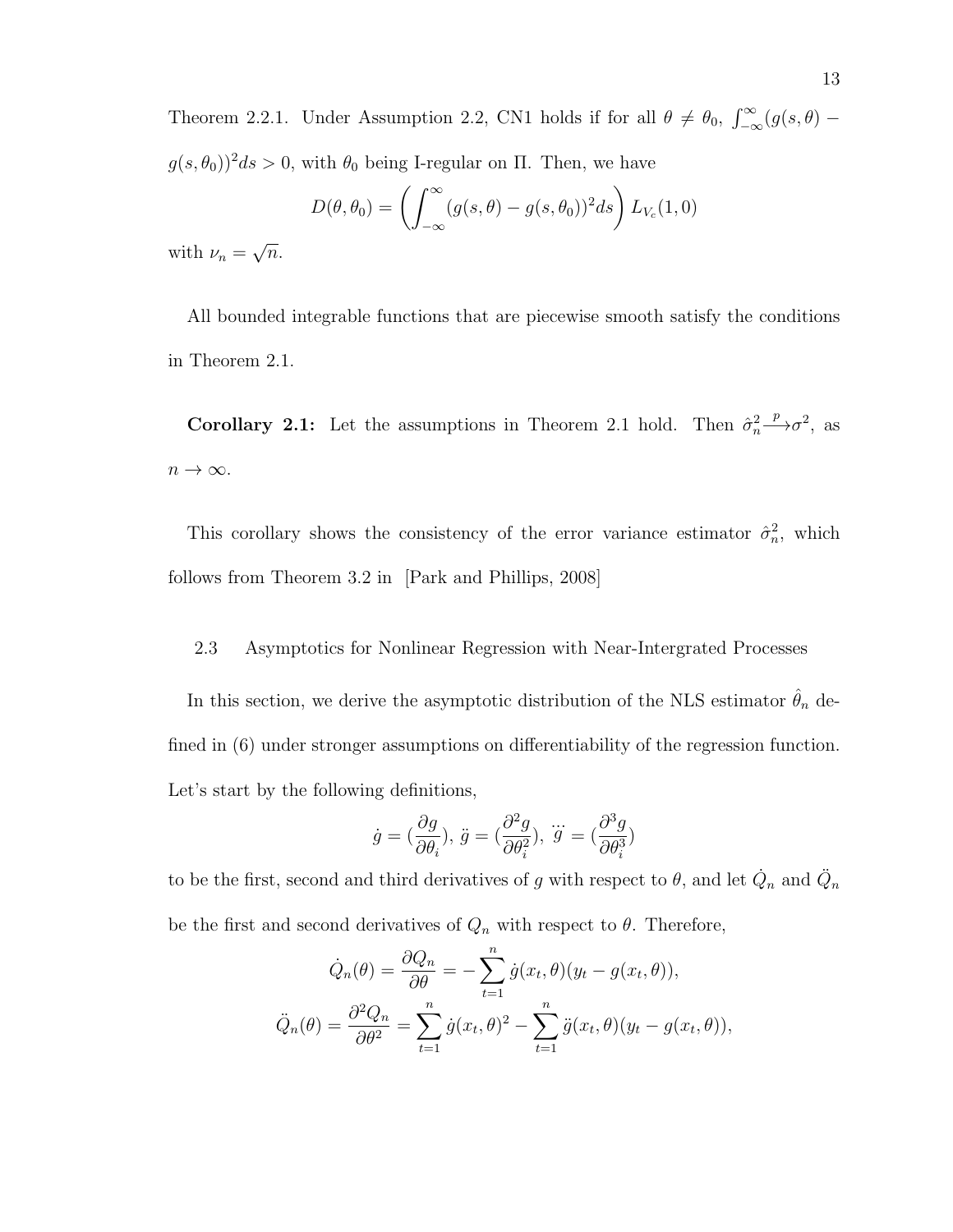by ignoring a constant. The asymptotic distribution of  $\hat{\theta}_n$  is naturally established from the first order Taylor expansion of  $\dot{Q}_n$ ,

$$
\dot{Q}_n(\hat{\theta}_n) = \dot{Q}_n(\theta_0) + \ddot{Q}_n(\theta_n)(\hat{\theta}_n - \theta_0),\tag{11}
$$

where  $\theta_n$  lies in between  $\hat{\theta}_n$  and  $\theta_0$ . Suppose that  $\hat{\theta}_n$  is an interior solution to the minimization problem (6). Then, it follows that  $\dot{Q}_n(\hat{\theta}_n) = 0$ .

From Theorem 1, normalized by an appropriately chosen sequence  $\nu_n$ ,  $\nu_n^{-1} \dot{Q}_n(\theta_0) \stackrel{d}{\longrightarrow} \dot{Q}(\theta_0)$ for some random vector  $\dot{Q}(\theta_0)$ . Also, let

$$
\ddot{Q}_n^0 = \sum_{t=1}^n \dot{g}(z_t, \theta_0) \dot{g}(z_t, \theta_0).
$$

We have  $\nu_n^{-2} \ddot{Q}_n^0(\theta_0) \stackrel{p}{\longrightarrow} \ddot{Q}(\theta_0)$  for some random matrix  $\ddot{Q}(\theta_0)$  by Theorem 1. Thus, with suitable assumptions imposed, we may expect that

$$
\nu_n(\hat{\theta}_n - \theta_0) = -(\nu_n^{-2} \ddot{Q}_n(\theta_n))^{-1} \nu_n^{-1} \dot{Q}_n(\theta_0)
$$
\n(12)

$$
= -(\nu_n^{-2} \ddot{Q}_n^0(\theta_0))^{-1} \nu_n^{-1} \dot{Q}_n(\theta_0) + o_p(1) \tag{13}
$$

$$
\xrightarrow{d} \quad -\ddot{Q}(\theta_0)^{-1} \dot{Q}(\theta_0) \tag{14}
$$

$$
(15)
$$

as  $n \to \infty$ .

A set of sufficient conditions leading to (12) are listed below for reference.

AD1:  $\nu_n^{-1} \dot{Q}_n(\theta_0) \stackrel{d}{\longrightarrow} \dot{Q}(\theta_0)$  as  $n \to \infty$ .

AD2:  $\dot{Q}_n(\hat{\theta}_n) = 0$  with probability approaching to one as  $n \to \infty$ .

AD3: 
$$
\nu_n^{-2}(\ddot{Q}(\theta_n) - \ddot{Q}(\theta_0)) \stackrel{p}{\longrightarrow} 0
$$
 as  $n \to \infty$ .

AD4: 
$$
\ddot{Q}(\theta_0)
$$
 > 0 a.s.

AD5:  $\nu_n^{-2} \ddot{Q}_n(\theta_0) = \nu_n^{-2} \ddot{Q}_n^0(\theta_0) + o_p(1)$  for large *n*. AD6:  $\nu_n^{-2} \ddot{Q}_n(\theta_0)$   $\rightarrow$   $\ddot{Q}(\theta_0)$  as  $n \rightarrow \infty$ .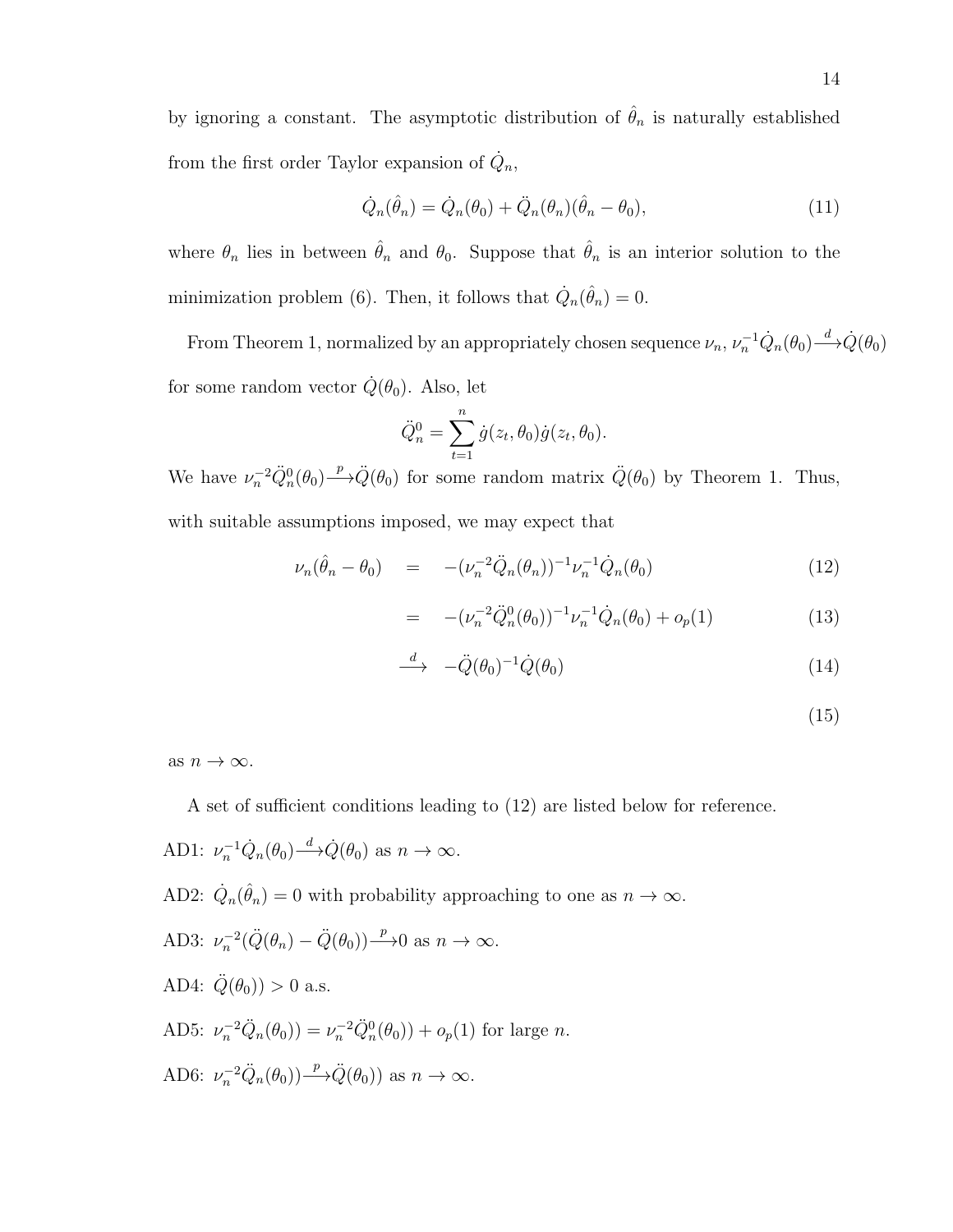Theorem 2.3.1. Let Assumption 2.2 holds. Assume  $g$  satisfies conditions in Theorem 2.2,  $\dot{g}$  and  $\ddot{g}$  are I-regular on  $\Theta$ , and  $\int_{-\infty}^{\infty} \dot{g}(s, \theta_0) \dot{g}(s, \theta_0) ds > 0$ . Then we have  $\sqrt[4]{n}(\hat{\theta}_n - \theta_0) \stackrel{d}{\longrightarrow} \left( L_{V_c}(1,0) \right)^{\infty}$  $\dot{g}(s,\theta_0)\dot{g}(s,\theta_0)ds\bigg)^{-1/2}W(1)$ 

−∞

as  $n \to \infty$ . Here,  $V_c$  is defined in  $(9)W(r)$  is a Brownian Motion satisfying

$$
\limsup_{r \to 0^+} \frac{W(r)}{\sqrt{2r \log \log \frac{1}{r}}} = 1.
$$

The NLS estimator converges at the rate of  $\sqrt[4]{n}$ , and has a mixed Gaussian limiting distribution with I-regular regression functions. The technology applied in this section follows immediately from [Park and Phillips, 2008].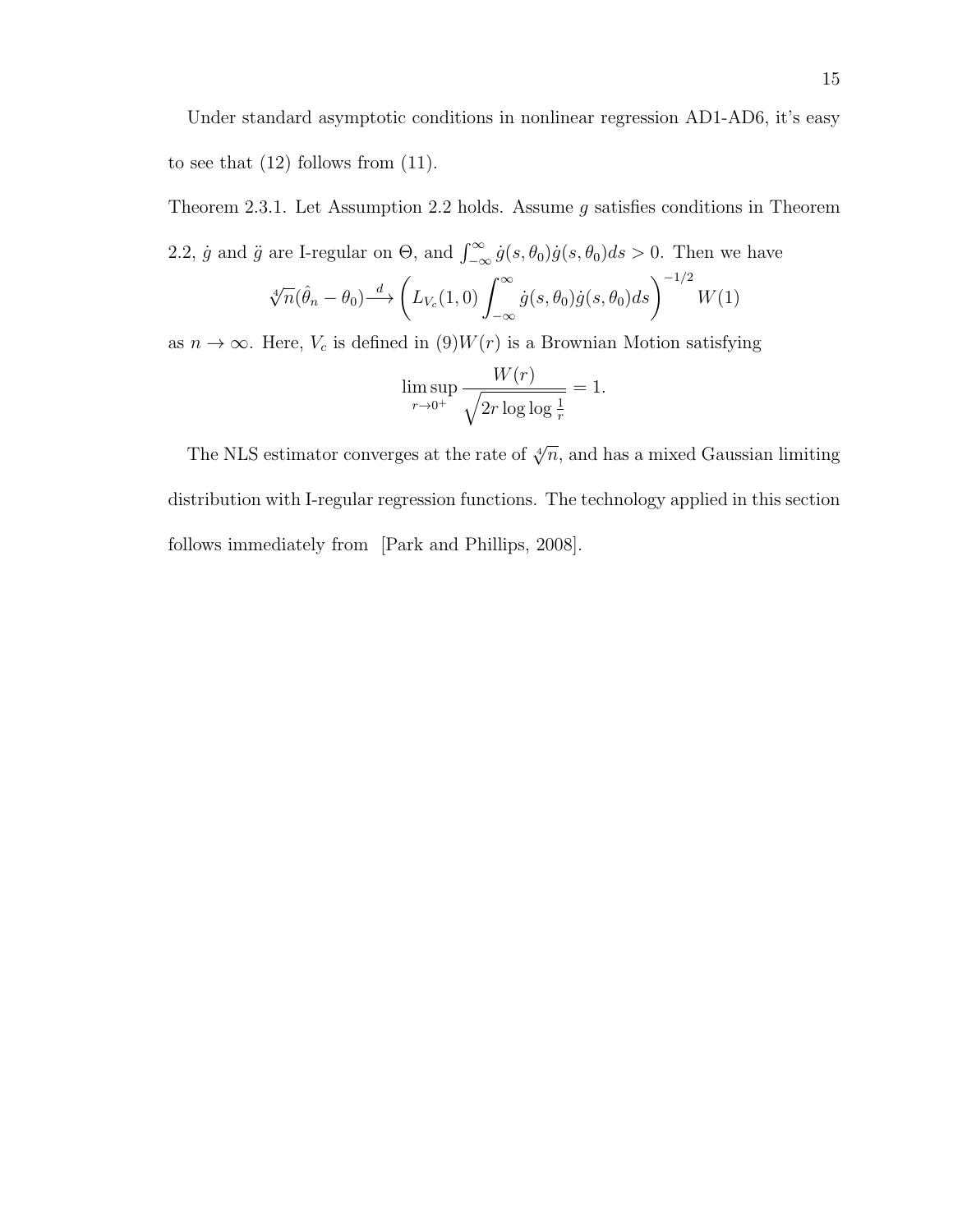## CHAPTER 3: TEST STATISTIC

This Chapter constructs the test statistic and derives its asymptotics based on theorems given above. The work in this Chapter follows [Sun et al., 2011].

# 3.1 Construction of Test Statistics

We construct a  $L^2$ -type test statistic as in [Sun et al., 2011],

$$
\int [\hat{f}_n(z) - g(z, \hat{\theta}_n)]^2 dz,
$$

where  $K_t(z) = K((Z_t - z)/h)$ .

$$
\hat{f}_n(z) = \left[ \sum_{t=1}^n K_t(z) \right]^{-1} \sum_{t=1}^n y_t K_t(z)
$$

is the NW kernel estimator of nonlinear functional  $f(z)$ , and  $g(z, \hat{\theta}_n)$  is the NLS estimator of  $g(z, \theta)$ . We modify the test statistic by multiplying a weighting matrix  $D_n(z) = \sum_{t=1}^T K_t(z)$  to get rid of the random denominator,  $\int [D_n(z)(\hat{f}_n(z) - q(z, \hat{\theta}_n))]^2 dz = \sum_{n=0}^n \sum_{n=0}^n \hat{u}_n \hat{u}_n$ 

$$
\int [D_n(z)(\hat{f}_n(z) - g(z, \hat{\theta}_n))]^2 dz = \sum_{t=1}^{\infty} \sum_{s=1}^{\infty} \hat{u}_t \hat{u}_s \int K_t(z) K_s(z) dz, \tag{16}
$$

where  $\hat{u}_t = y_t - g(z, \hat{\theta}_n)$  is the residual from the parametric model. Then, a convolution kernel is defined,  $\epsilon$ 

$$
\bar{K}_{ts} \stackrel{\text{def}}{=} \int K_t(z) \, K_s(z) \, dz = \begin{cases} h \int K^2(z) dz & \text{if } t = s; \\ h \int K(v) \, K\left( (Z_s - Z_t) / h + v \right) dv & \text{if } t \neq s. \end{cases}
$$

When  $t \neq s$ ,  $\bar{K}_{ts} = \int K_t(z) K_s(z) dz$  can be regarded as a local weight function. Therefore, our final test statistic is obtained by removing the global center with  $t = s$ and replacing  $\bar{K}_{ts}$  with  $K_{ts} \equiv K((Z_t - Z_s)/h)$  as in [Sun et al., 2011], where  $K(\cdot)$  is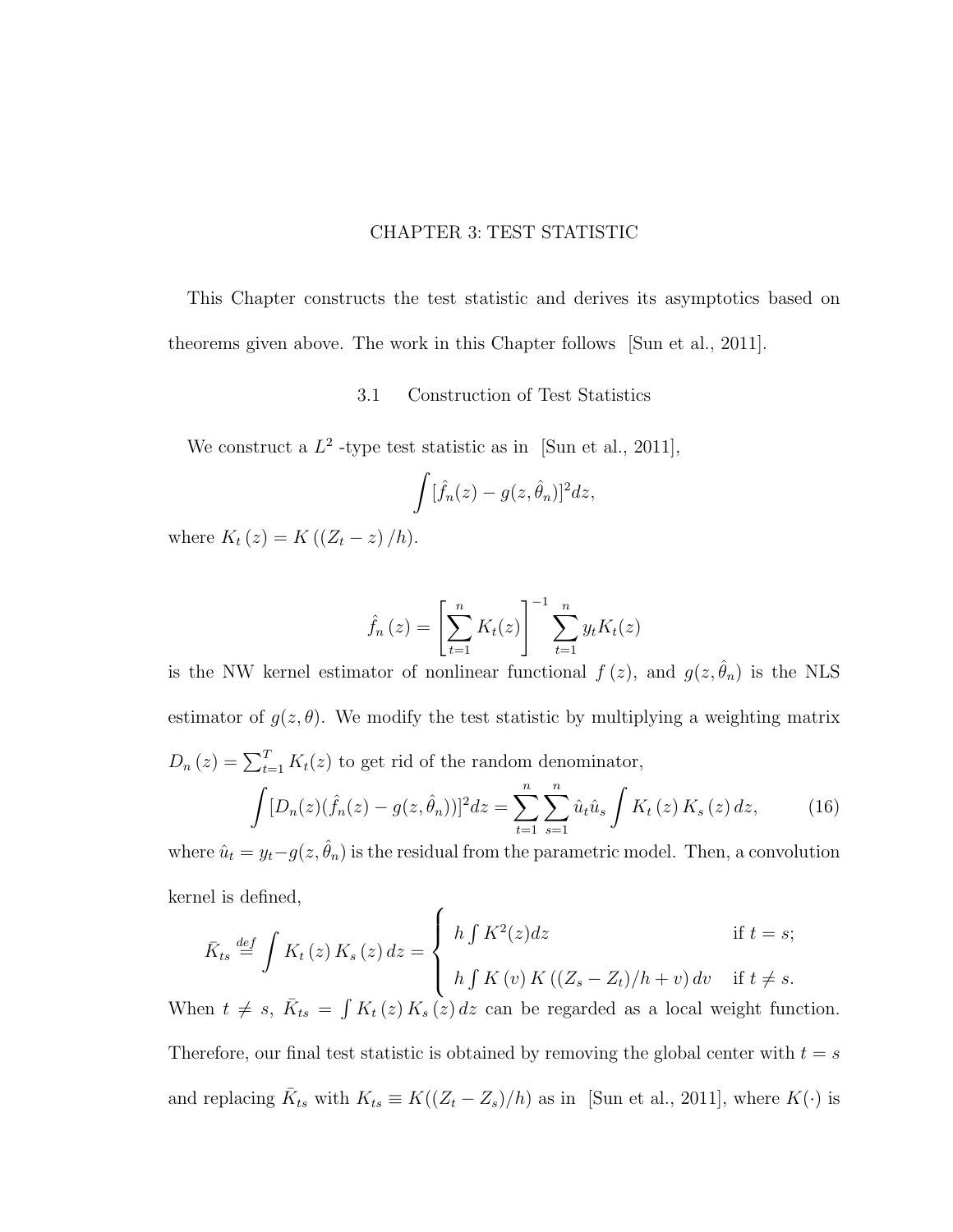a kernel function.

$$
\hat{I}_n = \frac{1}{n^2 h} \sum_{t=1}^n \sum_{s \neq t}^n \hat{u}_t \hat{u}_s K_{ts}.
$$
\n(17)

 $\hat{I}_n$  is a second-order U-statistic similar to the test statistic proposed in [Li et al., 2002] and [Sun et al., 2011]. Model (4) was studied by [Li et al., 2002] assuming that both  $x_t$  and  $z_t$  are stationary variables, and the test statistic  $\tilde{I}_n = \frac{1}{n^3}$  $\frac{1}{n^3h}\sum_{n=1}^n$  $t=1$  $\sum_{n=1}^{\infty}$  $s{\neq}t$  $X_t^T X_s \hat{u}_t \hat{u}_s K_{ts}$ was constructed. With all variables stationary, it is shown that  $\tilde{I}_n$  converges to  $E\left\{[E(X_t u_t|z_t)^2]f(z_t)\right\} \geq 0$  with proper scale of n and h. It's apparent to see that  $I_n$  is a one-sided test statistic. The setting of [Li et al., 2002] was changed in [Sun et al., 2011] by assuming  $X_t$  to be an I(1) process. Law of large numbers applied by [Li et al., 2002] is not applicable when non stationary variables are included. Therefore, Martingale Central Limit Theory was adopted by [Sun et al., 2011] to develop the asymptotic theory of  $\tilde{I}_n$ . It's proved that  $\tilde{I}_n$  is also a one-sided test statistic that approaches a positive random variable under alternatives. In this paper, the kernel function is based on  $N(1)$  random variables rather than stationary variables. The fact that the nonstationary variable is set into a function form significantly complicates the proof of the limit theory. By applying Martingale Central Limit Theory, continuous mapping theorem and the definition of local time, we derive the limit distribution of  $\hat{I}_n$  under both null and alternative hypothesis.  $\hat{I}_n$  is shown to be one sided unsurprisingly.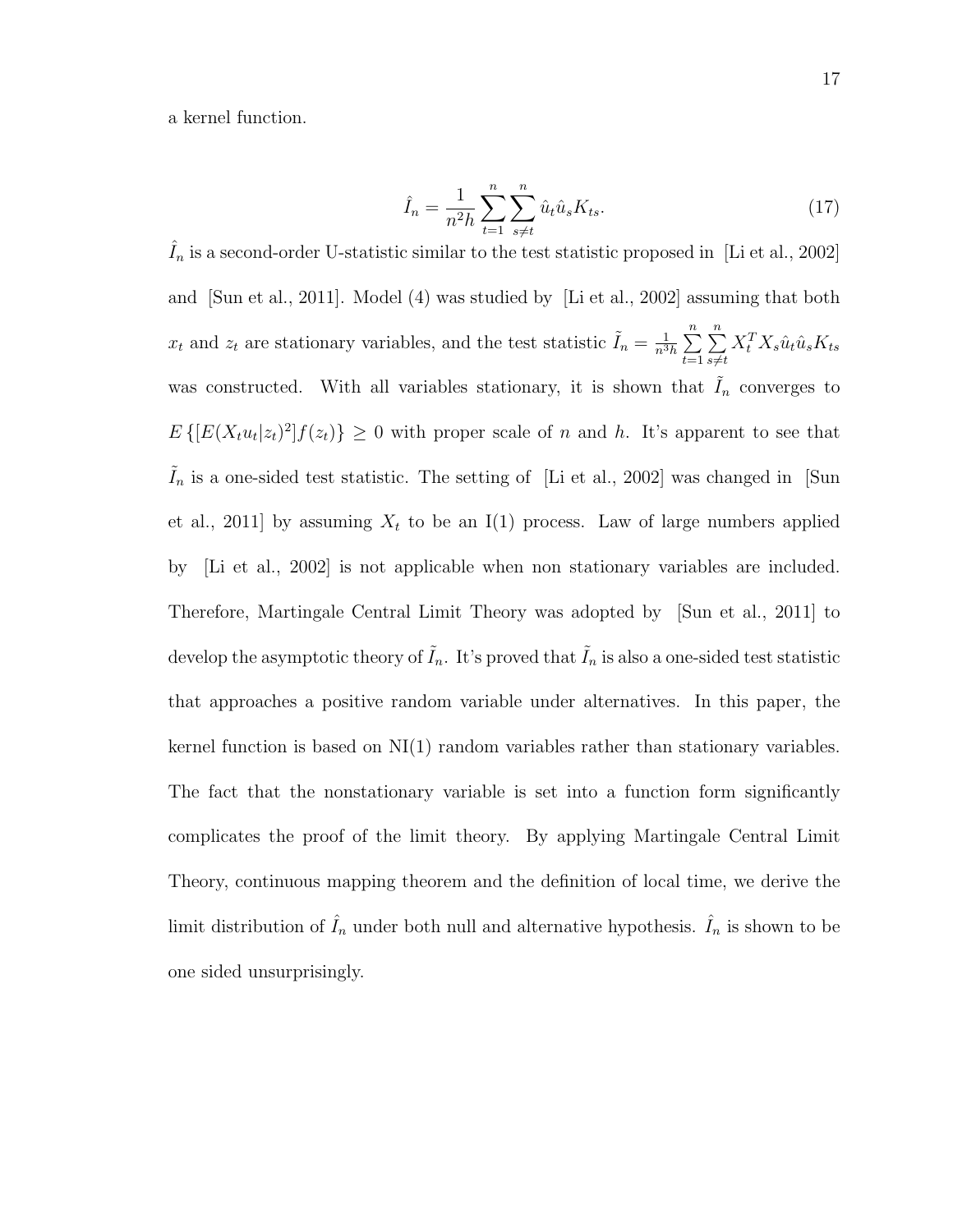#### 3.2 Assumptions and Asymptotic Results

Assumptions are imposed below for developing asymptotic theories. We start by giving a stronger assumption on  $\{z_t\}.$ 

Assumption 4.1 : (i) On a suitable probability space, there exists a stochastic process  $V_c(\cdot)$  having a continuous local time such that for some  $\theta_* = (1/2) - 1/(2+\delta_*)$ and  $\lambda_* > 0$  (a function of  $\delta_*$ ) with  $0 < \delta_* \leq 2$ 

$$
\sup_{0 \le r \le 1} ||V_n(r) - V_c(r)|| = O_{a.s.}(n^{-\theta_*} \log^{\lambda_*}(n)), \tag{18}
$$

where  $||x||$  is the Euclidean norm of x and  $O_{a.s.}(\cdot)$  denotes almost surely convergence. (ii) Furthermore,

$$
\sup_{r \in [0,1]} \|V_n(r)\| = O_{a.s.}\left(\sqrt{\log \log n}\right). \tag{19}
$$

Remark 1: Apparently, Assumption 4.1 is stronger than Assumption 2.1, since strong approximation in (18) usually requires stronger assumptions than weak convergence as in Assumption 2.1. Theorem 4.1 of [Shao and Lu, 1987] establishes a sufficient condition for Assumption 4.1 to hold. It states that, for a stationary β-mixing sequence  $\{\eta_t\}$  satisfying, for some  $\gamma_* > 2 + \delta_*$ ,

$$
E|\eta_t|^{\gamma_*} < \infty, \quad \text{and} \quad \sum_{n=1}^{\infty} \beta_n^{1/(2+\delta_*)-1/\gamma_*} < \infty,\tag{20}
$$

where  $\beta_n$  are the mixing coefficients of  $\{\eta_t\}$ , Assumption 4.1 holds true.

Both the weak convergence in Assumption 2.1 and the strong approximation result in (18) are commonly made assumptions in econometrics literature, as Assumptions in [Kasparis, 2008], [Kasparis and Phillips, 2012], and [Wang and Phillips, 2009a].

Remark 2: The almost sure assumptions in (18) and (19) can be replaced by  $O_p(\cdot)$ . By the Strassen's functional law of iterative logarithm for a NI(1) process (see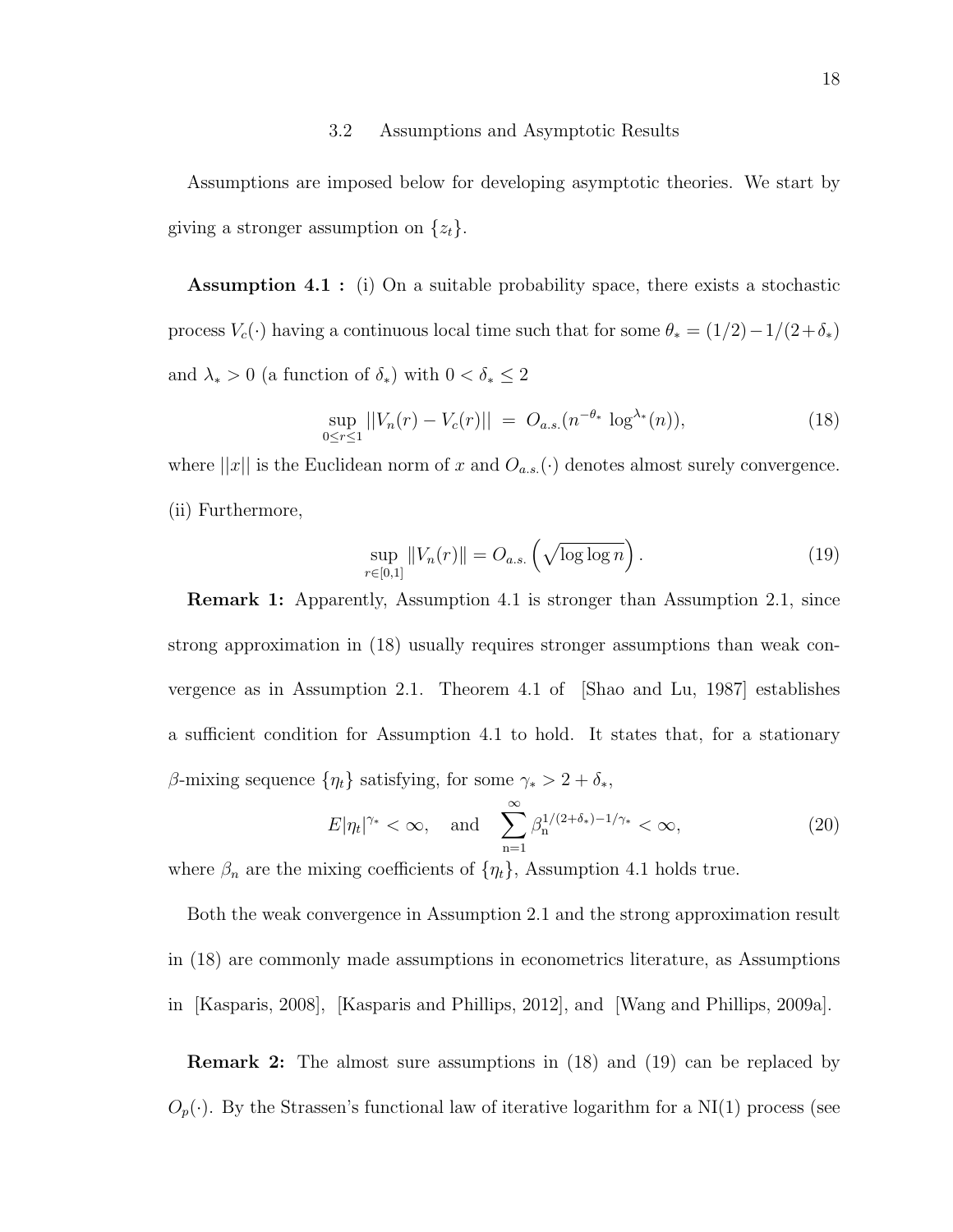[Rio, 1995]), (19) can be derived.

Now, we work on the limiting distribution of  $\hat{I}_n$  with additional assumptions imposed. First of all, a useful notation is defined.

$$
\Omega_n(\eta) = \{ (l, k) : \eta n \le k \le (1 - \eta)n, k + \eta n \le l \le n \},\
$$

where  $0 < \eta < 1$ , following [Wang and Phillips, 2009a].

(A1)  $\dot{g}(z,\theta)$  is continuously twice differentiable with respect to  $\theta$ .  $\dot{g}(z,\theta)$  and its partial derivative functions with respect to  $\theta$  (up to second order) are all uniformly continuous and bounded. Moreover,  $\int_{-\infty}^{\infty} \dot{g}^2(z,\theta) dz < \infty$ .

(A2) For all  $0 \le k < l \le n, n \ge 1$ , there exist a sequence of constants  $d_{l,k,n}$  such that

(a) for some  $m_0 > 0$  and  $C > 0$ ,  $\inf_{(l,k) \in \Omega_n(\eta)} d_{l,k,n} \geq \eta^{m_0}/C$  as  $n \to \infty$ ,

$$
\lim_{\eta \to 0} \lim_{n \to \infty} \frac{1}{n} \sum_{l=(1-\eta)n}^{n} (d_{l,0,n})^{-1} = 0,
$$
\n(21)

$$
\lim_{\eta \to 0} \lim_{n \to \infty} \frac{1}{n} \max_{0 \le k \le (1-\eta)n} \sum_{l=(k+1)}^{k+\eta n} (d_{l,k,n})^{-1} = 0,
$$
\n(22)

$$
\limsup_{n \to \infty} \frac{1}{n} \max_{0 \le k \le n-1} \sum_{l=(k+1)}^{n} (d_{l,k,n})^{-1} < \infty,
$$
\n(23)

$$
(24)
$$

(b)  $z_{k,n}$  are adapted to  $F_{k,n}$  and, conditional on  $F_{k,n}$ ,  $(z_{l,n} - z_{k,n})/d_{l,k,n}$  has a density  $h_{l,k,n}(x)$  which is uniformly bounded by a constant K and

$$
\lim_{\delta \to 0} \lim_{n \to \infty} \sup_{(l,k) \in \Omega_n[\delta^{1/(2m_0)}]} \sup_{|u| \le \delta} |h_{l,k,n}(u) - h_{l,k,n}(0)| = 0.
$$
 (25)

(A3)  ${u_t}$  is an i.i.d. sequence and is independent of  ${Z_t}$ . Also,  $E(u_t) = 0$ ,

$$
E(u_t^2) = \sigma_u^2 < \infty \text{ and } E(u_t^4) = \mu_4 < \infty.
$$

 $(A4)$  The kernel function  $K(u)$  is a differentiable symmetric (around zero) probability density function on interval  $[-1, 1]$ . Also, we denote  $\nu_2(K) = \int K^2(u) du$ ,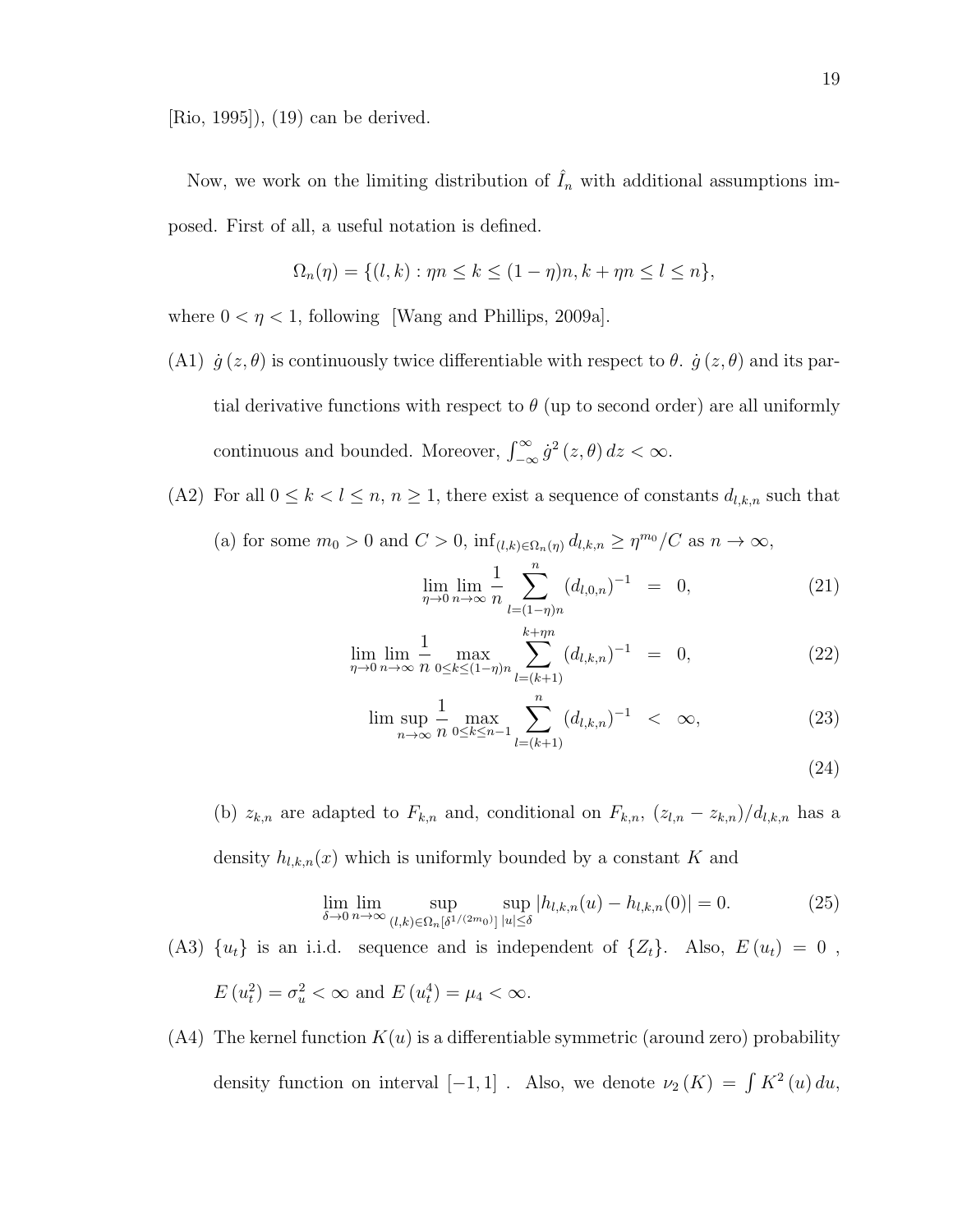$\sup_u K(u) < \infty$  and  $\sup_u K'(u) < \infty$ .

- (A5)  $\{\eta_t\}$  is a strictly stationary, absolutely regular (or  $\beta$ -mixing) sequence satisfying  $(20).$
- (A6)  $h (\log \log n)^3 \to 0$ ,  $nh^2 \to \infty$ , and  $h \to 0$  as  $n \to \infty$ .
- (A7)  $\sup_{1 \leq t \leq n}$  $\begin{array}{c} \begin{array}{c} \begin{array}{c} \end{array} \\ \begin{array}{c} \end{array} \end{array} \end{array}$  $\hat{f}_n(z_t) - f(z_t)$  $= o_p(n^{-1/2}).$

**Remark 3:** (A3) can be relaxed to  $E(u_t|z_t, \mathcal{F}_{n,t-1}) = 0$ ,  $E(u_t^2|z_t, \mathcal{F}_{n,t-1}) = \sigma_u^2$  and  $E(u_t^4|z_t, \mathcal{F}_{n,t-1}) < \infty$  for all t, which requires a lengther proof.

Remark 4: The bounded support of the kernel function in (A4) is not necessary. Kernel functions with unbounded support, such as Gaussian kernel, is allowed at the cost of a lengthier proof. (A7) is used to simplify the proof of consistency of the estimated asymptotic variance of the test statistic.

Before presenting the asymptotic results of our test statistic, we define a mearurable process  $L_{V_c}(r,r,0)$  as the local time of measurable process  $\{V_c(t)-V_c(s), t\geq 0, s\geq 0\},$  $\int_0^r$ 0  $\int_0^r$ 0  $T[(V_c(t)-V_c(s))]dsdt =$  $\int^{\infty}$ −∞  $T(x)L_{V_c}(r,r,0)dx$ , all  $r \in \mathcal{R}$  (26)

where  $T(x)$  denotes a locally integrable function.

Now, the asymptotic properties of our test statistic are stated in the following theorem with proofs delayed to Appendix B.

Theorem 3.2.1. Under Assumptions  $A1^*$ -A7, we obtain (i) under  $H_0$ ,

$$
J_n = n^{\frac{5}{4}} h^{\frac{1}{2}} \widehat{I}_n \xrightarrow{d} MN(0, \Sigma), \tag{27}
$$

where  $MN(0, \Sigma)$  is a mixed normal distribution with zero mean and conditional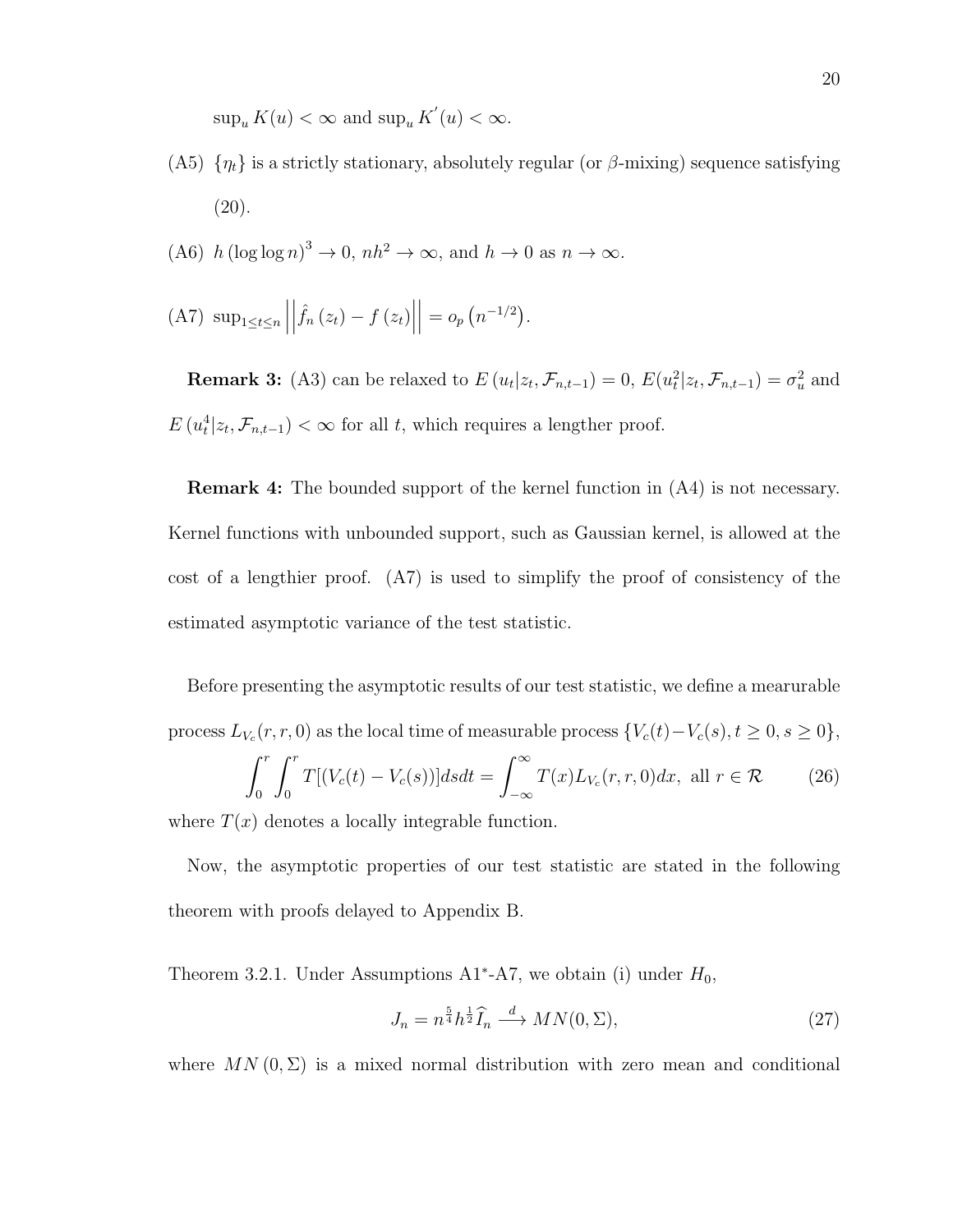variance as

$$
\Sigma = \frac{1}{2} \sigma_u^4 \mu_2(K) E[L_{V_c}(r, r, 0)] \tag{28}
$$

In addition, if Assumption A8 also holds, a consistent estimator of  $\Sigma$  is given by

$$
\widehat{\Sigma} = \frac{2}{n^{\frac{3}{2}}h} \sum_{t=2}^{n} \sum_{s=1}^{t-1} \tilde{u}_t^2 \tilde{u}_s^2 K_{ts}^2 \xrightarrow{p} \Sigma
$$
\n(29)

where  $\tilde{u}_t = Y_t - \hat{f}^{(-t)}(Z_t)$  is the nonparametric residual of the leave-one-out estimator  $\hat{f}^{(-t)}(Z_t)$  for all t;

(ii) under  $H_1$ , the test statistic  $J_n$  diverges to  $+\infty$  at the rate of  $h^{-1}$ . Hence, we have

$$
Pr[J_n > B_n] \to 1 \text{ as } n \to \infty,
$$

where  $B_n$  is a non-stochastic sequence with  $B_n = o(h^{-1})$ . Therefore, the statistic  $J_n$ is a consistent test.

Theorem 3.2.1 shows that  $J_n$  as the leading term of  $n^{5/4}h^{1/2}\hat{I}_n$  converges in distribution to a positive random variable under the alternative hypothesis. That indicates that the test is one-sided. It follows that the nonlinear parametric functional form in null hypothesis is rejected when  $J_n$  is greater than the  $(1 - \alpha)100\%$ th percentile  $z_{\alpha}$ of a standard normal distribution.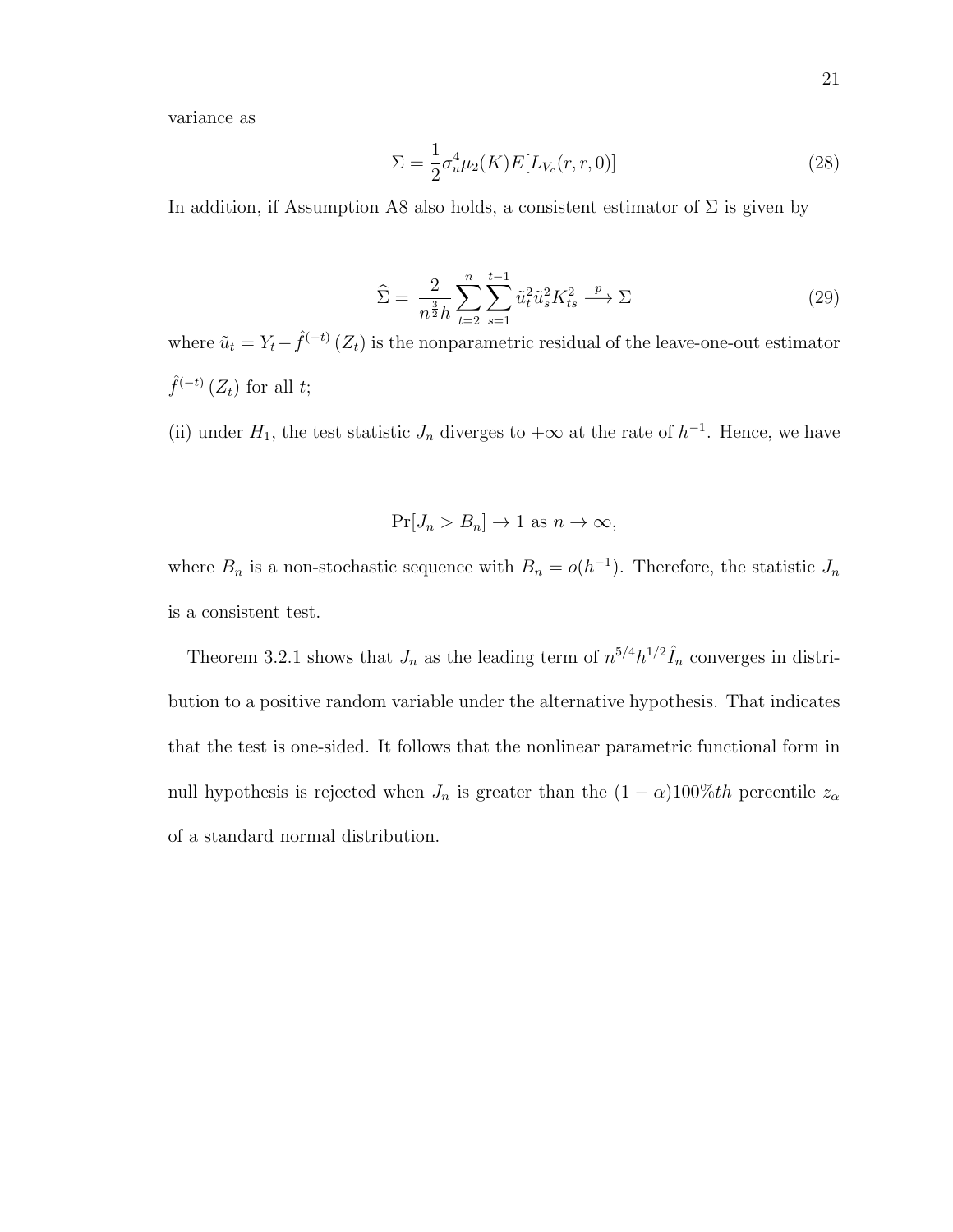## CHAPTER 4: MONTE CARLO SIMULATIONS

Monte Carlo simulations are performed in this chapter to examine the finite sample performance of the proposed nonparametric test. The test statistic is given by

$$
J_n = n^{\frac{5}{4}} h^{\frac{1}{2}} \hat{I}_n \tag{30}
$$

where

$$
\hat{I}_n = \frac{1}{n^2 h} \sum_{t=1}^n \sum_{s=1}^n \hat{u}_t \hat{u}_s K_{ts} \tag{31}
$$

as proposed in Chapter 3.

The data generating process  $(DGP)$  under  $H_0$  is assumed to be:

$$
y_t = \theta z_t^2 + u_t \tag{32}
$$

$$
z_t = \rho z_t + \eta_t = \left(1 - \frac{c}{n}\right) z_{t-1} + \eta_t \tag{33}
$$

where  $u_t$  is an i.i.d random variable satisfying  $N(0, \sigma_u^2)$ ,  $\eta_t$  an i.i.d standard normal random variable, and  $z_t$  a NI(1) process that's independent of  $u_t$ . It's clear that  $z_t$ becomes I(1) process if  $\rho = 1$  or  $c = 0$ . Thus, in model (32), we see that  $y_t$  is a nonlinear function of nonstationary random variable  $z_t$ .

For alternative hypothesis, two different settings are investigated. We use  $DGP_1$ and  $\text{DGP}_2$  to indicate two data generating processes constructed under  $H_a$ :

> DGP<sub>1</sub> :  $y_t = \theta z_t^2 + a_1 n^{-1/10} z_t + u_t$ , DGP<sub>2</sub> :  $y_t = \theta z_t^2 + a_2 n^{-1/10} z_t^3 + u_t$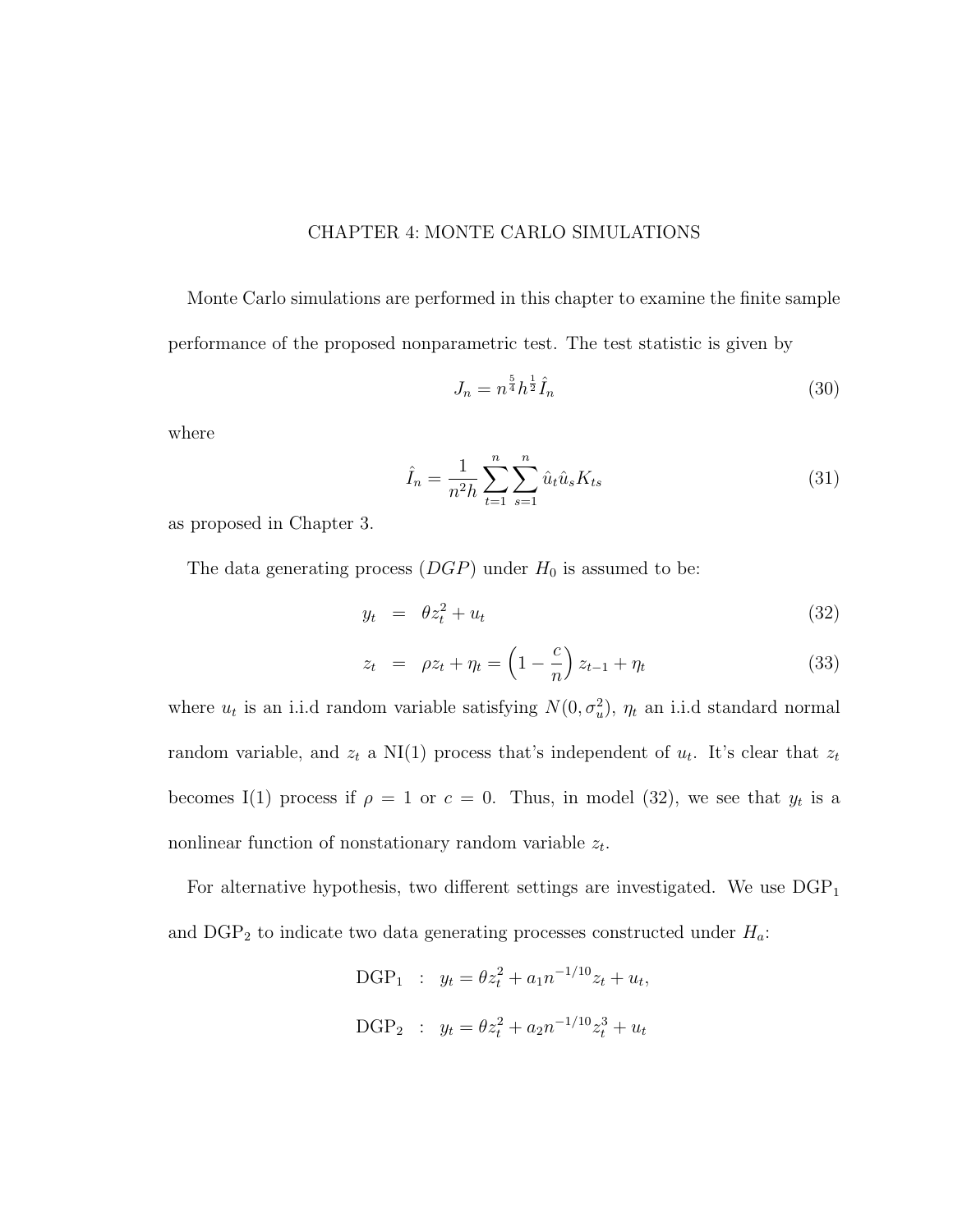|                | $d = .8$ |  |  | $d=1$ |  |                                                              | $d = 1.2$ |  |  |
|----------------|----------|--|--|-------|--|--------------------------------------------------------------|-----------|--|--|
| $\overline{n}$ |          |  |  |       |  | $1\%$   5\%   10\%   1\%   5\%   10\%   1\%   5\%   10\%     |           |  |  |
| 100            |          |  |  |       |  | .014   .061   .113   .008   .036   .100   .014   .053   .101 |           |  |  |
| <b>200</b>     |          |  |  |       |  | .010   .076   .124   .013   .055   .106   .010   .061   .128 |           |  |  |
| 400            |          |  |  |       |  | .014   .057   .118   .024   .061   .106   .014   .047   .000 |           |  |  |
| 600            |          |  |  |       |  | .015   .058   .101   .010   .055   .101   .014   .058   .105 |           |  |  |

Table 1: Estimated Sizes: Varying Smoothing Parameters

Table 2: Estimated Powers: Varying Smoothing Parameters

|        | $d=.8$ |       |        | $d=1$ |       |      | $d = 1.2$ |       |        |
|--------|--------|-------|--------|-------|-------|------|-----------|-------|--------|
| $\, n$ | $1\%$  | $5\%$ | $10\%$ | $1\%$ | $5\%$ | 10%  | $1\%$     | $5\%$ | $10\%$ |
| 100    | .846   | .914  | .939   | .832  | .900  | .952 | .811      | .900  | .928   |
| 200    | .996   | .998  | .999   | .997  |       |      | .995      | .997  |        |
| 400    |        |       |        |       |       |      |           |       |        |
| 600    |        |       |        |       |       |      |           |       |        |

The replication time of Monte Carlo simulation is  $m = 1000$ . Sample sizes are  $n = 100$ ,  $n = 200$ ,  $n = 400$  and  $n = 600$ . Gussian kernel function is used with bandwidth  $h = dn^{-1/10}$ . First, we let near-integration parameter  $c = 2$  and choose different values of d to check the effect of different amount of smoothing. The results are listed in Table 1 and Table 2. Then, we compare tests under 3 settings of nearintegration parameter c with  $c = 0$ ,  $c = 2$  and  $c = 20$ , and d is fixed to be 1. Table 3 and Table 4 give the results of the above comparison. Estimated powers above are calculated based on DGP<sub>1</sub> with  $a_1 = 0.5$ . Estimated powers against DGP<sub>j</sub> are reported in Table 5, where c and d are both set to be 1, and  $a_1 = a_2 = 0.5$ . We report estimated powers against  $DGP_1$  according to different settings of  $a_1$  in Table 6, where  $c = d = 1$ .

From Table 1 and 2, we don't see significant effect on test sizes and powers from the smoothing parameter. Table 2 shows that even the sample sizes are small, the proposed test statistic reject the null hypothesis effectively under  $H_a$ .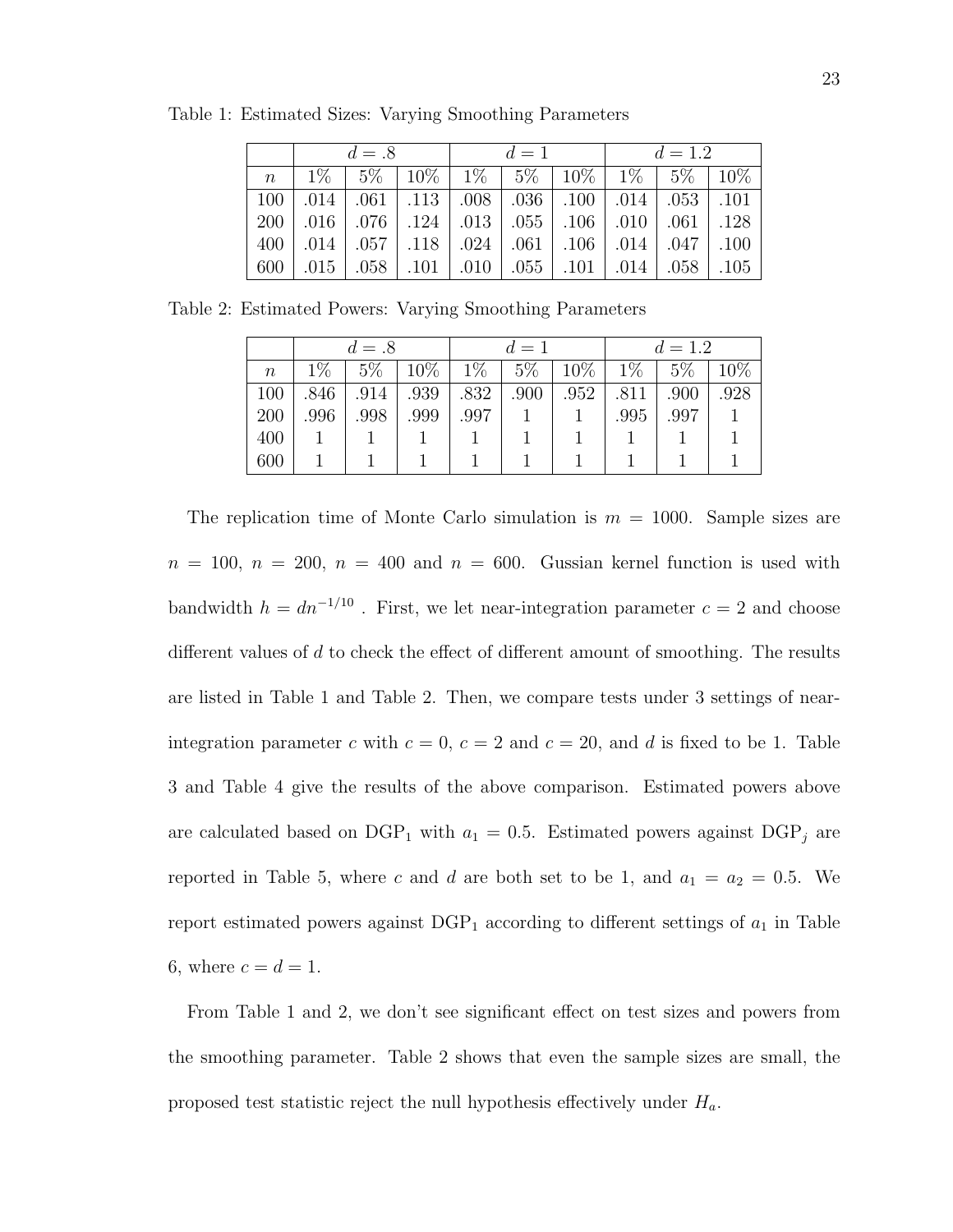|                 | $c=0$ |  |  | $c=2$ |  |                                                                                | $c=20$ |  |  |
|-----------------|-------|--|--|-------|--|--------------------------------------------------------------------------------|--------|--|--|
| $n_{\parallel}$ |       |  |  |       |  | $1\%$   5\%   10\%   1\%   5\%   10\%   1\%   5\%   10\%                       |        |  |  |
| 100             |       |  |  |       |  | $0.018$   $0.050$   $0.008$   $0.036$   $0.100$   $0.013$   $0.054$   $0.107$  |        |  |  |
| <b>200</b>      |       |  |  |       |  | .010   .043   .060   .107   .013   .055   .106   .010   .043   .087            |        |  |  |
| 400             |       |  |  |       |  | $.015$   $.050$   $.102$   $.024$   $.061$   $.106$   $.013$   $.056$   $.100$ |        |  |  |
| 600             | .012  |  |  |       |  | $0.057$   $0.097$   $0.010$   $0.055$   $0.101$   $0.021$   $0.070$   $0.114$  |        |  |  |

Table 3: Estimated Sizes : Varying Integration Parameters

Table 4: Estimated Powers: Varying Integration Parameters

|          | $c=0$ |       |        |       | $c=2$ |      |       | $c=20$ |        |  |
|----------|-------|-------|--------|-------|-------|------|-------|--------|--------|--|
| $\it{n}$ | $1\%$ | $5\%$ | $10\%$ | $1\%$ | $5\%$ | 10%  | $1\%$ | $5\%$  | $10\%$ |  |
| 100      | .902  | .953  | .973   | .832  | .900  | .952 | .579  | .774   | .849   |  |
| 200      | .997  |       |        | .997  |       |      | .975  | .994   | .996   |  |
| 400      |       |       |        |       |       |      |       |        |        |  |
| 600      |       |       |        |       |       |      |       |        |        |  |

Table 5: Estimated Powers: Varying models

|                  |       | $DGP_1$ |      |       | DGP <sub>2</sub> |        |
|------------------|-------|---------|------|-------|------------------|--------|
| $\boldsymbol{n}$ | $1\%$ | 5%      | 10%  | $1\%$ | 5%               | $10\%$ |
| 100              | .856  | .919    | .952 | .829  | .907             | .944   |
| 200              | .998  |         |      | .997  |                  |        |
| 400              |       |         |      |       |                  |        |
| 600              |       |         |      |       |                  |        |

Table 6: Estimated Powers: Varying  $a_1$ 

|       | $a_1 = 0.25$ |       |            | $a_1 = 0.5$ |      |                | $a_1 = 1$ |       |     |
|-------|--------------|-------|------------|-------------|------|----------------|-----------|-------|-----|
| $\,n$ | $1\%$        | $5\%$ | $\pm 10\%$ | $1\%$       |      | $5\%$   $10\%$ | $1\%$     | $5\%$ | 10% |
| 100   | .328         | .478  | .561       | .856        | .919 | .952           | .999      |       |     |
| 200   | .754         | .860  | .904       | .998        |      |                |           |       |     |
| 400   | .995         | .998  | .999       |             |      |                |           |       |     |
| 600   |              |       |            |             |      |                |           |       |     |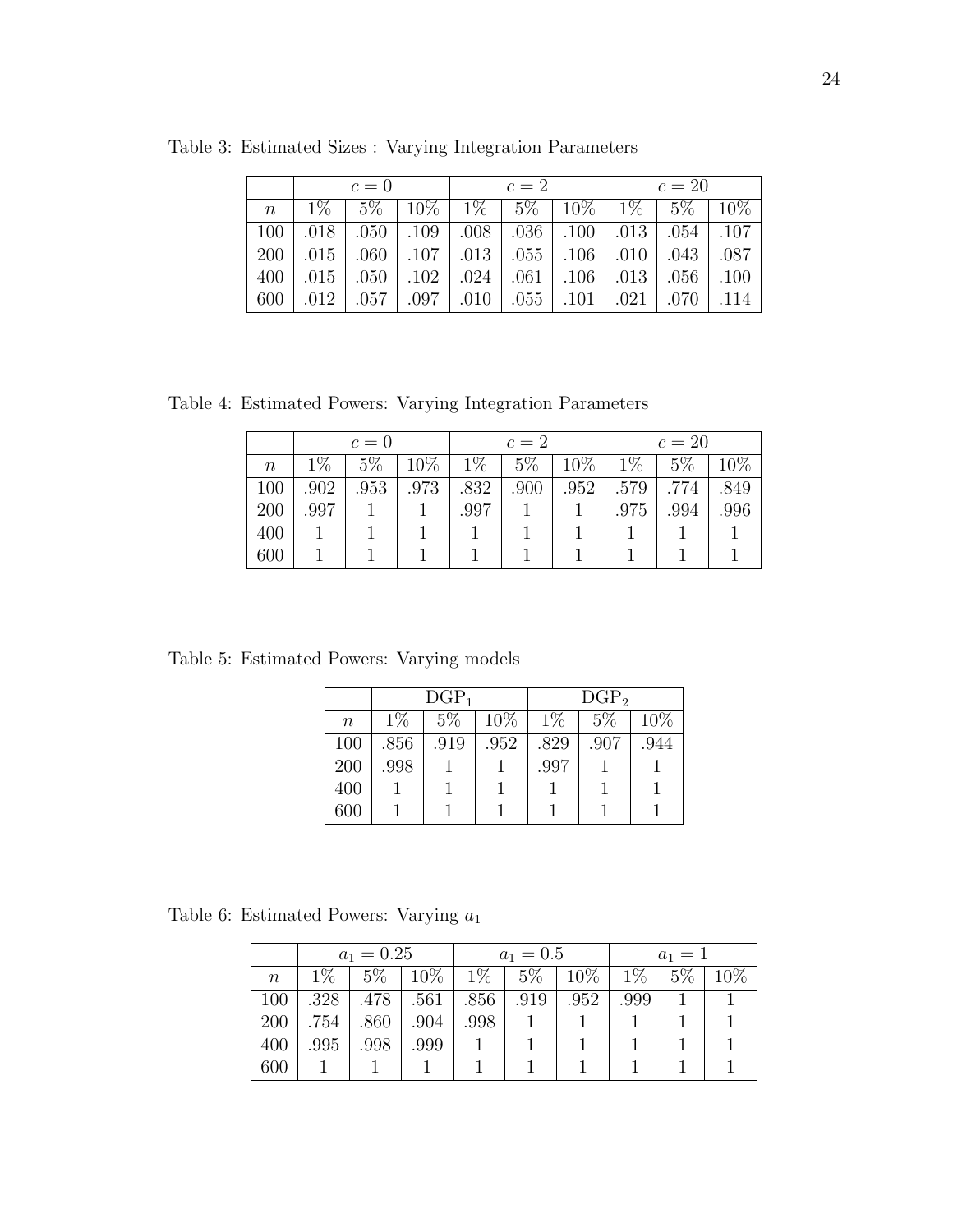Table 3 and 4 offer the estimated test sizes and powers when the integration parameter varies. It's obvious that for  $c = 20$ , our test has less power against the alternative than the other cases with  $c = 0$  and  $c = 2$ , when sample size is pretty small. As sample size increases, the test has power for all 3 settings of c. This indicates that the test is more powerful if regressors are closer to an  $I(1)$  process rather than the stationary process, especially when sample size is limited.

The test has power against both generating processes  $DGP_1$  and  $DGP_2$  as presented in Table 5.

We see from table 6 that the proposed test statistic is sensitive to parameter  $a_1$  in alternative hypothesis. The greater the value of  $a_1$  is, the better we can detect the alternative hypothesis. We also see that for sample sizes large enough, our test is equivalently powerful to all values of  $a_1$ .

The finite sample performance of the proposed test statistic was demonstrated by Monte Carlo simulations implemented above. Then, we'll apply it to testing predictability of asset return in the following chapter.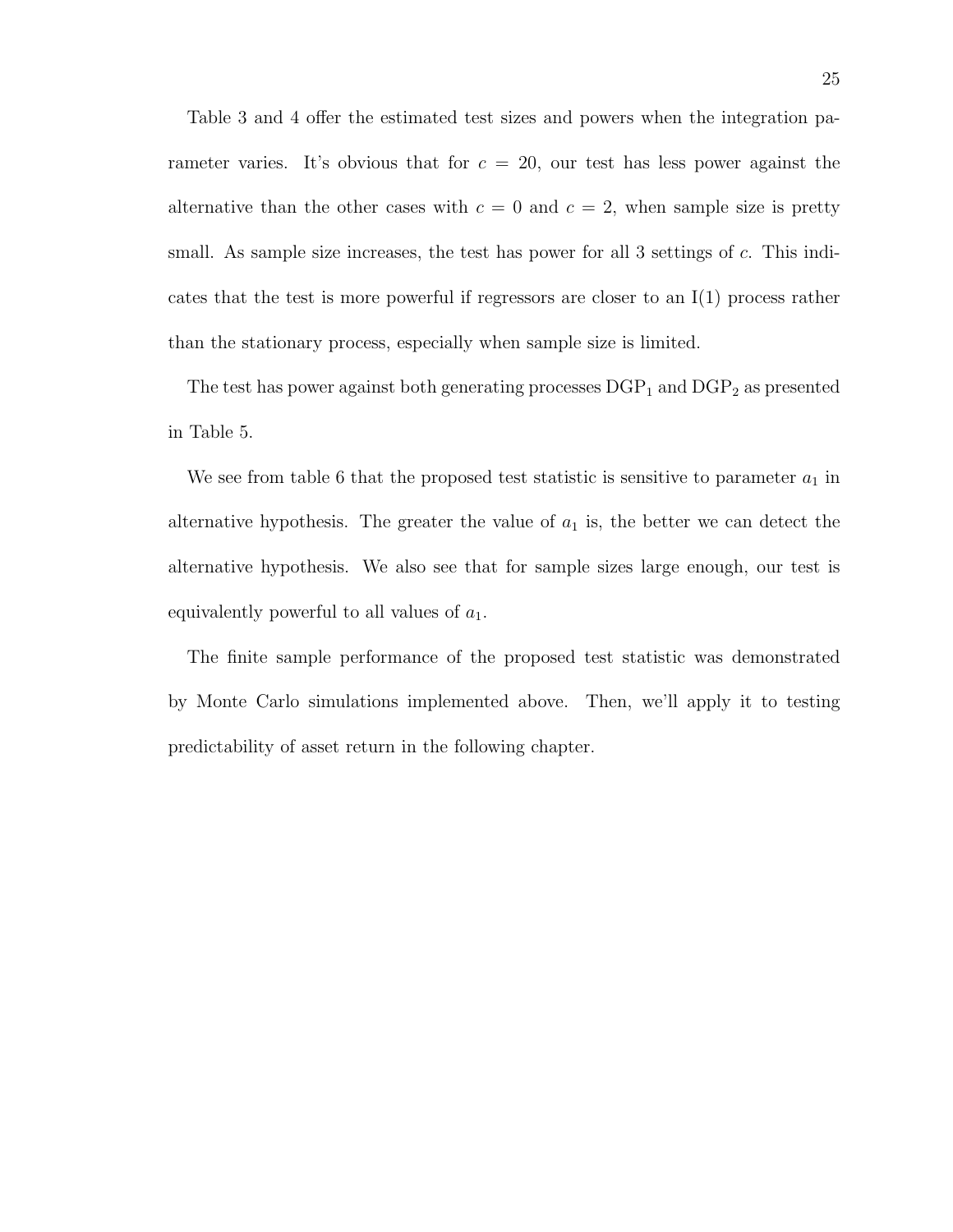# CHAPTER 5: EMPIRICAL STUDY

#### 5.1 Review of Tests of Predictability of Asset return

Monte Carlo simulations conducted in the previous chapter illustrate finite sample performance of our test. In this chapter, we apply the proposed test statistic to testing the predictability of asset return.

Whether asset returns can be predicted by financial variables like dividend-toprice ratio and earning-to-price ratios has been a hot topic for last two decades. Conventional tests of predictability of asset return could lead to invalid inference due to the high persistency of financial variables. The large sample theory of traditional t-statistic is shown to be a poor approximation to the finite sample distribution of test statistic based on a persistent predictor variable (see [Elliott and Stock, 1994]; [Gregory Mankiw and Shapiro, 1986]; and [Stambaugh, 1999]), since the asymptotic theory for t-statistic is established on the assumption that the predictor is a process with autoregressive root less than 1. Hence, the strong evidence for the predictability of asset returns provided by traditional t-test is not reliable.

Later on, new methods are developed to address the problem caused by high persistence of financial variable. Extending work of [Richardson and Stock, 1989] and [Cavanagh et al., ], [Torous et al., 2004] shows that returns are predictable at short horizons but not at long horizons. No evidence for predictability of stock return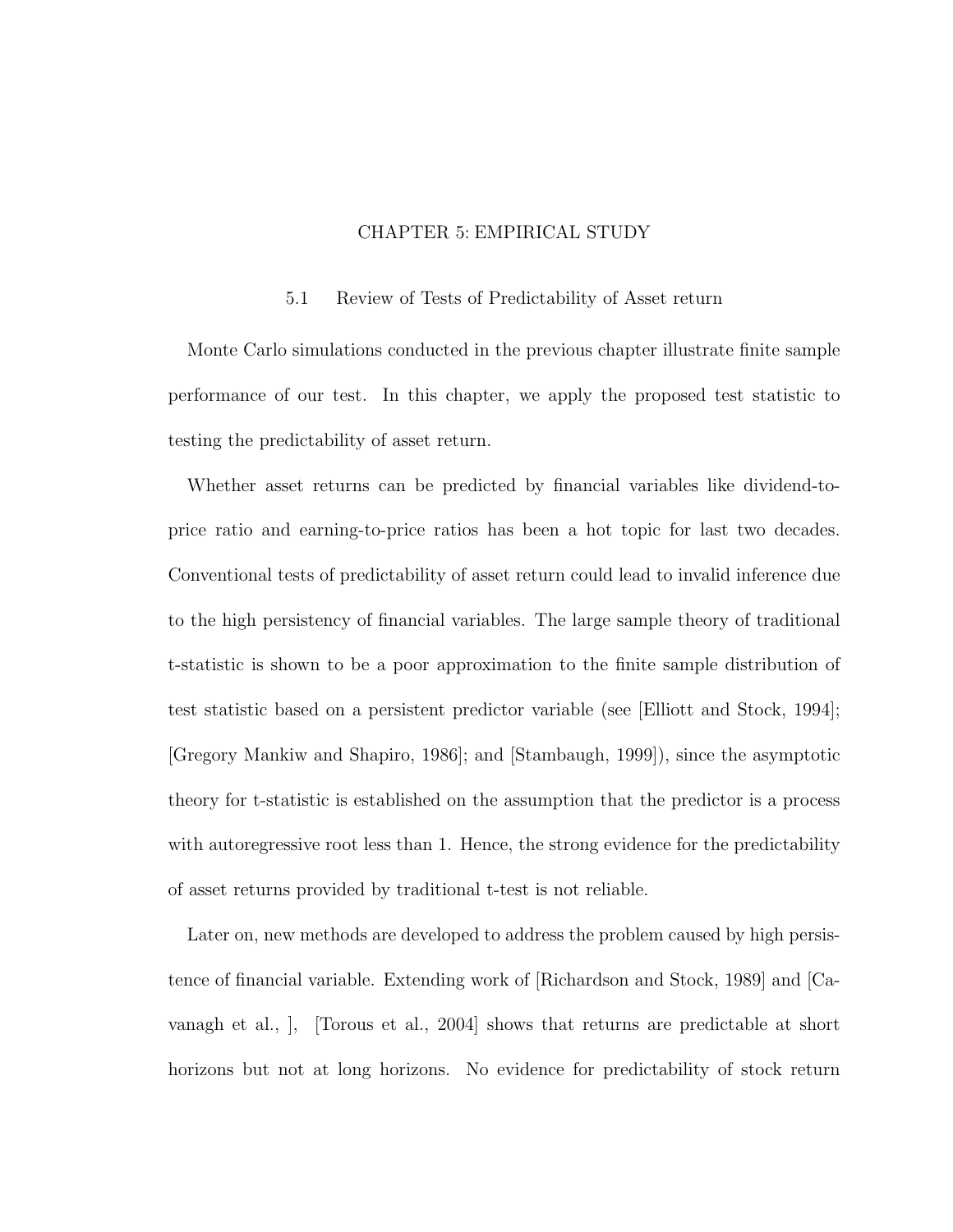was found in [Lanne, 2002] by testing the stationarity of long-horizon returns, while predictability with some ratios was verified in [Lewellen, 2004].

An unifying understanding of various test procedures mentioned above refers to [Campbell and Yogo, 2006]. They used theory of uniformly most powerful (UMP) test as a benchmark to compare different methods. In addition, a new Bonferroni test was proposed by [Campbell and Yogo, 2006] based on the theory of UMP test.

The test procedure proposed by this paper differs from that in [Campbell and Yogo, 2006] in that we test a specific parametric model against a nonparametric model. In the context of testing predictability of asset returns, we check the linear regression model with high persistent financial predictor. Then, the null hypothesis is

$$
H_0: \quad \Pr(r_t = \theta_0 + \theta_1 z_{t-1} + u_t) = 1 \text{ for any } \theta_0 \in \Theta_0 \text{ and } \theta_1 \in \Theta_1,
$$

where  $r_t$  denotes asset return, and  $z_t$  financial variable. The alternative hypothesis is

$$
H_1: \quad \Pr(r_t = \theta_0 + \theta_1 z_{t-1} + u_t) = 0 \text{ for any } \theta_0 \in \Theta_0 \text{ and } \theta_1 \in \Theta_1,
$$

The work of [Campbell and Yogo, 2006] focused on testing whether the value of parameter in linear prediction model  $r_t = \theta_0 + \theta_1 z_{t-1} + u_t$  equals zero or not. The hypotheses are stated as

$$
H_0: \qquad \theta_1=0,
$$

and

$$
H_1: \qquad \theta_1 \neq 0,
$$

It's clear to see that the rejection of null hypothesis indicates no linear predictability of asset return in our test procedure, while in [Campbell and Yogo, 2006], the rejection of null hypothesis provides evidence for predictability of asset return.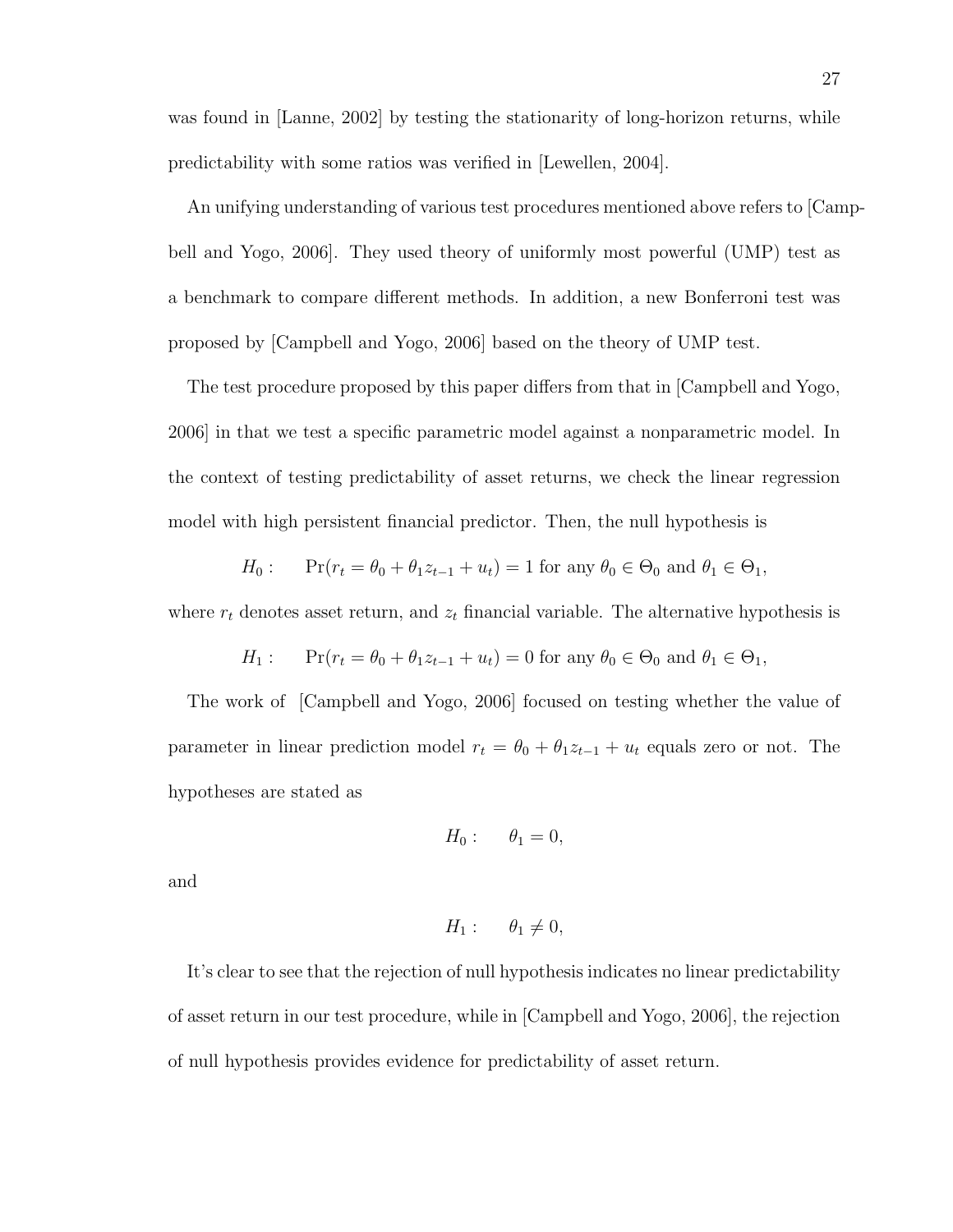#### 5.2 Description of Data and Model

In this section, the nonparametric test of the linear prediction model of asset return is implemented on monthly NYSE/AMEX value-weighted index data (1926-2002) from the Center for Research in Security Prices (CRSP), referring to the data used by [Campbell and Yogo, 2006]. Dividend-price ratio and earnings-price ratio are used to predict excess stock returns separately, where dividend-price ratio is defined by the ratio of past year dividends over current price, and earnings-price ratio by dividing moving average of earnings over previous ten years by current stock price. Monthly earnings are constructed by linear extrapolation using data from S&P 500 as in [Schiller, 2000] , since no earnings available from CRSP. Excess returns are computed as stock returns subtracting risk-free returns. The one-month T-bill rate from CRSP Indices database is used as monthly risk-free return.

The regression model we consider is

$$
r_t = \alpha + \beta x_{t-1} + u_t, \tag{34}
$$

$$
x_t = \gamma + \rho x_{t-1} + e_t, \tag{35}
$$

where  $r_t$  denotes the excess stock return at time t, and  $x_{t-1}$  the financial predictor at time t−1. The financial variables used to predict excess return are log dividend-price ratio and log earning-price ratio.

Fig.1 and Fig.2 provide time series plots of monthly log dividend-price ratio and monthly log earnings-to price ratio from 1926 to 2002. Both ratios appear persistent, especially at the end of the sample period. We estimate  $\rho$  by least square method and construct the confidence intervals toward log dividend-price ratio and log earning-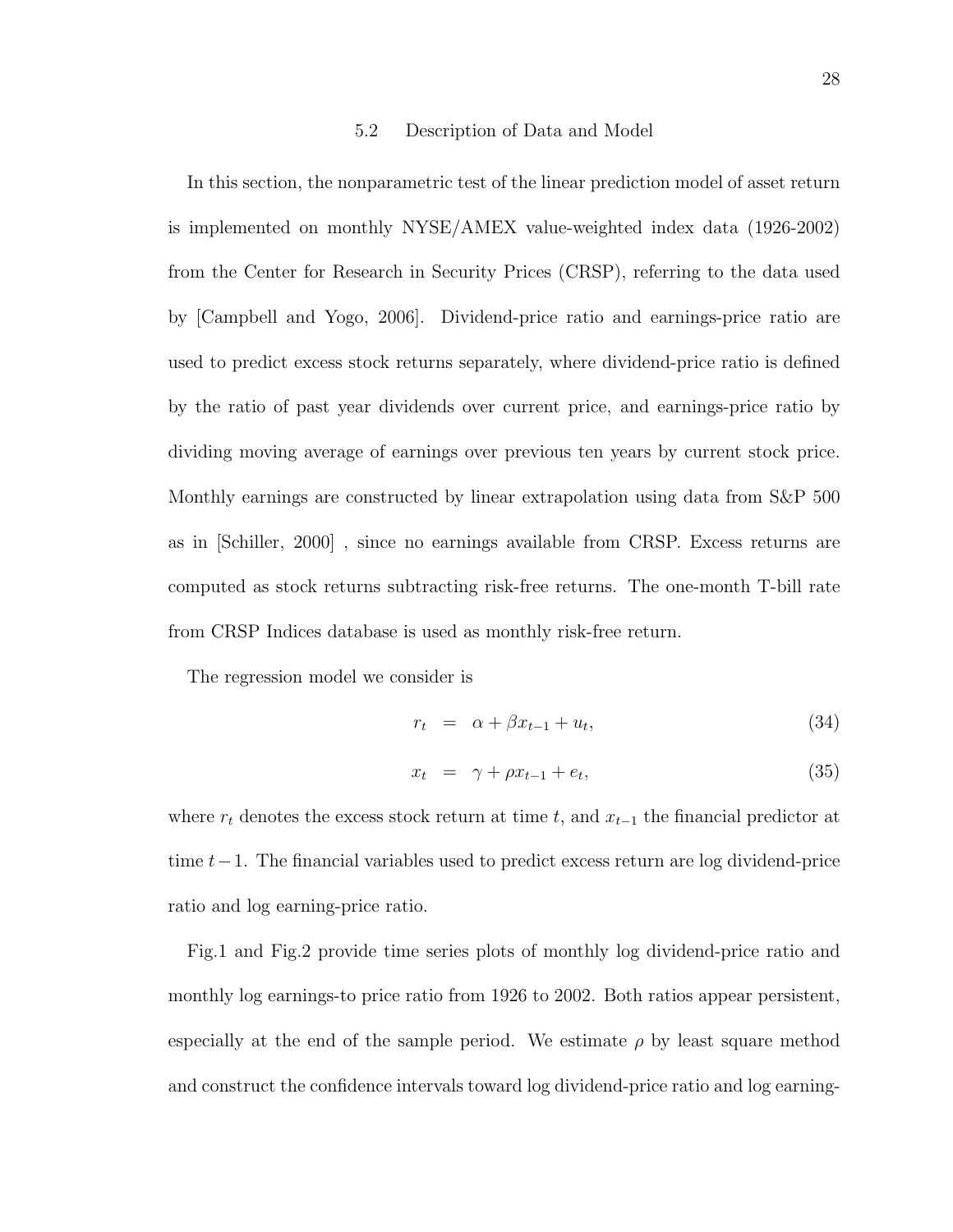Table 7: Estimated Autoregression Parameter

|     |       | 95\% CI for $\rho$ |
|-----|-------|--------------------|
| ldp | .9895 | (.9796, .9994)     |
| lep | .9885 | (.9786, .9985)     |

price ratio in Table 7. It's apparent that log dividend-price ratio and log earning-price ratio are both near integrated time series with autoregression coefficient close to 1.



**Fig.1: Time Series Plot for Log Dividend-Price Ratio** 

Figure 1: Time Series Plot for Log Dividend-Price Ratio.

## 5.3 Nonparametric Test of Predictability

We show in previous section that the predictors are near integrated processes. So the proposed nonparametric test statistic can be applied to testing the predictability of stock return. The test statistic is defined as (30) in Chapter 4.

To get the estimated critical values, we perform nonparametric wild bootstrap to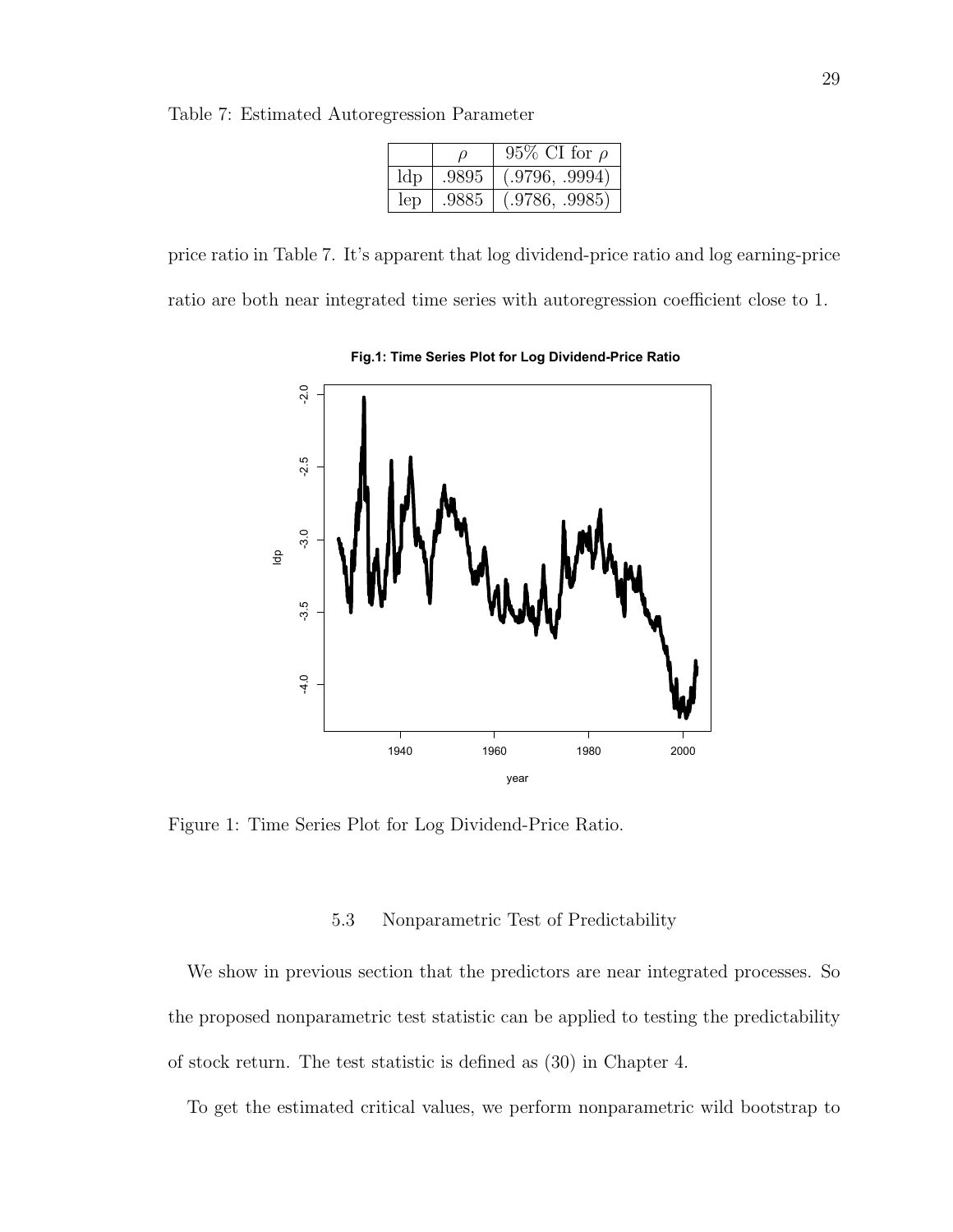

Figure 2: Time Series Plot for Log Earning-Price Ratio.

do residual resampling. The procedure is described as below,

- 1. Generate bootstrap residuals  $u^*$  from multiplying nonparametric residuals  $\tilde{u}$  by standard normal random variable  $\epsilon$ .
- 2. The resampled response variable  $r_t^*$  is calculated as

$$
r_t^* = \hat{\alpha} + \hat{\beta} x_{t-1} + u_t^*,
$$

where  $\hat{\alpha}$  and  $\hat{\beta}$  are linear least square estimates from the original data.

3. Compute test statistic  $J_n$  by using bootstrap response observations  $r_t^*$  and  $x_t$ .

We repeat the above procedure for 400 times to construct the confidence interval

for  $J_n$ . The result of our empirical study is provided in Table 8

The values of test statistic  $J_n$  based on log dividend-price ratio and log earning-price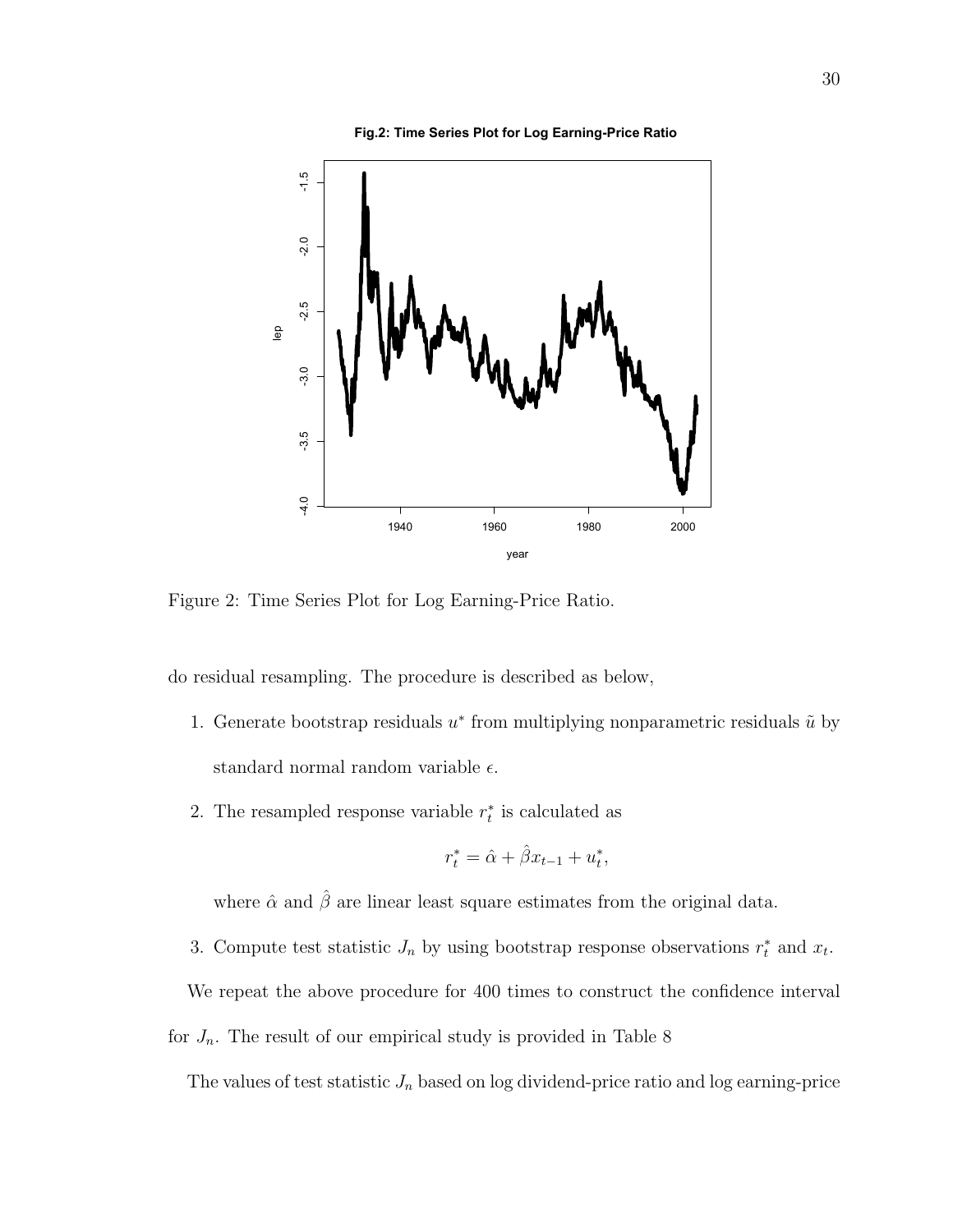Table 8: Test Statistics and Confidence Intervals

| $\boldsymbol{\sigma}_{n}$ | $90\%$ CI                                                                      | 95\% CI | 99% CI |
|---------------------------|--------------------------------------------------------------------------------|---------|--------|
|                           | $\text{Idp}$   -.0259   (-.0374, -.0229)   (-.0390, -.0206)   (-.0415, -.0142) |         |        |
|                           | $\vert$ lep   -.0277   (-.0360, -.0207)   (-.0375, -.0186)   (-.0394, -.0155)  |         |        |

ratio are both inside all of the confidence intervals reported in Table 8. Therefore, our nonparametric test fail to reject the linear prediction model for stock return. This could be viewed as evidence for predictability of asset return from a linear model of financial variables also.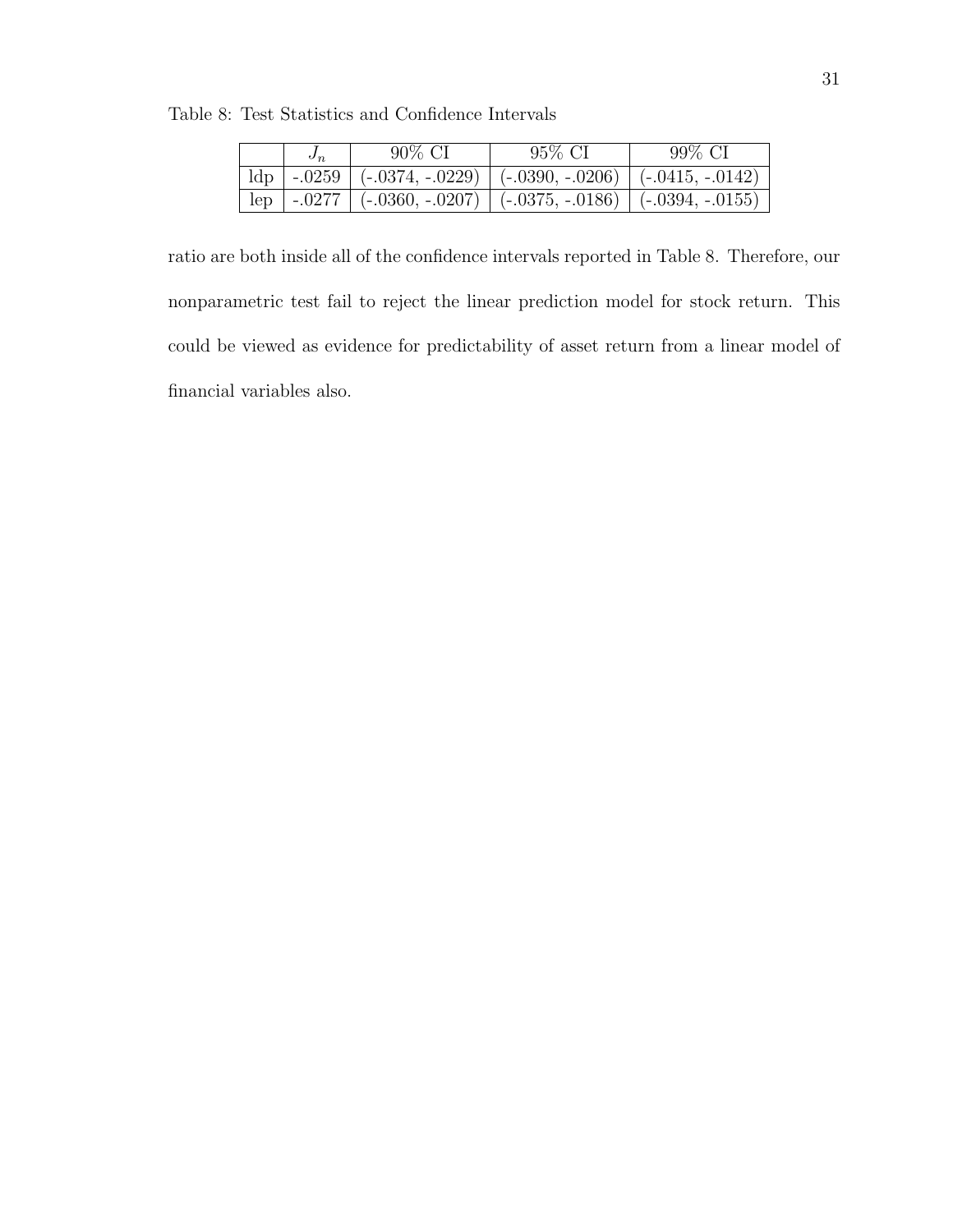# CHAPTER 6: CONCLUSION

We propose a  $L^2$  type nonparametric test statistic to test the nonlinear parametric model with near integrated regressors in this dissertation. The construction of test statistic is based on [Sun et al., 2011], where the limit distribution of the test statistic is derived under the null hypothesis of a linear function of nonstationary time series. We extend the method to testing a model of nonlinear function of a near-integrated process. The contribution of this dissertation is to provide the asymptotics of a  $L^2$ type test statistic with a nonlinear function of near-integrated process included. The asymptotic distribution under the null hypothesis of a nonlinear function is mixed normal, similar to testing a linear model as in [Sun et al., 2011]. Since We test the null against contiguous alternatives, the convergence rate for alternative models is derived to be less than or equal to  $n^{-\frac{1}{10}}$  to make it detectable, when the rate for bandwidth is set to be optimal  $h = n^{-\frac{1}{10}}$ .

Monte Carlo simulation demonstrates the finite sample performance of the test statistic. It shows that even the sample sizes are quite small, like 100 and 200, the proposed test has power against the alternative, and the power increases rapidly as the sample size increses. Table 2 shows that the test isn't sensitive to the selection of smoothing parameter. But it is noticably more powerful if the regressor is closer to a unit root process than to a stationary process seen from Table 4. We also see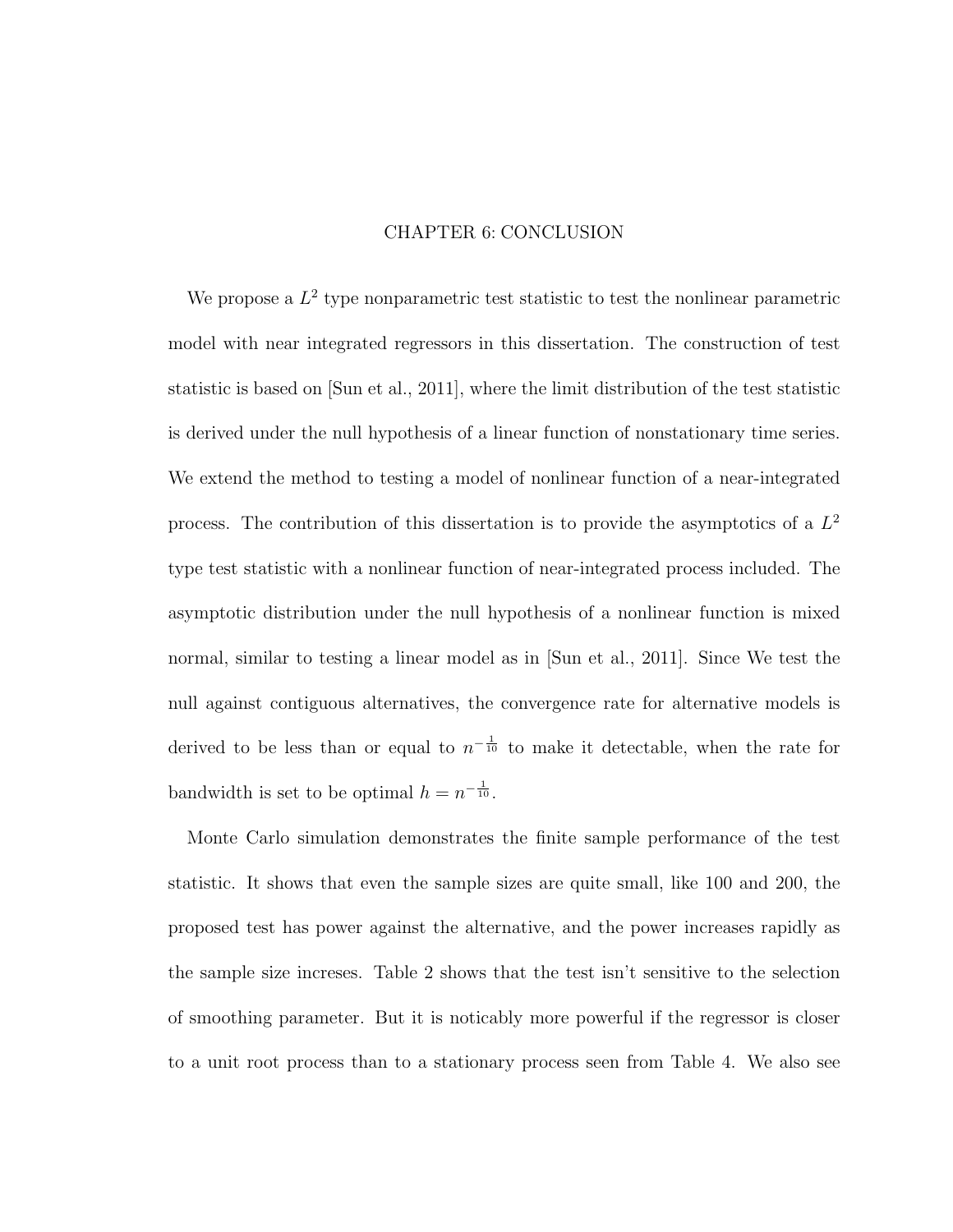that the power of the test is significantly sensitive to parameter  $a_1$  in the alternative model. The power is positively related with  $a_1$ .

In empirical studies, the test is applied to testing the lieanr prediction model of asset return. The high persistence of financial variables used to predict asset return is shown. Since traditional test procedures are not appropriate in case of high persistent predictors, the strong evidence for predictability from traditional tests are not reliable due to over-rejection (see [Campbell and Yogo, 2006]). Thus, the nonparametric test proposed here is performed and evidence for linear predictability is shown. The linear prediction model of stock return with log dividend price ratio and earning price ratio as predictors respectively is verified.

In short, a nonparametric test procedure, that can be used for detecting nonstationary nonlinear parametric model, is developed in this dissertation. The linear prediction model of asset return is evidently supported by this method.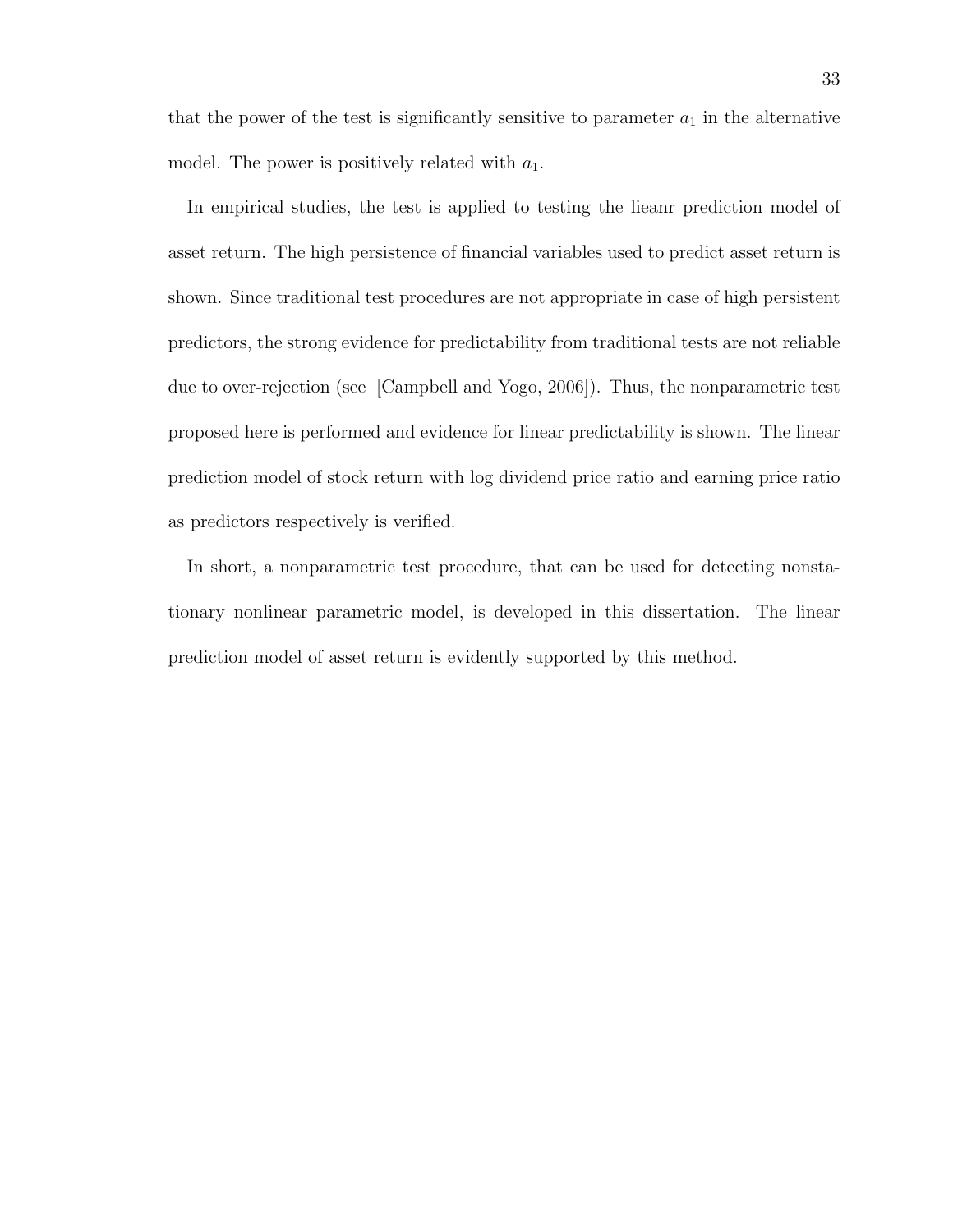# Appendixis A: TECHNICAL RESULTS FOR CHAPTER 2

The proof of limit theory of NLS estimator follows the procedure applied by [Park and Phillips, 2008]. We start by defining regular functions as follows (see [Park and Phillips, 2008] ):

Definition A.1. A transformation T on  $\mathcal R$  is said to be regular if and only if

- (a). it is continuous in a neighborhood of infinity, and
- (b). given any compact set  $K \subset \mathcal{R}$ , for each  $\epsilon > 0$  there exists continuous functions  $\underline{T}_{\epsilon}$ ,  $\overline{T}_{\epsilon}$ , and  $\delta_{\epsilon} > 0$  such that  $\underline{T}_{\epsilon}(x) \leq T(y) \leq \overline{T}_{\epsilon}(x)$  for all  $|x - y| < \delta_{\epsilon} > 0$  on K, and such that  $\int_K (\underline{T}_{\epsilon} - \overline{T}_{\epsilon})(x) dx \to 0$  as  $\epsilon \to 0$ .

The so called regularity conditions are defined also.

Definition A.2.  $F$  is regular on  $\Pi$  if

- (a).  $F(\cdot, \pi)$  is regular for all  $\pi \in \Pi$ , and
- (b). for all  $x \in \mathcal{R}$ ,  $F(x, \cdot)$  is discontinuous in a neighborhood of x.

The regularity conditions (a) is a sufficient condition that ensures the existence of both sample mean and sample covariance asymptotics for  $F(\cdot, \pi)$  for each  $\pi \in$ Π. Condition (b) guarantees that there's a neighborhood  $N_0$  of any π<sub>0</sub> ∈ Π such that  $\sup_{\pi \in N_0} F(\cdot, \pi)$  and  $\inf_{\pi \in N_0} F(\cdot, \pi)$  are regular. These results are shown in the following lemmas.

Next, we provide some useful lemmas: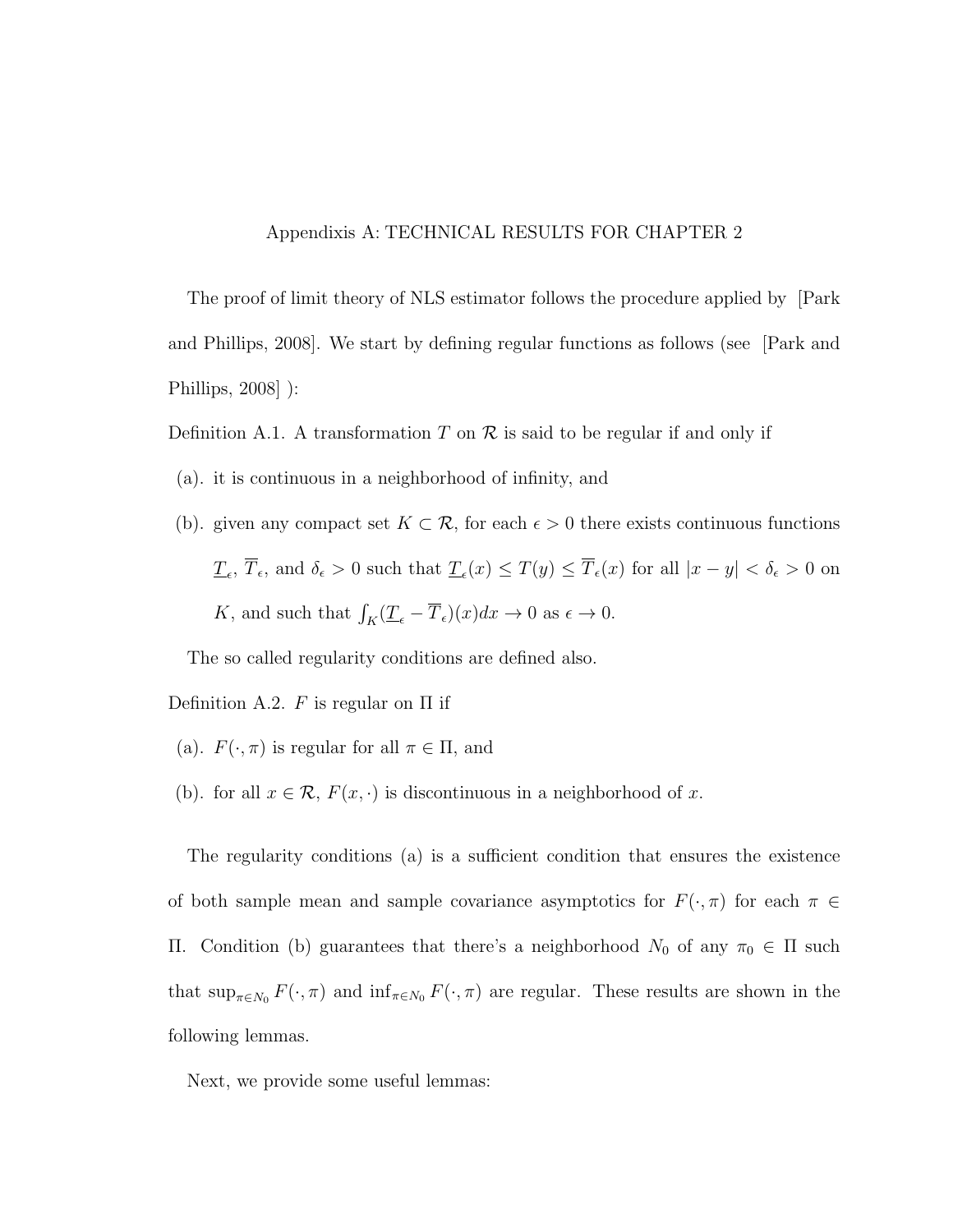Lemma A.3. If  $T_1$  and  $T_2$  are regular transformations, then so are  $T_1 \pm T_2$  and  $T_1T_2$ . Lemma A.4. Suppose that Assumption 2.1 holds. If  $T$  is regular, then

$$
\frac{1}{n}\sum_{t=1}^{n}T\left(\frac{z_t}{\sqrt{n}}\right) \to_{a.s.} \int_0^1 T(V_c(r))dr,
$$
  

$$
\frac{1}{n}\sum_{t=1}^{n}T\left(\frac{z_t}{\sqrt{n}}\right)u_t \stackrel{d}{\longrightarrow} \int_0^1 T(V_c(r))dU(r),
$$

as  $n \to \infty$ 

Lemma A.5. (a) If  $F(\cdot, \pi)$  is a regular family on  $\Pi$ , then for each  $\pi_0 \in \Pi$ , there exits a neighborhood  $N_0$  of  $\pi_0$  such that  $\sup_{\pi \in \Pi} F(\cdot, \pi)$  and  $\inf_{\pi \in \Pi} F(\cdot, \pi)$  are relular for all  $N \subset N_0$ .

(b) If F is regular on a compact set  $\Pi$ , then  $\sup_{\pi \in \Pi} |F(\cdot, \pi)|$  is locally bounded.

Lemma A.6. (a) Let Assumption 2.1 hold. If F is regular on a compact set  $\Pi$ , then for large  $n, n^{-1} \sum_{t=1}^{n} F(z_t)$ √  $\overline{n}, \pi$ ) $u_t = o_p(1)$  uniformly in  $\pi \in \Pi$ .

(b) Let Assumption 2.2 hold. If F is I-regular on a compact set  $\Pi$ , then for large n,  $n^{-1/2} \sum_{t=1}^{n}$ 

 $F(z_t, \pi)u_t = o_p(1)$  uniformly in  $\pi \in \Pi$ .

Lemma A.7. (a) If F is regular on a compact set  $\Pi$ , then  $\int_0^1 F(V_c(r), \cdot) dr$  is continuous a.s. on Π.

(b) If F is I-regular on a compact set  $\Pi$ ,  $\int_{-\infty}^{\infty} F(s, \cdot) ds$  is continuous on  $\Pi$ .

Lemma A.8. Let Assumptions 2.1 hold. Then  $U_n^0$  introduced in (8) can be represented by

$$
U_n^0\left(\frac{t}{n}\right) = U\left(\frac{\tau_{nt}}{n}\right)
$$

with an increasing sequence of stopping times  $\tau_{nt}$  in  $(\Sigma, \mathcal{F}, P)$  with  $\tau_{n0} = 0$  such that  $\overline{1}$  $\tau_{nt} - t$  $+$ 

$$
\sup_{1 \le t \le n} \left| \frac{\tau_{nt} - t}{n^{\delta}} \right| \to_{a.s.} 0
$$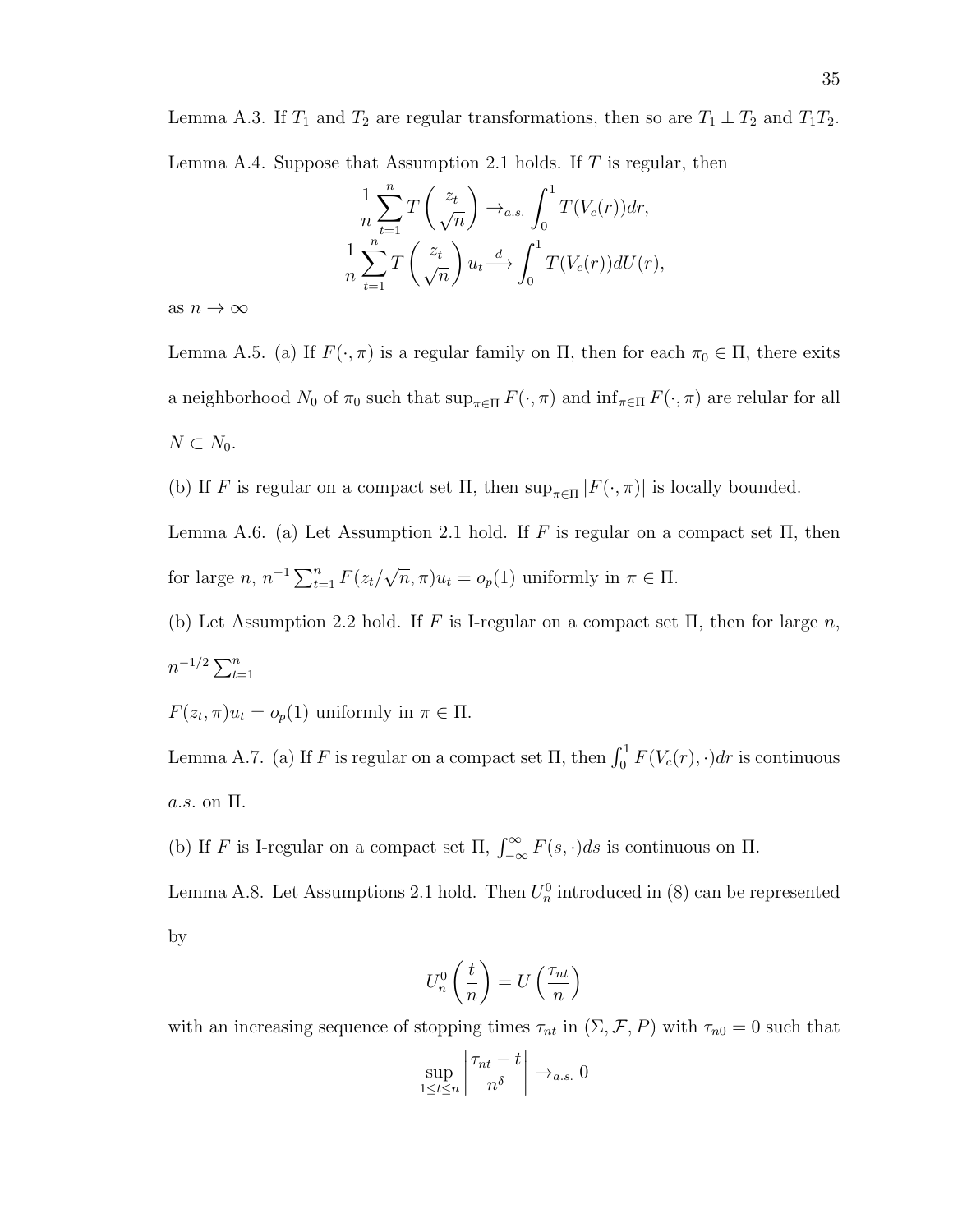as  $n \to \infty$  for any  $\delta > max(1/2, 2/q)$  where q is the moment exponent given in Assumption 2.1.

Lemma A.9. (See Theorem 3.1 in [Park and Phillips, 2008])Let Assumptions 2.1 hold. If  $F$  is regular on a compact set  $\Pi$ , then

$$
\frac{1}{n}\sum_{t=1}^{n} F\left(\frac{z_t}{\sqrt{n}}, \pi\right) \to_{a,s} \int_0^1 F(V_c(r), \pi) dr
$$

uniformly in  $\pi \in \Pi$ , as $n \to \infty$ . Moreover, if  $F(\cdot, \pi)$  is regular, we have

$$
\frac{1}{\sqrt{n}}\sum_{t=1}^{n} F\left(\frac{z_t}{\sqrt{n}}, \pi\right) u_t \to_{a,s} \int_0^1 F(V_c(r), \pi) dU(r)
$$

as  $n \to \infty$ .

See Appendix A of [Park and Phillips, 2008] for proofs of lemmas. Now, we use lemmas given above to prove Theorem 2.1.1.

Proof of Theorem 2.1.1: See proof of Theorem 3.2 of [Park and Phillips, 2008].

Proof of Theorem 2.2.1: See proof of Theorem 4.1 of [Park and Phillips, 2008].

Proof of Theorem 2.3.1: See proof of Theorem 5.1 of [Park and Phillips, 2008].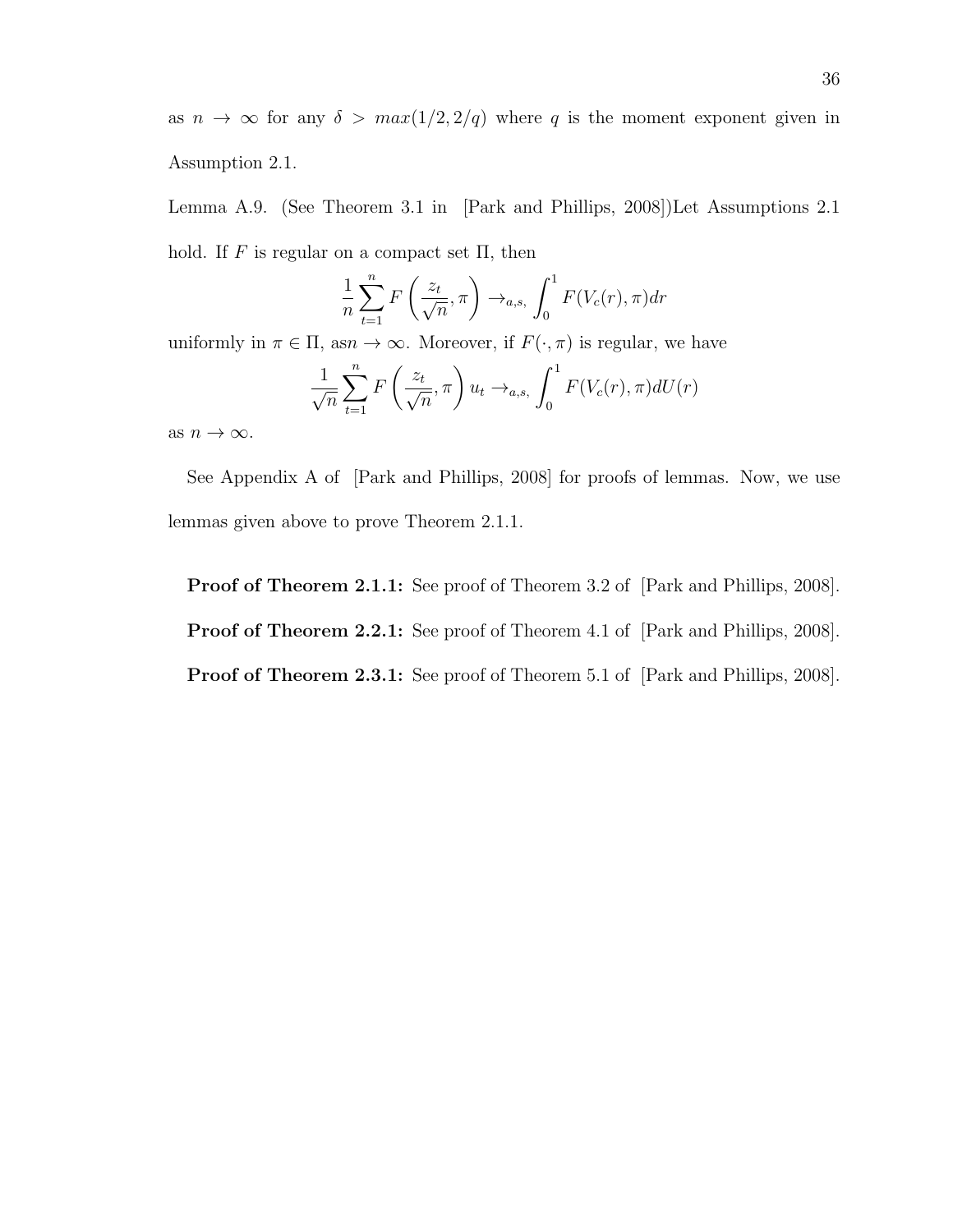# Appendixis B: TECHNICAL RESULTS FOR CHAPTER 3

Throughout this section we will use the notation that  $A_n \approx B_n$  to denote that  $B_n$ is the leading term of  $A_n$ , i.e.,  $A_n = B_n + (s.o.),$  where  $(s.o.)$  denotes terms having probability order smaller than that of  $B_n$ . In addition, we use  $A_n \sim B_n$  to denote  $A_n$ and  $B_n$  having the same stochastic order. Also, we let M denote a generic constant, which may take different values at different places.

**Proof of Theorem 3.2.1 (i)**: Under  $H_0$ ,  $\hat{u}_t = y_t - g(z_t, \hat{\theta}_n) = u_t - (g(z_t, \hat{\theta}_n) - g(z_t, \hat{\theta}_n))$  $g(z_t, \theta_0)$ , where  $\theta_0$  is the true parameter to be estimated. We decompose  $\hat{I}_n$  in (17) as

$$
\hat{I}_n = \frac{1}{n^2 h} \sum_{t=1}^n \sum_{s \neq t} [u_t u_s + (g(z_t, \hat{\theta}_n) - g(z_t, \theta_0)) (g(z_s, \hat{\theta}_n) - g(z_s, \theta_0))
$$
  

$$
- 2 u_t (g(z_s, \hat{\theta}_n) - g(z_s, \theta_0)) K_{ts}
$$
  

$$
\equiv I_{1n} + G_{2n} - 2G_{3n},
$$

where

$$
I_{1n} = \frac{1}{n^2 h} \sum_{t=1}^{n} \sum_{s \neq t} u_t u_s K_{ts},
$$
\n(36)

$$
G_{2n} = \frac{1}{n^2 h} \sum_{t=1}^{n} \left( g(z_t, \hat{\theta}_n) - g(z_t, \theta_0) \right) \sum_{s \neq t} \left( g(z_s, \hat{\theta}_n) - g(z_s, \theta_0) \right) K_{ts}, \tag{37}
$$

and

$$
G_{3n} = \frac{1}{n^2 h} \sum_{t=1}^n u_t \sum_{s \neq t} \left( g(z_s, \hat{\theta}_n) - g(z_s, \theta_0) \right) K_{ts}.
$$
 (38)

Lemma B.11 below shows that, under  $H_0$ ,  $n^{5/4}h^{1/2}I_{1n} \stackrel{d}{\rightarrow} MN(0, \Sigma)$ . Also, Lemmas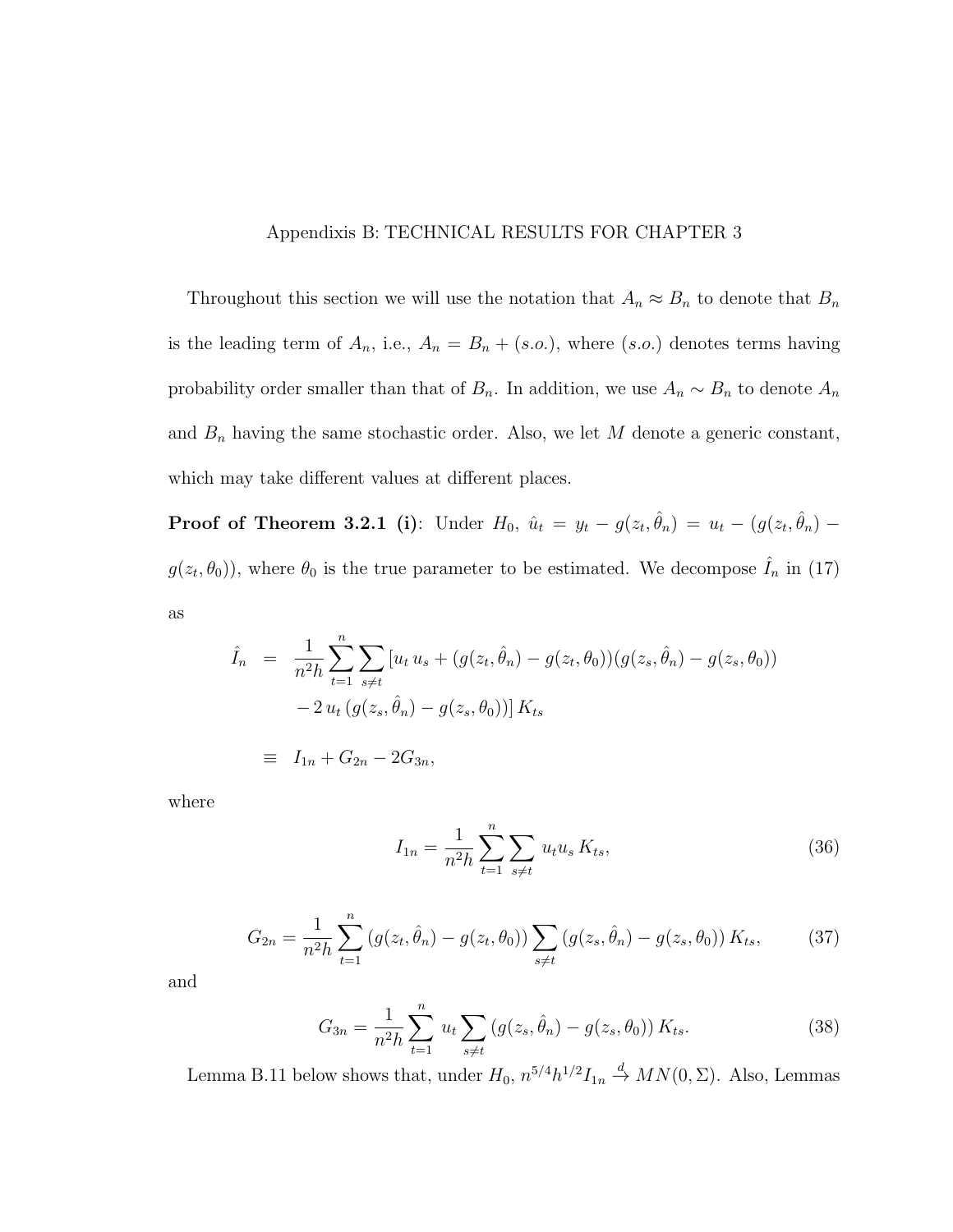B.14 and B.15 show that  $G_{2n} = O_p(n^{-\frac{3}{2}}h)$  and  $G_{3n} = O_p(n^{-\frac{5}{4}})$  under  $H_0$ . These results lead to  $n^{5/4}h^{1/2}\hat{I}_n = n^{5/4}h^{1/2}I_{1n} + o_p(1) \stackrel{d}{\to} MN(0, \Sigma)$  relying on Assumption A7. Finally, Lemma B.15 gives that  $\hat{\Sigma} \stackrel{p}{\rightarrow} \Sigma$ , which completes the proof of Theorem 3.2.1 (i) (under  $H_0$ ).

Now, we give a lemma to show the asymptotic distribution of a sample moment useful in subsequent proofs.

Lemma B.10. Under Assumption 2.1 and Assumptions A1-A7, for  $d_n =$  $\sqrt{n}$  $\frac{\sqrt{n}}{h}$  and  $r \in [0, 1]$ , we have

$$
\frac{d_n}{n^2} \sum_{t=1}^{[nr]} \sum_{s=1}^t K_{ts} \Rightarrow \frac{1}{2} L_{V_c}(r, r, 0)
$$
\n(39)

as  $n \to \infty$ . where  $L_{V_c}(r,r,0)$  is defined by (26).

# Proof of Lemma B.10: Let

$$
L_{n,\epsilon}^{(r)} = \frac{d_n}{n^2} \sum_{t=1}^{[nr]} \sum_{s=1}^t \int_{-1}^1 K[d_n(z_{t,n} - z_{s,n} + x\epsilon)]\phi(x)dx,
$$

where  $z_{t,n} = \frac{z_t}{\sqrt{n}}$ ,

$$
\phi_{\epsilon}(x) = \frac{1}{\epsilon \sqrt{2\pi}} \exp\left\{-\frac{x^2}{2\epsilon^2}\right\},\,
$$

and

$$
\phi(x) = \phi_1(x) = \frac{1}{\sqrt{2\pi}} \exp\left\{-\frac{x^2}{2}\right\}.
$$

Then, for each  $\epsilon > 0$ , we have

$$
L_{n,\epsilon}^{(r)} - \left(\int_{-1}^{1} K(u) du\right) \frac{d_n}{n^2} \sum_{t=1}^{[nr]} \sum_{s=1}^{t} \phi_{\epsilon}(z_{t,n} - z_{s,n}) = o_p(1)
$$
(40)

uniformly in  $r \in [0, 1]$ ,  $z_{t,n}$  and  $z_{s,n}$  as  $n \to \infty$  and  $d_n \to \infty$ . Since  $\int_{-1}^{1} K(u) du = 1$ , it becomes

$$
L_{n,\epsilon}^{(r)} - \frac{d_n}{n^2} \sum_{t=1}^{[nr]} \sum_{s=1}^t \phi_{\epsilon}(z_{t,n} - z_{s,n}) = o_p(1)
$$

The proof of (40) refers to the proof of Lemma B in [Phillips, 2009].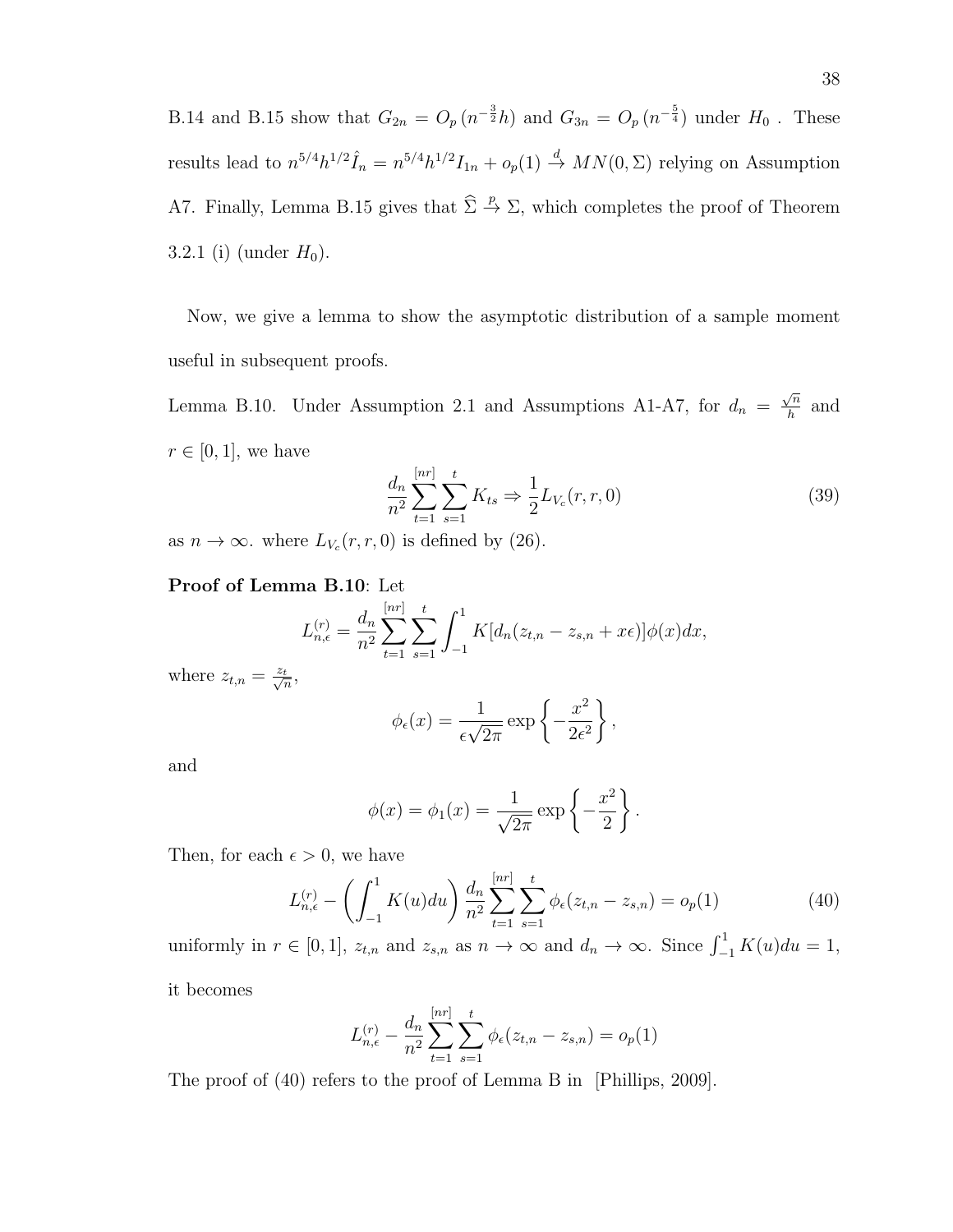Next, it follows from the continuous mapping theorem that, for  $\forall \epsilon > 0$  and any  $r \in [0, 1],$ 

$$
\frac{d_n}{n^2} \sum_{t=1}^{[nr]} \sum_{s=1}^t \phi_\epsilon(z_{t,n} - z_{s,n}) \stackrel{d}{\longrightarrow} \int_0^r \int_0^t \phi_\epsilon(V_c(t) - V_c(s)) ds dt \tag{41}
$$

By recalling the definition of local time of a measurable process, as  $n \to 0$ , we get

$$
\int_0^r \int_0^t \phi_{\epsilon}(V_c(t) - V_c(s)) ds dt = \frac{1}{2} \int_{-\infty}^{\infty} \phi(x) L_{V_c}(r, r, \epsilon x) dx = \frac{1}{2} L_{V_c}(r, r, 0) + o_{a.s.}(1)
$$

where  $\{L_{V_c}(r, r, \epsilon x), 0 \le r \le 1, s \in \mathcal{R}\}\$  satisfies the following equation,

$$
\int_0^r \int_0^r \phi_\epsilon (V_c(t) - V_c(s)) ds dt = \int_{-\infty}^\infty \phi(x) L_{V_c}(r, r, \epsilon x) dx
$$

Then, write

$$
L_n^{(r)} = \frac{d_n}{n^2} \sum_{t=2}^{[nr]} \sum_{s=1}^{t-1} K_{ts}
$$

Lemma B.10 follows if we prove that

$$
\lim_{\epsilon \to 0} \lim_{n \to \infty} \sup_{0 \le r \le 1} E|L_n^{(r)} - L_{n,\epsilon}^{(r)}| = 0 \tag{42}
$$

The proof of (42) is similar to proof of Theorem 2.1 in [Wang and Phillips, 2009a].

Lemma B.11. Under Assumptions A1-A7, we obtain  $n^{5/4}h^{1/2}I_{1n} \stackrel{d}{\longrightarrow} MN(0,\Sigma)$ , where  $MN(0, \Sigma)$  is a mixed normal with mean zero and conditional variance  $\Sigma$  given in (28).

**Proof of Lemma B.11**: Denote  $Z_{nt} = n^{-3/4}h^{-1/2}u_t \sum_{s=1}^{t-1} u_s K_{ts}$ . It follows that  $n^{5/4}h^{1/2}I_{1n} = 2\sum_{t=2}^{n} Z_{nt}$ . Let  $\mathcal{F}_{nt} = \sigma \{\eta_i, u_i : 1 \le i \le t \le n\}$  be the smallest  $\sigma$ field containing the past history of  $\{\eta_t, u_t\}$  for all n and  $E_t(Z)$  denote  $E(Z|\mathcal{F}_{nt})$  for short. It is easy to see that  $\{Z_{nt}; \mathcal{F}_{nt}\}$  is a martingale difference process by showing  $E_{t-1}(Z_{nt}) = 0$  given  $E(u_t|Z_t, \mathcal{F}_{n,t-1}) = 0$  for all t. Therefore, central limit theorem for a martingale difference (Theorem 3.2 of [Hall and Heyde, 1980] is applied to establish our results. We verify that the two conditions of the central limit theorem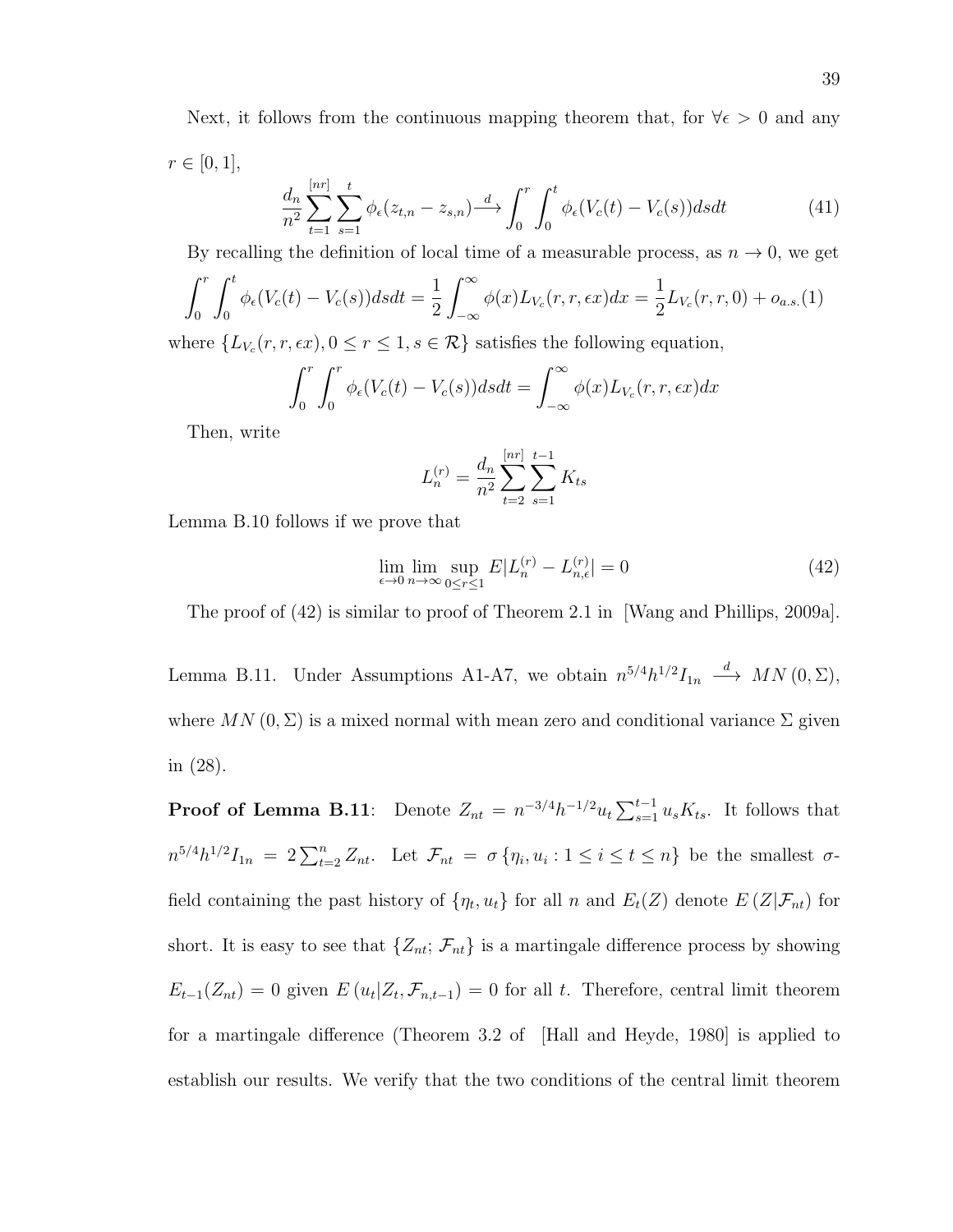for martingale difference are satisfied.

$$
\sum_{t=2}^{n} E_{t-1} \left[ Z_{nt}^2 I \left( |Z_{nt}| > \xi_1 \right) \right] \stackrel{p}{\longrightarrow} 0 \quad \text{for all} \quad \xi_1 > 0 \tag{43}
$$

and

$$
V_n^2 = \sum_{t=2}^n E_{t-1} (Z_{nt}^2) \xrightarrow{p} \Sigma/2, \tag{44}
$$

where  $\Sigma$  is given in (28) and  $I(A)$  is the indicator function of event A. We start by

checking (44). Define 
$$
a_{t-1,s} = E_{t-1}(u_s^2 K_{ts}^2) - E(u_s^2 K_{ts}^2)
$$
. Then,  $V_n^2$  is decomposed as  
\n
$$
V_n^2 = \sum_{t=2}^n E_{t-1} (Z_{nt}^2) = n^{-3/2} h^{-1} \sum_{t=2}^n E_{t-1} \left[ \left( u_t \sum_{s=1}^{t-1} u_s K_{ts} \right)^2 \right]
$$
\n
$$
= \sigma_u^2 n^{-3/2} h^{-1} \sum_{t=2}^n \sum_{s_1=1}^{t-1} \sum_{s_2=1}^{t-1} u_{s_1} u_{s_2} E_{t-1} (K_{ts_1} K_{ts_2})
$$
\n
$$
= \sigma_u^2 n^{-3/2} h^{-1} \sum_{t=2}^n \sum_{s=1}^{t-1} E(u_s^2 K_{ts}^2) + \sigma_u^2 n^{-3/2} h^{-1} \sum_{t=2}^n \sum_{s=1}^{t-1} a_{t-1,s}
$$
\n
$$
+ 2\sigma_u^2 n^{-3/2} h^{-1} \sum_{t=3}^n \sum_{s_1=2}^{t-1} \sum_{s_2=1}^{s_1-1} u_{s_1} u_{s_2} E_{t-1} (K_{ts_1} K_{ts_2})
$$
\n
$$
= B_{1n} + B_{2n} + 2B_{3n}.
$$

The probability limits of  $B_{1n}$ ,  $B_{2n}$  and  $B_{3n}$  are derived respectively with  $B_{1n}$  =  $\sigma_u^4 n^{-2} \sum_{t=2}^n \sum_{s=1}^{t-1} E(K_{ts}^2), B_{2n} \stackrel{p}{\longrightarrow} o(1), \text{ and } B_{3n} \stackrel{p}{\longrightarrow} o(1).$ 

by lemma B.10, we have

$$
B_{1n} = \sigma_u^2 n^{-3/2} h^{-1} \sum_{t=2}^n \sum_{s=1}^{t-1} E(u_s^2 K_{ts}^2)
$$
  
=  $\sigma_u^4 E\left[ n^{-3/2} h^{-1} \sum_{t=2}^n \sum_{s=1}^{t-1} K_{ts}^2 \right]$   
=  $\sigma_u^4 \nu_2(K) E[L_{V_c}(r, r, 0)]$ 

as  $n \to \infty$ . Notice that  $\nu_2(K) = \int K^2(u) du$ .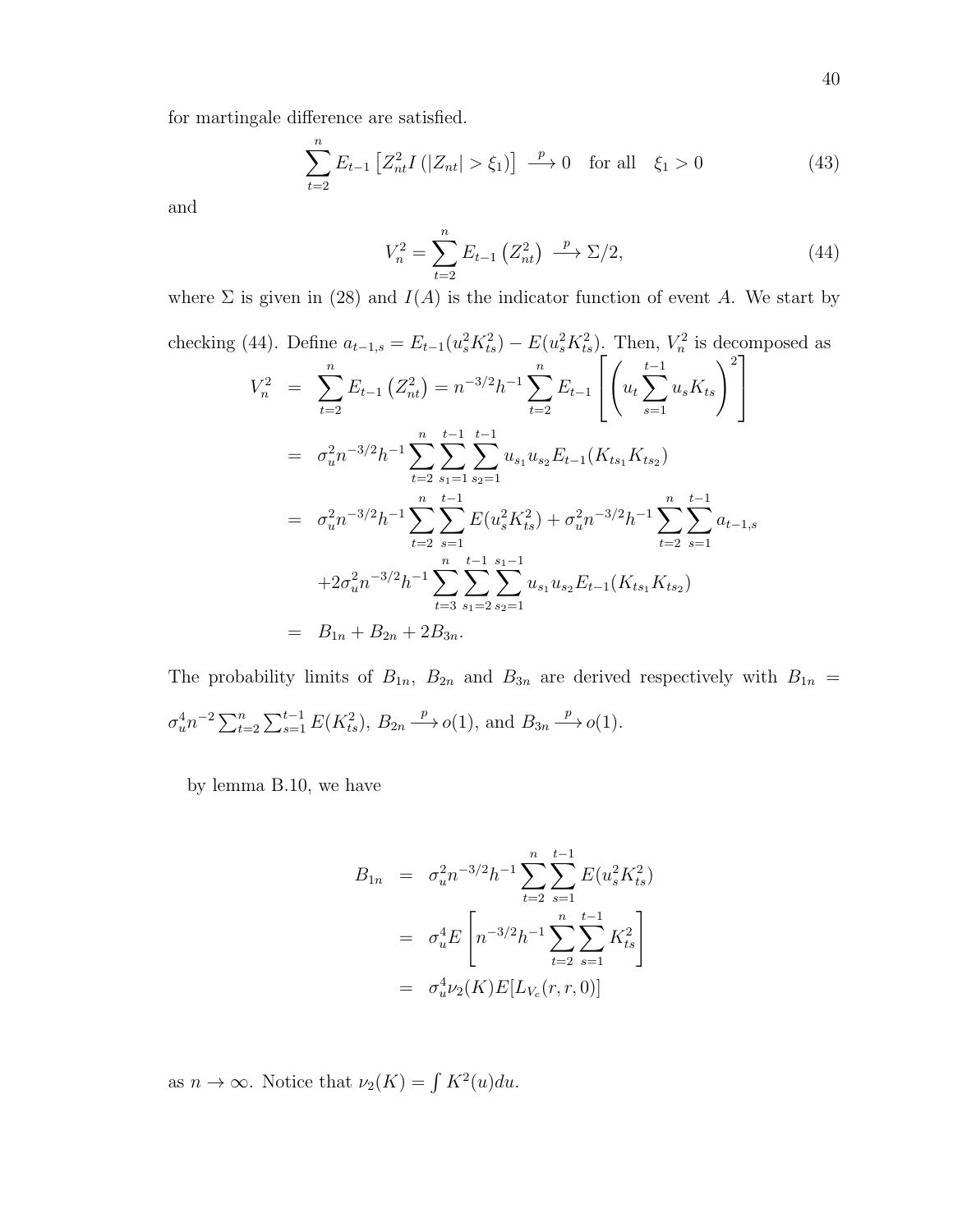Next, we consider  $B_{2n}$ . To show that  $B_{2n} = o_p(1)$ , we specify some useful notations. For any small  $\delta \in (0,1)$ , set  $N = [1/\delta]$ ,  $s_k = [kn/N] + 1$ ,  $s_k^* = s_{k+1} - 1$ ,  $N_t^* =$  $[(N-1)(t-1)/n]$  and  $s_k^{**} = min\{s_k^*, t-1\}$ . Then,  $B_{2n} = \sigma_u^2 n^{-3/2} h^{-1} \sum_{n=1}^n$  $t=2$  $\sum$  $t-1$  $s=1$  $a_{t-1,s}$ 

$$
\leq \left| \sigma_u^2 n^{-3/2} h^{-1} \sum_{t=2}^n \sum_{s=1}^{t-1} a_{t-1,s} \right|
$$
  

$$
\leq \sigma_u^2 n^{-3/2} h^{-1} \sum_{t=2}^n \sum_{k=0}^{N_t^*} \left| \sum_{s=s_k}^{s^*} a_{t-1,s} \right|
$$

Also, it's easy to see that  $d_n E|a_{t-1,s}| = O_p(1)$  where  $d_n =$  $\sqrt{n}$  $\frac{\sqrt{n}}{h}$ . Then,

.

$$
E\left[n^{-3/2}h^{-1}\sum_{t=2}^{n}\sum_{k=0}^{N_{t}^{*}}\left|\sum_{s=s_{k}}^{s_{k}^{**}}a_{t-1,s}\right|\right] \leq n^{-3/2}h^{-1}\sum_{t=2}^{n}N_{n}^{*}\sup_{s+n\delta  

$$
\leq n^{-1}\sum_{t=2}^{n}\sup_{s+n\delta  

$$
= M(\delta n)^{-1/2} = o_{p}(1)
$$
$$
$$

as  $n \to \infty$ . This implies that  $B_{2n} = o(1)$ . Apply the same method to  $B_{3n}$ . It follows that  $B_{3n} = o(1)$ .

Finally, we prove that (43) holds. For all  $\xi_2 > 0$ ,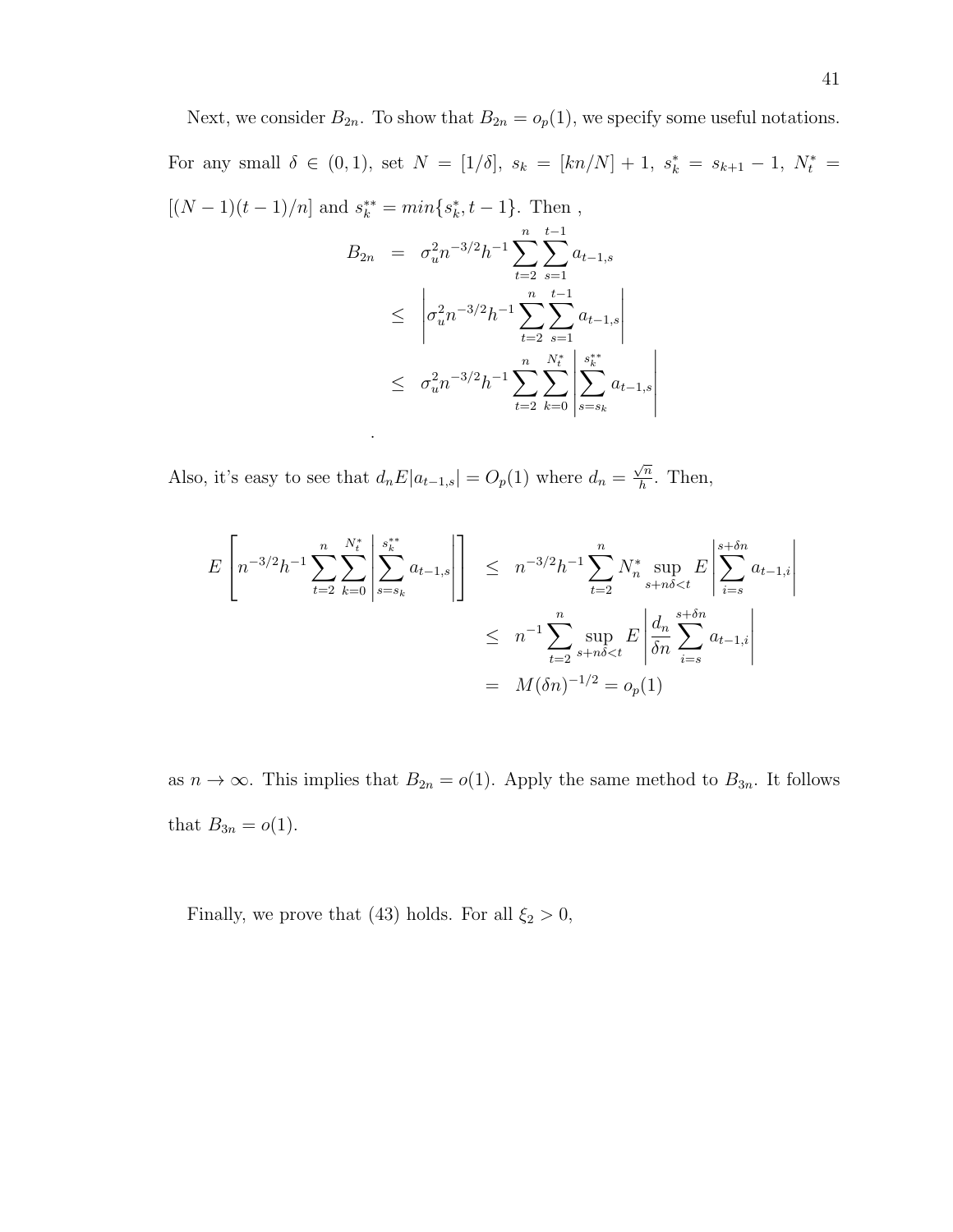$$
\Pr\left\{\sum_{t=2}^{n} E_{t-1} \left[ Z_{nt}^{2} I\left(|Z_{nt}| > \xi_{1}\right) \right] > \xi_{2} \right\}
$$
\n
$$
= \Pr\left\{\sum_{t=2}^{n} E_{t-1} \left[ Z_{nt}^{2} I\left(\frac{|Z_{nt}|}{\xi_{1}} > 1\right) \right] > \xi_{2} \right\}
$$
\n
$$
\leq \Pr\left\{\xi_{1}^{-2} \sum_{t=2}^{n} E_{t-1}\left(Z_{nt}^{4}\right) > \xi_{2} \right\}
$$
\n
$$
\leq \xi_{1}^{-2} \xi_{2}^{-1} \sum_{t=2}^{n} E\left(Z_{nt}^{4}\right),
$$

where the last inequality follows from Markov inequality. Condition (43 ) holds if

$$
\sum_{t=2}^{n} E(Z_{nt}^{4}) \to 0 \text{ as } n \to \infty. \text{ Simple calculations give}
$$
\n
$$
\sum_{t=2}^{n} E(Z_{nt}^{4}) = n^{-4} \sum_{t=2}^{n} E(u_{t} \sum_{s=1}^{t-1} u_{s} K_{ts})^{4}
$$
\n
$$
= \mu_{4}^{2} n^{-4} \sum_{t=2}^{n} \sum_{s=1}^{t-1} E(K_{ts}^{4}) + 2\mu_{4} \sigma_{u}^{4} n^{-4} \sum_{t=3}^{n} \sum_{s_{1}=2}^{t-1} \sum_{s_{2}=1}^{s_{1}-1} E(K_{ts_{1}}^{2} K_{ts_{2}}^{2})
$$
\n
$$
= o(1),
$$

where in the above we have used  $(A3)$  and  $(A5)$ . This completes the proof of the Lemma B.11.

To prove the convergence of  $G_{2n}$  and  $G_{3n}$ , lemma B.12 and lemma B.13 are provided.

Lemma B.12. Let

$$
L_{n,\epsilon}^{(r)} = \frac{c_n^2}{n^2 h} \sum_{t=2}^{\lfloor nr \rfloor} \sum_{s=1}^{t-1} \int_{-\infty}^{\infty} \int_{-\infty}^{\infty} \int_{-\infty}^{\infty} \dot{g} [c_n(z_{t,n} + x_1 \epsilon)] \dot{g} [c_n(z_{s,n} + x_2 \epsilon)]
$$

$$
K[c_n(z_{t,n} - z_{s,n} + x_1 \epsilon - x_2 \epsilon)] \phi(x_1) \phi(x_2) dx_1 dx_2
$$

$$
M_{n,\epsilon}^{(r)} = \tau \frac{1}{n^2} \sum_{t=2}^{\lfloor nr \rfloor} \sum_{s=1}^{t-1} \phi_{\epsilon}(z_{t,n}) \phi_{\epsilon}(z_{s,n})
$$
  
where  $c_n = \sqrt{n}$ ,  $\tau = \int_{-\infty}^{\infty} \int_{-\infty}^{\infty} \dot{g}(a) \dot{g}(b) K(a-b) da db$ ,  $\phi_{\epsilon}(z) = \frac{1}{\epsilon \sqrt{2\pi}} \exp\left\{-\frac{z^2}{2\epsilon}\right\}$ , and  
 $\phi(x) = \phi_1(x)$ . Suppose Assumptions 4.1, (A1)-(A6) hold. Then, for any  $r \in [0,1]$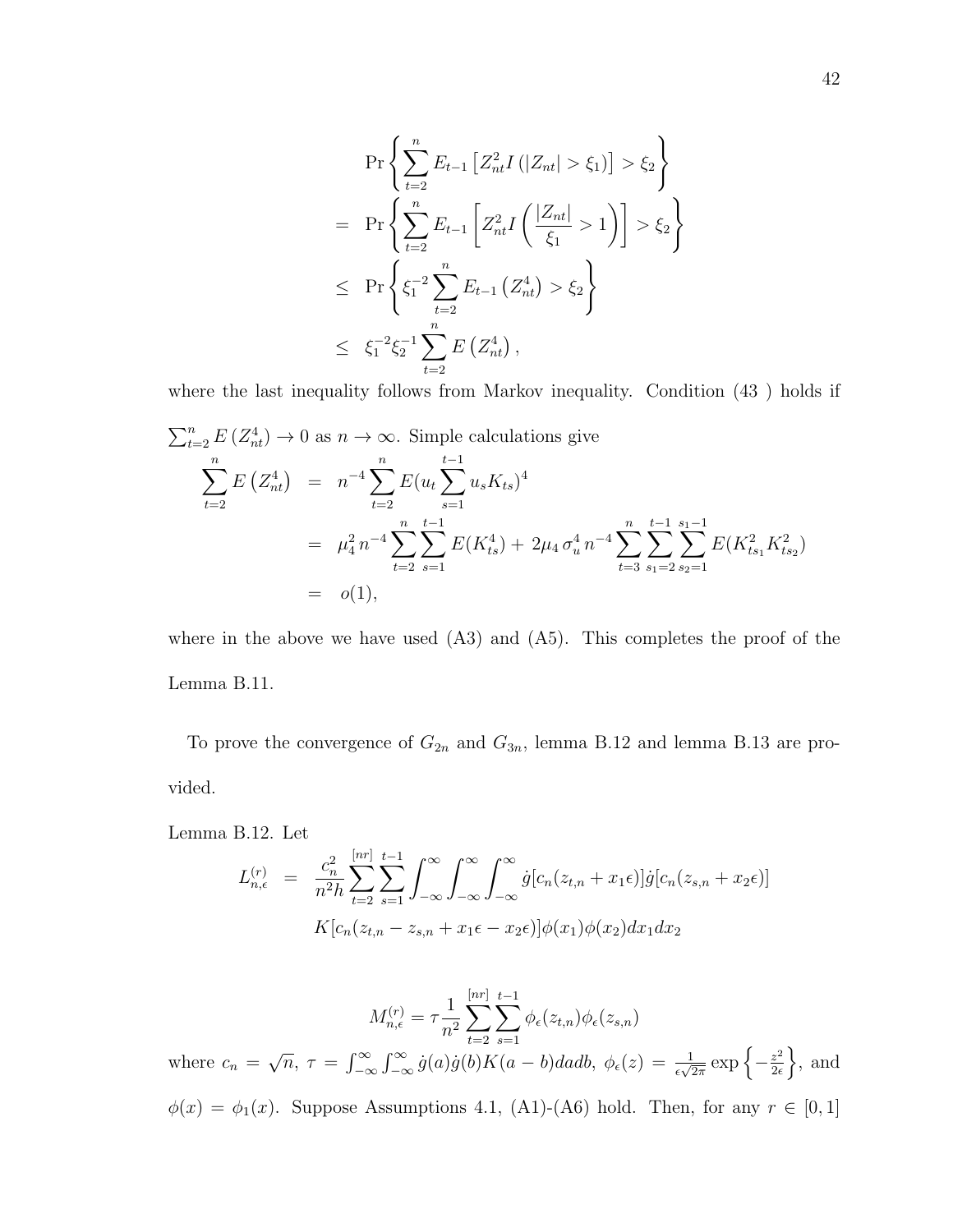and  $\epsilon > 0$ ,

$$
L_{n,\epsilon}^{(r)} - M_{n,\epsilon}^{(r)} = o_p(1)
$$

Proof: The proof refers to Lemma B of [Phillips, 2009] Write

$$
L_{n,\epsilon}^{(r)} = \frac{c_n^2}{n^2} \sum_{t=2}^{\lfloor nr \rfloor} \sum_{s=1}^{t-1} \int_{-\infty}^{\infty} \int_{-\infty}^{\infty} \int_{-\infty}^{\infty} \dot{g}[c_n(z_{t,n} + x_1\epsilon)] \dot{g}[c_n(z_{s,n} + x_2\epsilon)]
$$
  
\n
$$
K\left[\frac{c_n}{h}(z_{t,n} - z_{s,n} + x_1\epsilon - x_2\epsilon)\right] \phi(x_1) \phi(x_2) dx_1 dx_2
$$
  
\n
$$
= \frac{c_n^2}{n^2 h} \sum_{t=2}^{\lfloor nr \rfloor} \sum_{s=1}^{t-1} \int_{-\infty}^{\infty} \int_{-\infty}^{\infty} \dot{g}(c_n a) \dot{g}(c_n b) K[d_n(a-b)] \phi_{\epsilon}(a-z_{t,n}) \phi_{\epsilon}(b-z_{s,n}) da db
$$
  
\n
$$
= \frac{c_n^2}{2n^2 h} \sum_{t=1}^{\lfloor nr \rfloor} \sum_{s=1}^{\lfloor nr \rfloor} \int_{-\infty}^{\infty} \int_{-\infty}^{\infty} \dot{g}(c_n a) \dot{g}(c_n b) K[d_n(a-b)] \phi_{\epsilon}(a-z_{t,n}) \phi_{\epsilon}(b-z_{s,n}) da db
$$
  
\n
$$
+s.o.
$$

Then, similar to the proof of Lemma B in [Phillips, 2009], it is readily seen that as  $n\to\infty,$ 

$$
\sup_r \left| L_{n,\epsilon}^{(r)} - M_{n,\epsilon}^{(r)} \right| \to 0.
$$

Lemma B.12 follows.

Lemma B.13. Let  $L_{V_c}(r,s)$  be a continuous local time process for measurable process  $V_c(t)$  satisfying the following equation,

$$
\int_0^r \phi_{\epsilon}(V_C(t))dt = \int_{-\infty}^{\infty} \phi_{\epsilon}(s)L_{V_c}(r,s)ds
$$
\n(45)

Suppose Assumptions 4.1, (A1)-(A6) hold. Then, for  $c_n =$  $\overline{n}$  and  $r \in [0,1],$ 

$$
\frac{c_n^2}{n^2h} \sum_{t=2}^{[nr]} \sum_{s=1}^{t-1} \dot{g}(c_n z_{t,n}) \dot{g}(c_n z_{s,n}) K(c_n(z_{t,n} - z_{s,n})) \longrightarrow \frac{d}{2} \tau L_{V_c}^2(r, 0)
$$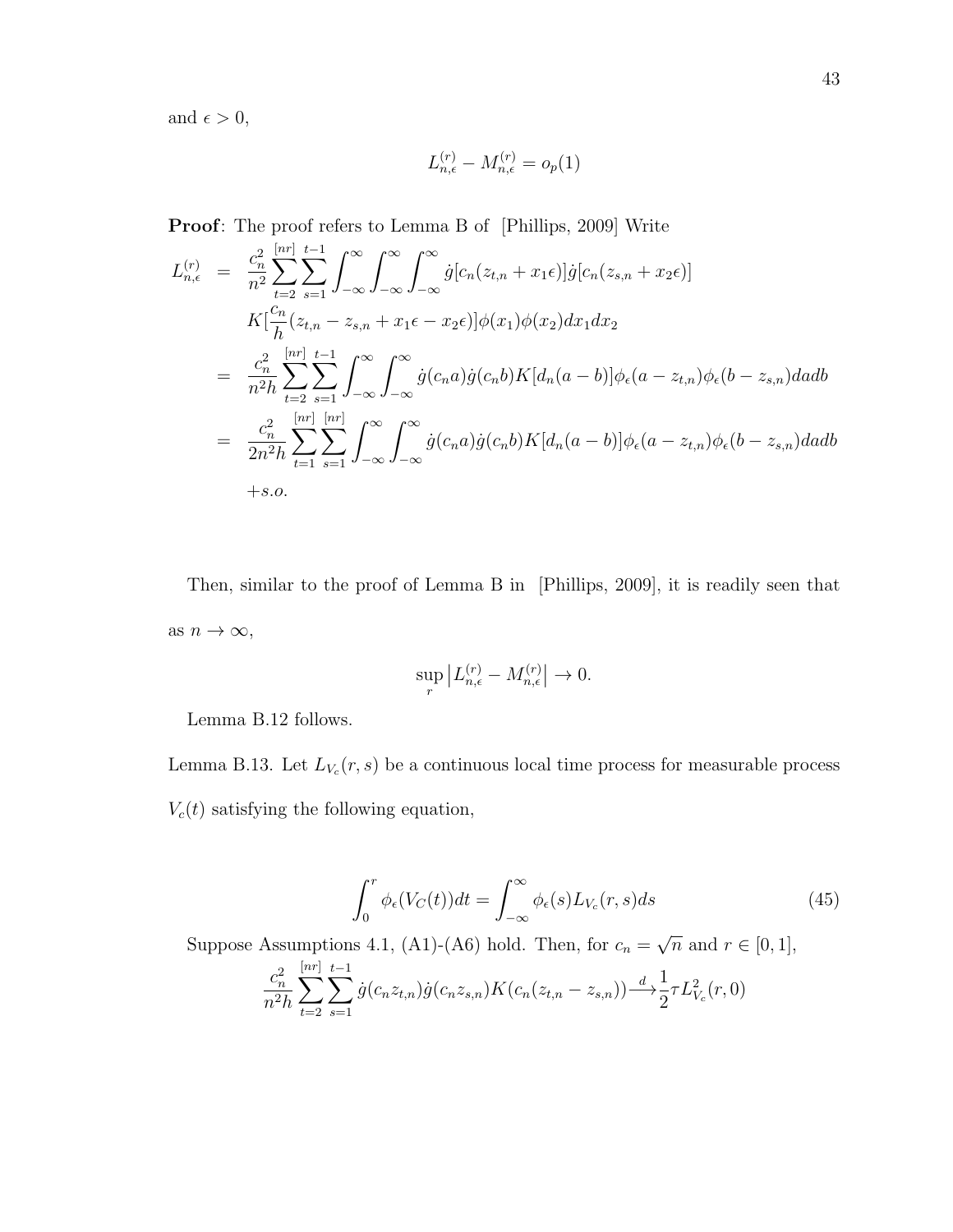**Proof:** The proof refers to Theorem 2.1 of [Wang and Phillips, 2009a]. Write

$$
L_n^{(r)} = \frac{c_n^2}{n^2 h} \sum_{t=2}^{\lfloor nr \rfloor} \sum_{s=1}^{t-1} \dot{g}(c_n z_{t,n}) \dot{g}(c_n z_{s,n}) K(\frac{c_n}{h}(z_{t,n} - z_{s,n}))
$$
  
\n
$$
L_{n,\epsilon}^{(r)} = \frac{c_n^2}{n^2 h} \sum_{t=2}^{\lfloor nr \rfloor} \sum_{s=1}^{t-1} \int_{-\infty}^{\infty} \int_{-\infty}^{\infty} \dot{g}(c_n(z_{t,n} + x_1 \epsilon)) \dot{g}(c_n(z_{s,n} + x_2 \epsilon)) K[c_n(z_{t,n} - z_{s,n} + x_1 \epsilon - x_2 \epsilon)] \phi(x_1) \phi(x_2) dx_1 dx_2
$$

where  $\phi(x) = \phi_1(x)$  with  $\phi_{\epsilon}(x) = (1/\epsilon \sqrt{2\pi} \exp(-x^2/2\epsilon^2)).$ 

Then, by lemma B.12, We have

$$
L_{n,\epsilon}^{(r)} - \frac{\tau}{n^2} \sum_{t=2}^{[nr]} \sum_{s=1}^{t-1} \phi_{\epsilon}(z_{t,n}) \phi_{\epsilon}(z_{s,n}) = o_p(1)
$$

uniformly in  $r \in [0, 1]$ . Next, we just need to show

$$
\lim_{\epsilon \to 0} \lim_{n \to \infty} \sup_{0 \le r \le 1} E|L_n^{(r)} - L_{n,\epsilon}^{(r)}| = 0
$$
\n(46)

It follows from the continuous mapping theorem that, for  $\forall \epsilon > 0$  and  $\forall r \in [0, 1]$ ,

$$
\frac{1}{n^2} \sum_{t=2}^{[nr]} \sum_{s=1}^{t-1} \phi_{\epsilon}(z_{t,n}) \phi_{\epsilon}(z_{s,n})
$$
\n
$$
= \frac{1}{2} \int_0^r \int_0^r \phi_{\epsilon}(z_{[tn],n}) \phi_{\epsilon}(z_{[sn],n}) ds dt + s.o.
$$
\n
$$
\xrightarrow{d} \frac{1}{2} L_{V_c}^2(r, 0)
$$

Then, we prove (46). Write  $Y_{t,s,n} = \dot{g}[c_n z_{t,n}] \dot{g}[c_n z_{s,n}] K[c_n(z_{t,n} - z_{s,n})] - \dot{g}[c_n(z_{t,n} + z_{s,n})]$ 

$$
x_{1}\epsilon)\left[\dot{g}[c_{n}(z_{s,n}+x_{2}\epsilon)]K[c_{n}(z_{t,n}-z_{s,n}+x_{1}\epsilon-x_{2}\epsilon)]\right]
$$
 Next, it's easy to see that  
\n
$$
\sup_{0\leq r\leq 1} E|L_{n}-L_{n,\epsilon}| \leq \frac{1}{2} \int_{-\infty}^{\infty} \int_{-\infty}^{\infty} \int_{-\infty}^{\infty} \frac{c_{n}^{2}}{n^{2}h} \sup_{0\leq r\leq 1} E\left|\sum_{t=1}^{\lfloor nr\rfloor} \sum_{s=1}^{\lfloor nr\rfloor} Y_{t,s,n}(x_{1},x_{2})\right| \phi(x_{1})\phi(x_{2})dx_{1}dx_{2}
$$
\n(47)

Because  $z_{t,n}/d_{t,0,n}$  has a density  $h_{t,0,n}(x)$  that is bounded by a constant and the kernel function  $K(\cdot)$  is also bounded, we have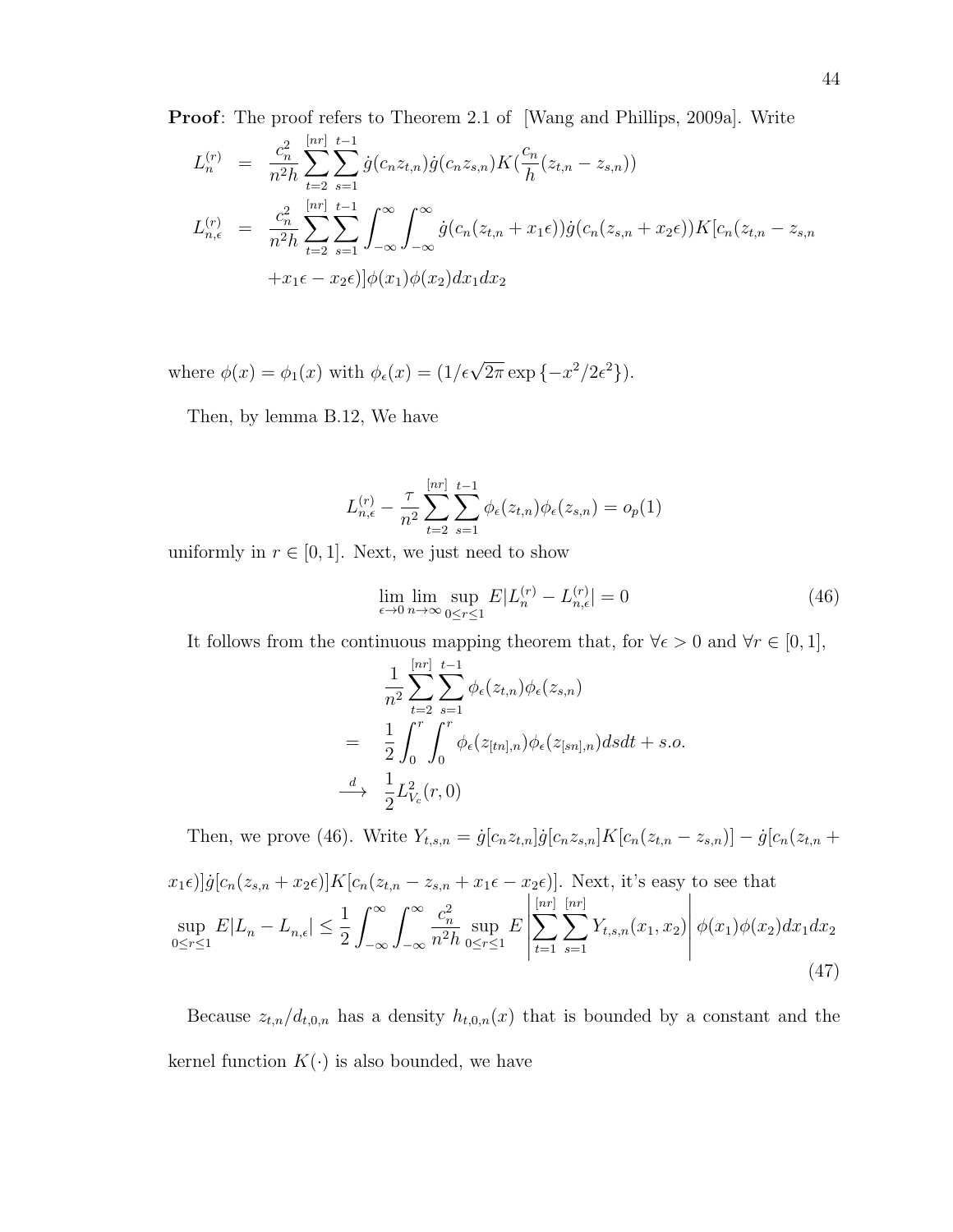$$
\frac{c_n^2}{h} E|Y_{t,s,n}| \leq \frac{Ac_n^2}{2} \int_{-\infty}^{\infty} \int_{-\infty}^{\infty} |\dot{g}[c_n(d_{t,0,n} + x_1\epsilon)] \dot{g}[c_n(d_{s,0,n} + x_2\epsilon)] - \dot{g}[c_n d_{t,0,n} z_1] \dot{g}[c_n d_{s,0,n} z_2]|
$$
\n
$$
h_{t,0,n}(z_1) h_{s,0,n}(z_2) dz_1 dz_2
$$
\n
$$
\leq \frac{A}{2d_{t,0,n} d_{s,0,n}} \int_{-\infty}^{\infty} |\dot{g}(z_1 + c_n x_1\epsilon) - \dot{g}(z_1)| dz_1 \int_{-\infty}^{\infty} |\dot{g}(z_2 + c_n x_2\epsilon) - \dot{g}(z_2)| dz_2
$$
\n
$$
\leq A \left[ \int_{-\infty}^{\infty} |\dot{g}(z)| dz/d_{t,0,n} \right]^2
$$

Then, it follows that

$$
\frac{c_n^2}{2n^2h} \sup_{0 \le r \le 1} E|\sum_{t=1}^{[nr]} \sum_{s=1}^{[nr]} Y_{t,s,n}(x_1, x_2)| \le A_1 \frac{1}{n^2} \sum_{t=1}^n \sum_{s=1}^n \frac{1}{d_{t,0,n} d_{s,0,n}} < \infty \tag{48}
$$

This, together with (47) and the dominated convergence theorem, implies that , to prove (46), it suffices to show that, for fixed  $x_1$  and  $x_2$ ,

$$
\Lambda_n(\epsilon) = \frac{c_n^2}{n^2 h} \sup_{0 \le r \le 1} E\left[\sum_{t=1}^{[nr]} \sum_{s=1}^{[nr]} Y_{t,s,n}(x_1, x_2)\right]^2 \to 0
$$
\n(49)

Refer to Proof of Theoren 2.1 in [Wang and Phillips, 2009a], we can see that (49) is true. Now, the result is stated.

Lemma B.14. Under Assumptions given in Theorem 3.2.1, under  $H_0$ , we obtain  $G_{2n} = O_p(n^{-\frac{3}{2}})$  and  $G_{3n} = O_p(n^{-\frac{3}{2}})$ , where  $G_{2n}$  and  $G_{3n}$  are defined in (37) and (38), respectively.

**Proof**: By Taylor expansion,  $g(z_t, \hat{\theta})$  is written as

$$
g(z_t, \hat{\theta}) = g(z_t, \theta) + \dot{g}(z_t, \theta)(\hat{\theta}_n - \theta) + s.o.
$$

Also, note that the convergence rate of  $\hat{\theta}_n$  is  $n^{1/4}$  according to Theorem 2.3.1. Then,

lemma B.12 and lemma B.13 are applied to get the following result

$$
\frac{c_n^2}{n^2h} \sum_{t=2}^n \sum_{s=1}^{t-1} \dot{g}(z_t, \theta) \dot{g}(z_s, \theta) K\left(\frac{z_t - z_s}{h}\right) \stackrel{d}{\longrightarrow} \frac{1}{2} \tau L_{V_c}^2(1, 0)
$$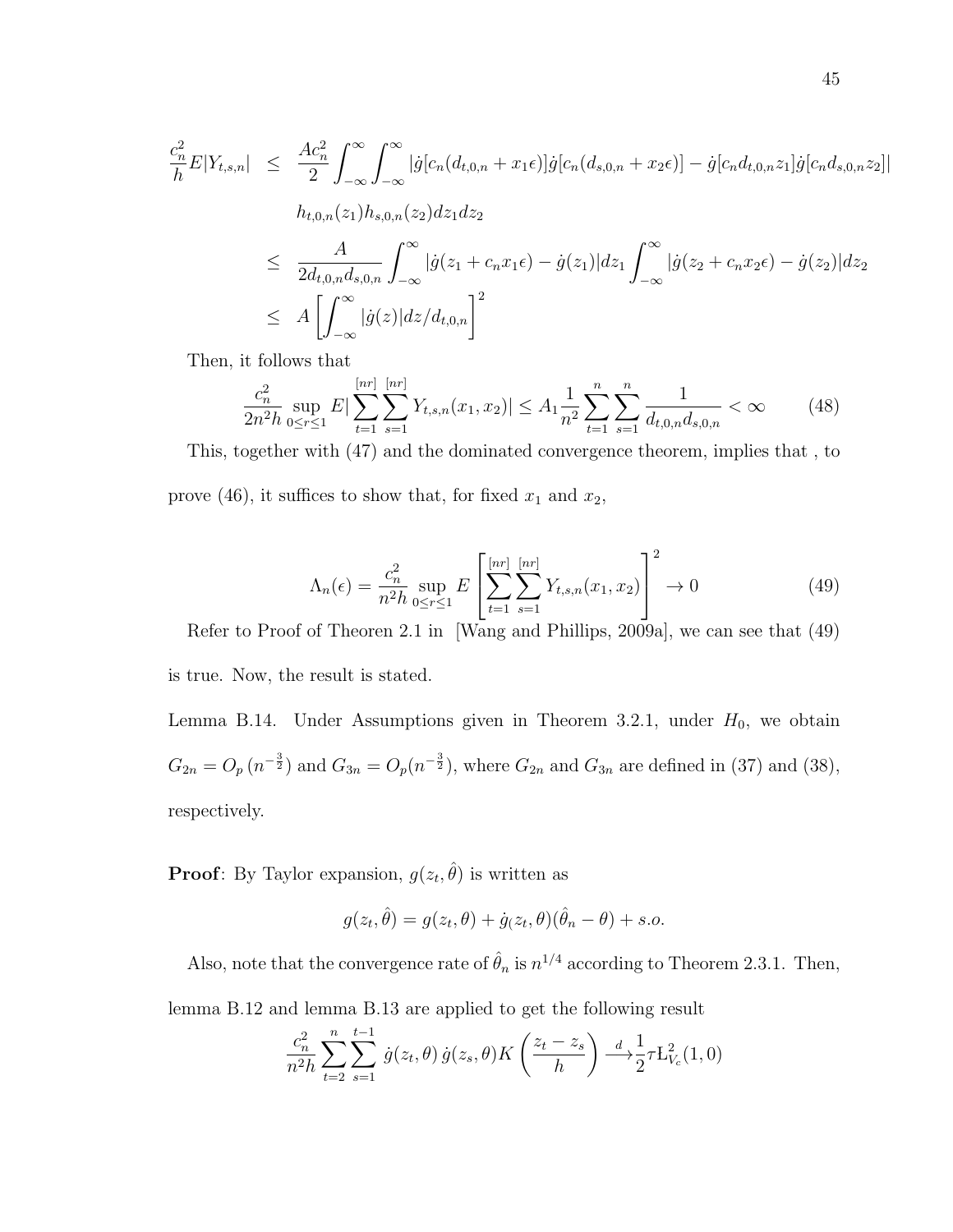Hence, we have

$$
G_{2n} \sim \frac{1}{n^2 h} \sum_{t=1}^n \sum_{s \neq t} \left( g(z_t, \hat{\theta}_n) - g(z_t, \theta) \right) \left( g(z_s, \hat{\theta}_n) - g(z_s, \theta) \right) K_{ts}
$$
  
\n
$$
= \frac{2}{n} \frac{c_n^2}{n^2 h} \sum_{t=2}^n \sum_{s=1}^{t-1} \dot{g}(z_t, \theta) (\hat{\theta}_n - \theta) \dot{g}(z_s, \theta) (\hat{\theta}_n - \theta) K_{ts} + s.o.
$$
  
\n
$$
= \frac{1}{n} (\hat{\theta}_n - \theta)^2 \frac{c_n^2}{n^2 h} \sum_{t=2}^n \sum_{s=1}^{t-1} \dot{g}(z_t, \theta) \dot{g}(z_s, \theta) K_{ts} + s.o.
$$
  
\n
$$
= O_p(n^{-3/2})
$$

Next, let

$$
G_{3n} \sim \frac{1}{n^2h} \sum_{t=1}^n \sum_{s \neq t} u_t(g(z_s, \hat{\theta}_n) - g(z_s, \theta)) K_{ts} \equiv A_n
$$

In a similar way to dealing with  $G_{2n}$ ,

$$
A_n^2 = \frac{4\sigma_u^2}{n^4h^2} \sum_{t=3}^n \sum_{s_1=2}^{t-1} \sum_{s_2=1}^{s_1-1} \left( g(z_{s_1}, \hat{\theta}_n) - g(z_{s_1}, \theta) \right) \left( g(z_{s_2}, \hat{\theta}_n) - g(z_{s_2}, \theta) \right) K_{ts_1} K_{ts_2}
$$
  
\n
$$
= \frac{\sigma_u^2}{n^{5/2}} (\hat{\theta}_n - \theta)^2 \frac{c_n^3}{n^3 h^2} \sum_{t=3}^n \sum_{s_1=2}^{t-1} \sum_{s_1=2}^{t-1} \dot{g}(z_{s_1}, \theta) \dot{g}(z_{s_2}, \theta) K_{ts_1} K_{ts_2} + s.o.
$$
  
\n
$$
= O_p(n^{-3})
$$

So,  $G_{3n} = O_p(n^{-3/2})$ . This completes the proof of Lemma B.14.

Lemma B.15. Under Assumptions given in Theorem 3.2.1, we obtain

$$
\widehat{\Sigma} = \frac{1}{n^{\frac{3}{2}}h} \sum_{t=1}^{n} \sum_{s \neq t} \widetilde{u}_s^2 \widetilde{u}_t^2 K_{ts}^2 \xrightarrow{p} \Sigma,
$$

where  $\tilde{u}_t = Y_t - \hat{f}^{(-t)}(Z_t)$  is the nonparametric residual and  $\Sigma$  is defined in (28).

**Proof**: Note that  $\tilde{u}_t = Y_t - \hat{f}^{(-t)}(Z_t) = u_t - [\hat{f}^{(-t)}(Z_t) - f(Z_t)].$  By Assumption A8 we know that we can replace  $\tilde{u}_t$  by  $u_t$  to obtain the leading term of  $\widehat{\Sigma}$ . Following the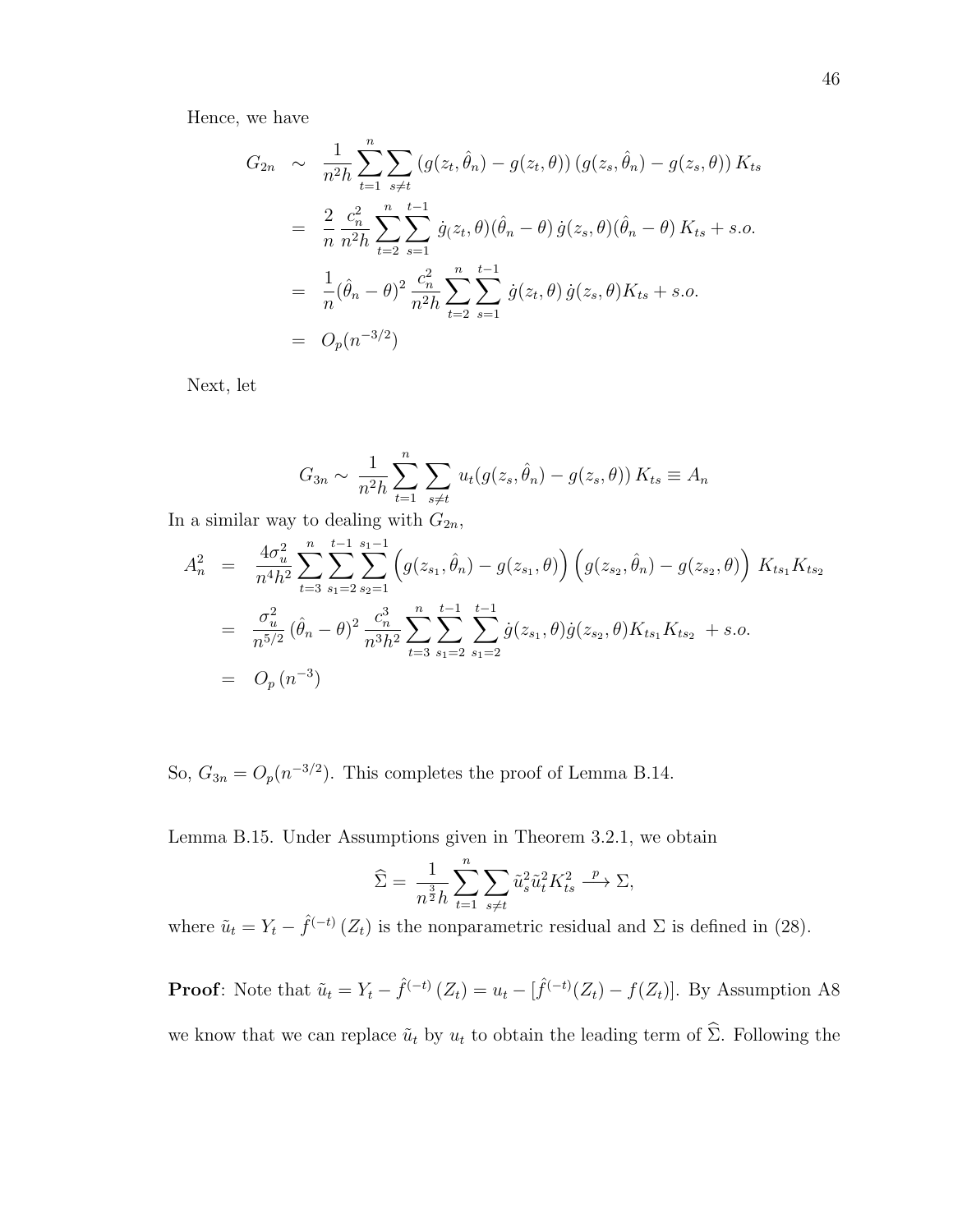proof in Lemma B.11, we obtain

$$
\widehat{\Sigma} = \frac{1}{n^{\frac{3}{2}}h} \sum_{t=1}^{n} \sum_{s \neq t} \tilde{u}_s^2 \tilde{u}_t^2 K_{ts}^2 + o_p(1) = \frac{1}{n^{\frac{3}{2}}h} \sigma_u^4 \sum_{t=1}^{n} \sum_{s \neq t} E(K_{ts}^2) + o_p(1) \xrightarrow{p} \Sigma.
$$

Remark: Here we emphasize that it is important to use the nonparametric residual in computing  $\Sigma$ . If the nonparametric residual  $\tilde{u}_t$  is replaced by the parametric residual  $\hat{u}_t = Y_t - g(Z_t, \hat{\theta}) = u_t - [g(Z_t, \hat{\theta}) - f(Z_t)],$  then under  $H_1, \hat{u}_t = u_t + O_p(1)$ , and Lemma B.15 does not hold and the resulting test may have only trivial power even as  $n\to\infty.$ 

**Proof of Theorem 3.2.1 (ii)**: Under  $H_1$ ,  $f_n(z_t) = g(z_t, \theta_0) + n^{-\gamma} G(z_t) + u_t$  and  $I_{1n}$ is the same as that defined under  $H_0$ . Hence,  $I_{1n} = O_p(n^{-\frac{5}{4}}h^{-\frac{1}{2}})$ .

Now, we consider  $G_{2n}$ .

$$
G_{2n} \sim \frac{1}{n^2 h} \sum_{t=1}^n \sum_{s \neq t} \left[ g(z_t, \hat{\theta}_n) - f_n(z_t) \right] \left[ g(z_s, \hat{\theta}_n) - f_n(z_s) \right] K_{ts}
$$
  
= 
$$
\frac{1}{n^{1+2\gamma}} \frac{d_n}{n^2} \sum_{t=1}^n \sum_{s \neq t} G(z_t), G(z_s) K_{ts} + s.o.
$$
  
= 
$$
O_p(n^{-(1+2\gamma)})
$$

Finally, we deal with  $G_{3n}$  in a similar way as  $G_{2n}$ ,

$$
G_{3n} \sim \frac{1}{n^2 h} \sum_{t=1}^n \sum_{s \neq t} u_t(g(z_s, \hat{\theta}_n) - f_n(z_s)) K_{ts} \equiv B_n
$$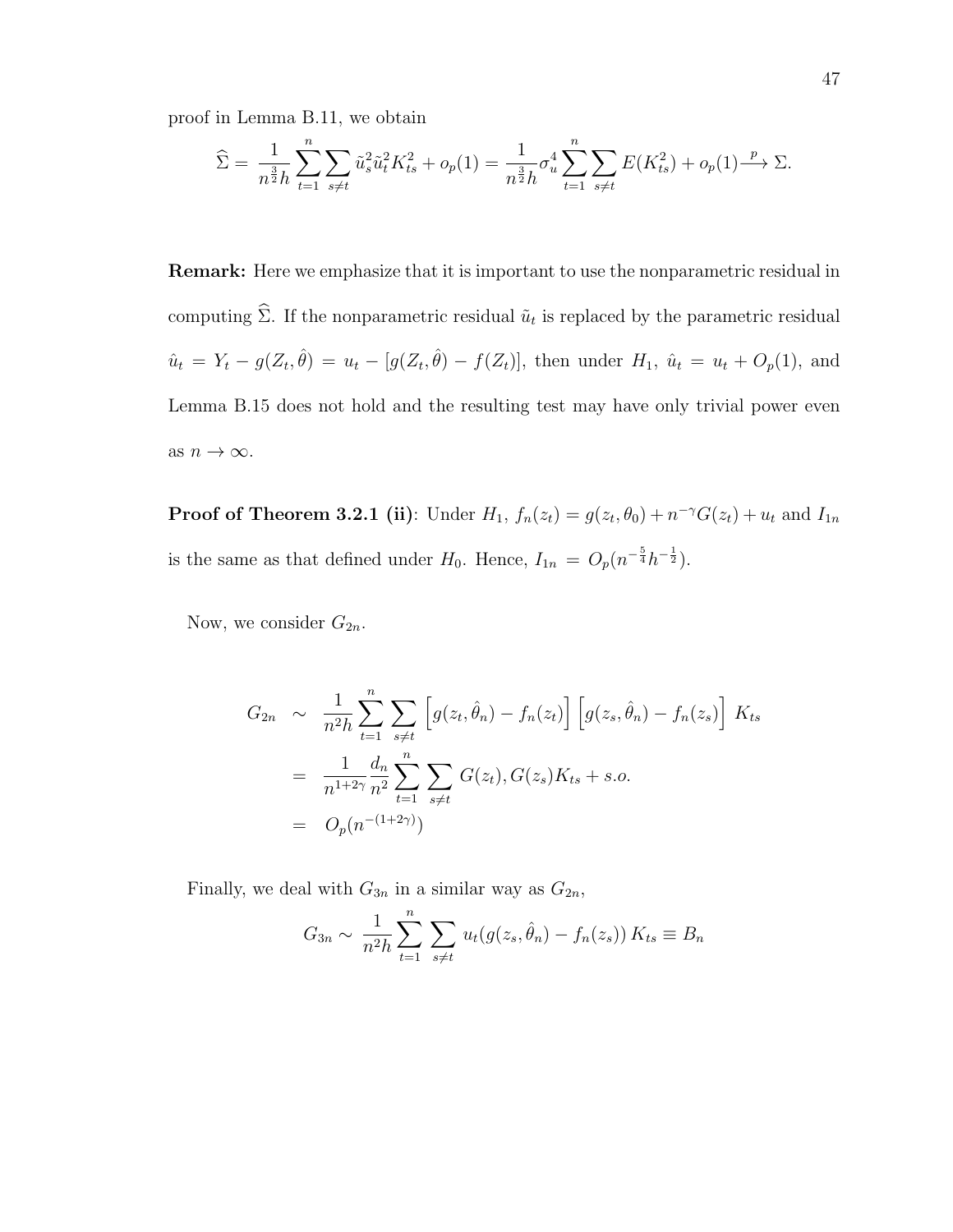$$
B_n^2 = \frac{2\sigma_u^2}{n^4h^2} \sum_{t=3}^n \sum_{s_1=2}^{t-1} \sum_{s_2=1}^{t-1} \left( g(z_{s_1}, \hat{\theta}_n) - f(z_{s_1}) \right) \left( g(z_{s_2}, \hat{\theta}_n) - f(z_{s_2}) \right) K_{ts_1} K_{ts_2}
$$
  
\n
$$
= \frac{\sigma_u^2}{n^{2+2\gamma}} \frac{d_n^2}{n^3} \sum_{t=3}^n \sum_{s_1=2}^{t-1} \sum_{s_2=1}^{t-1} G(z_{s_1}) G(z_{s_2}) K_{ts_1} K_{ts_2} + s.o.
$$
  
\n
$$
= O_p(n^{-(2+2\gamma)})
$$

Therefore,  $G_{2n} = O_p(n^{-(1+2\gamma)})$  and  $G_{3n} = O_p(n^{-(1+\gamma)})$  under  $H_1$ . Since  $\gamma > 0$ ,  $G_{2n}$ is the leading term. Then, the test has power if

$$
n^{\frac{5}{4}}h^{\frac{1}{2}} O_p(n^{-(1+2\gamma)}) \ge O_p(1)
$$

is satisfied.

Suppose bandwidth  $h = a n^{-\delta}$ , where a and  $\delta$  are constant, we get  $\gamma \leq \frac{1}{8} - \frac{\delta}{4}$ 4 by solving inequality B. If the rate for h is set to be  $n^{-\frac{1}{10}}$ , the optimal rate for bandwidth in nonparametric nonstationary regression,  $\gamma \leq \frac{1}{10}$  is required for the test to have power.

This concludes the proof of Theorem 3.2.1 (ii).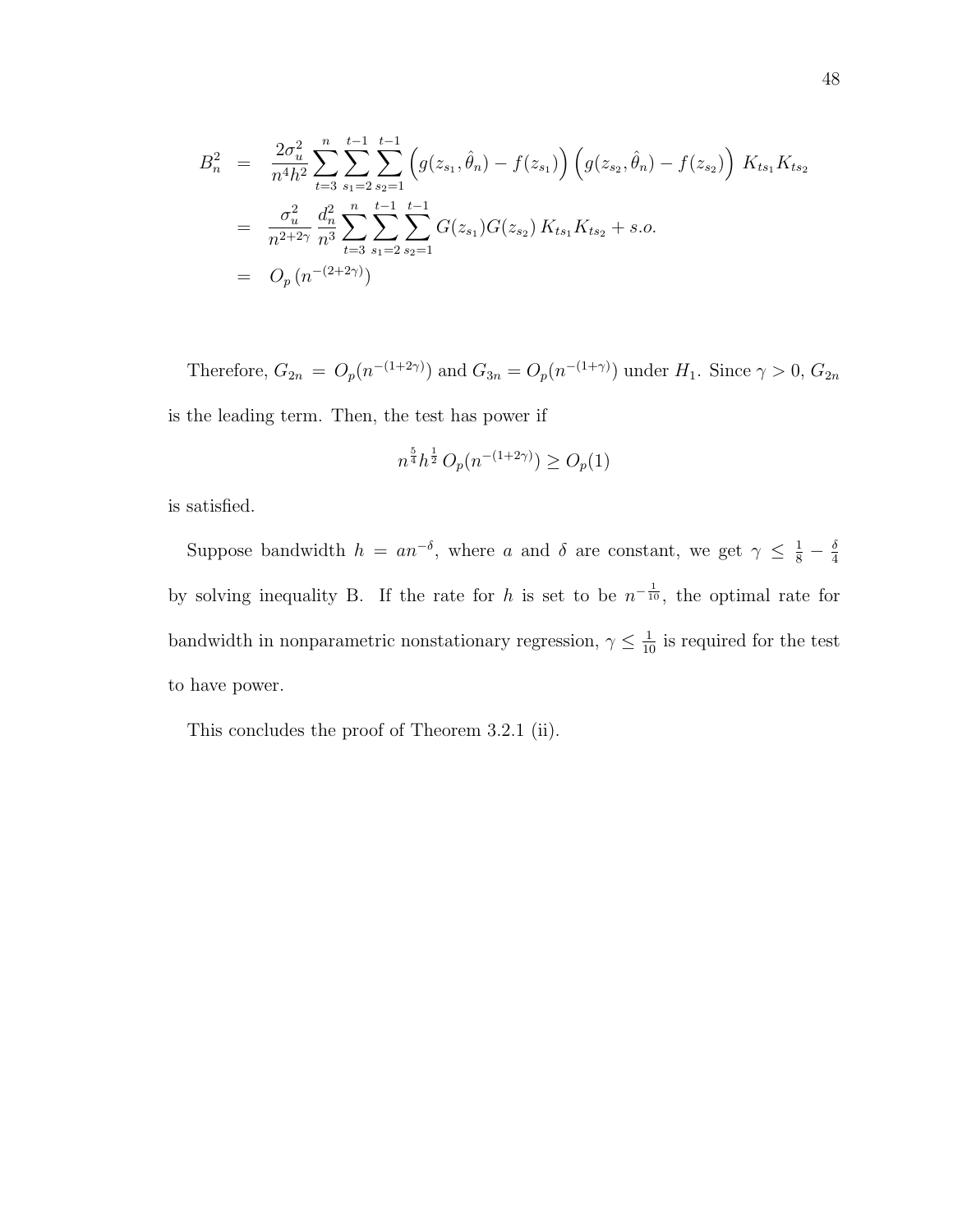#### REFERENCES

- [Billingsley, 2009] Billingsley, P. (2009). Convergence of probability measures, volume 493. Wiley-Interscience.
- [Cai et al., 2009] Cai, Z., Li, Q., and Park, J. Y. (2009). Functional-coefficient models for nonstationary time series data. Journal of Econometrics, 148(2):101–113.
- [Campbell and Yogo, 2006] Campbell, J. Y. and Yogo, M. (2006). Efficient tests of stock return predictability. Journal of financial economics, 81(1):27–60.
- [Cavanagh et al., ] Cavanagh, C. L., Elliott, G., and James, H. Stock, 1995, inference in models with nearly integrated regressors. Econometric theory, 11(5):1131–1147.
- [Choi and Saikkonen, 2004] Choi, I. and Saikkonen, P. (2004). Testing linearity in cointegrating smooth transition regressions. The Econometrics Journal,  $7(2):341-$ 365.
- [Elliott and Stock, 1994] Elliott, G. and Stock, J. (1994). Inference in models with nearly integrated regressors. Econometric theory, 11:1131–1147.
- [Gao et al., 2009] Gao, J., King, M., Lu, Z., and Tjøstheim, D. (2009). Specification testing in nonlinear and nonstationary time series autoregression. The Annals of Statistics, 37(6B):3893–3928.
- [Geman and Horowitz, 1980] Geman, D. and Horowitz, J. (1980). Occupation densities. The Annals of Probability,  $8(1):1-67$ .
- [Granger, 1995] Granger, C. W. (1995). Modelling nonlinear relationships between extended-memory variables. Econometrica: Journal of the Econometric Society, pages 265–279.
- [Gregory Mankiw and Shapiro, 1986] Gregory Mankiw, N. and Shapiro, M. D. (1986). Do we reject too often?: Small sample properties of tests of rational expectations models. Economics Letters, 20(2):139–145.
- [Hall and Heyde, 1980] Hall, P. and Heyde, C. C. (1980). Martingale limit theory and its application. Academic press New York.
- [Hansen, 1992] Hansen, B. E. (1992). Convergence to stochastic integrals for dependent heterogeneous processes. Econometric Theory, 8:489–489.
- [Hong and Phillips, 2010] Hong, S. H. and Phillips, P. C. (2010). Testing linearity in cointegrating relations with an application to purchasing power parity. Journal of Business & Economic Statistics, 28(1):96–114.
- [Jennrich, 1969] Jennrich, R. I. (1969). Asymptotic properties of non-linear least squares estimators. The Annals of Mathematical Statistics, pages 633–643.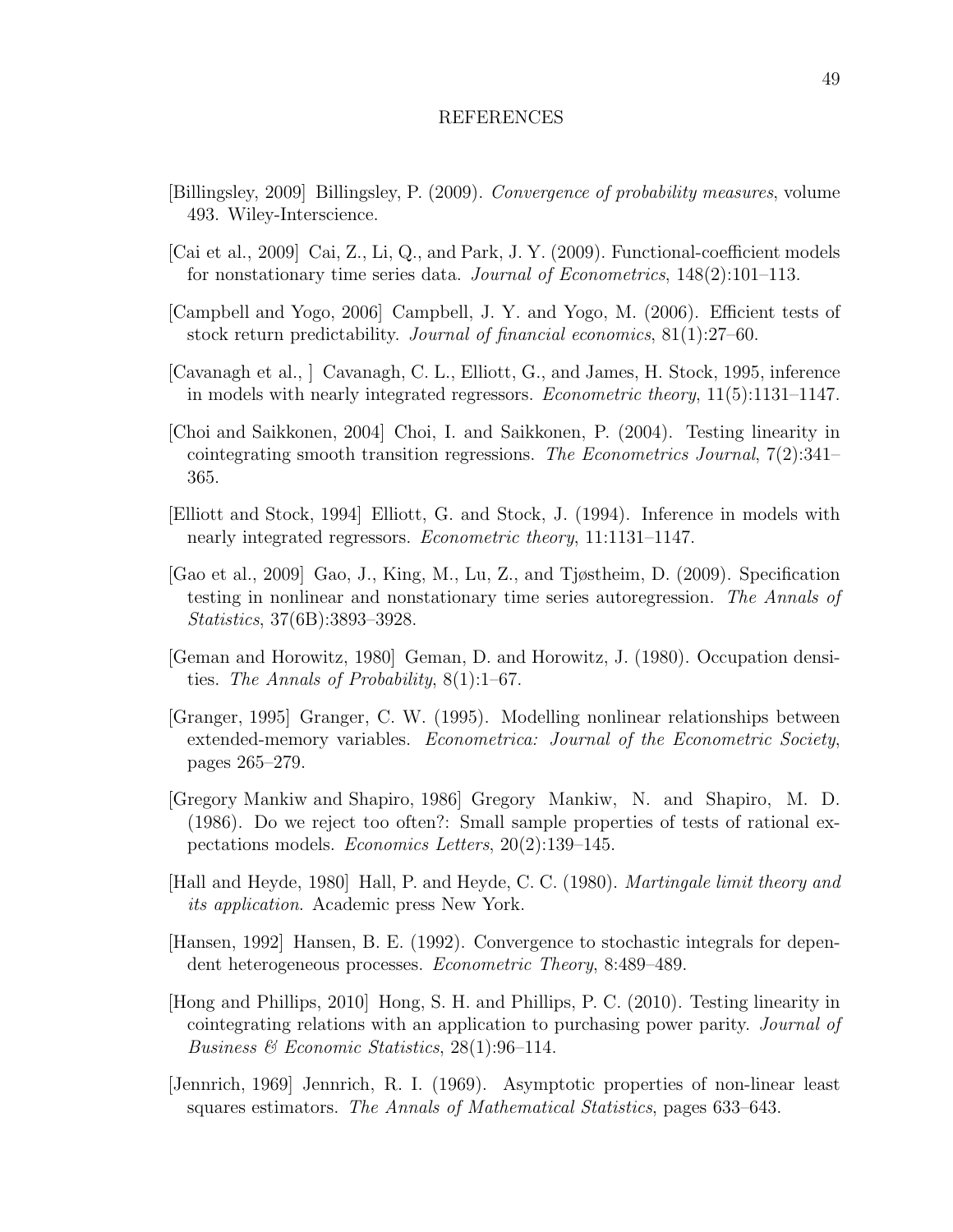- [Kasparis, 2008] Kasparis, I. (2008). Detection of functional form misspecification in cointegrating relations. Econometric Theory, 24(5):1373.
- [Kasparis, 2010] Kasparis, I. (2010). Functional form misspecification in regressions with a unit root. *Econometric Theory*, 27(2):285.
- [Kasparis and Phillips, 2012] Kasparis, I. and Phillips, P. C. (2012). Dynamic misspecification in nonparametric cointegrating regression. Journal of Econometrics.
- [Lanne, 2002] Lanne, M. (2002). Testing the predictability of stock returns. Review of Economics and Statistics, 84(3):407–415.
- [Lewellen, 2004] Lewellen, J. (2004). Predicting returns with financial ratios. Journal of Financial Economics, 74(2):209–235.
- [Li et al., 2002] Li, Q., Huang, C. J., Li, D., and Fu, T.-T. (2002). Semiparametric smooth coefficient models. Journal of Business  $\mathscr B$  Economic Statistics, 20(3):412– 422.
- [Park and Phillips, 2008] Park, J. Y. and Phillips, P. C. (2008). Nonlinear regressions with integrated time series. *Econometrica*, 69(1):117–161.
- [Phillips, 1986] Phillips, P. C. (1986). Understanding spurious regressions in econometrics. Journal of econometrics, 33(3):311–340.
- [Phillips, 1987] Phillips, P. C. (1987). Time series regression with a unit root. Econometrica: Journal of the Econometric Society, pages 277–301.
- [Phillips, 2009] Phillips, P. C. (2009). Local limit theory and spurious nonparametric regression. Econometric Theory, 25(6):1466.
- [Phillips and Durlauf, 1986] Phillips, P. C. and Durlauf, S. N. (1986). Multiple time series regression with integrated processes. The Review of Economic Studies, 53(4):473–495.
- [Revuz and Yor, 2004] Revuz, D. and Yor, M. (2004). Continuous martingales and Brownian motion, volume 293. Springer.
- [Richardson and Stock, 1989] Richardson, M. and Stock, J. H. (1989). Drawing inferences from statistics based on multiyear asset returns. Journal of Financial Economics, 25(2):323–348.
- [Rio, 1995] Rio, E. (1995). The functional law of the iterated logarithm for stationary strongly mixing sequences. The Annals of Probability, 23(3):1188–1203.
- [Schiller, 2000] Schiller, R. J. (2000). The irrational exuberance.
- [Shao and Lu, 1987] Shao, Q. and Lu, C. (1987). Strong approximation for partial sums of weakly dependent random variables. *Scientia Sinica*, A(15):576–587.